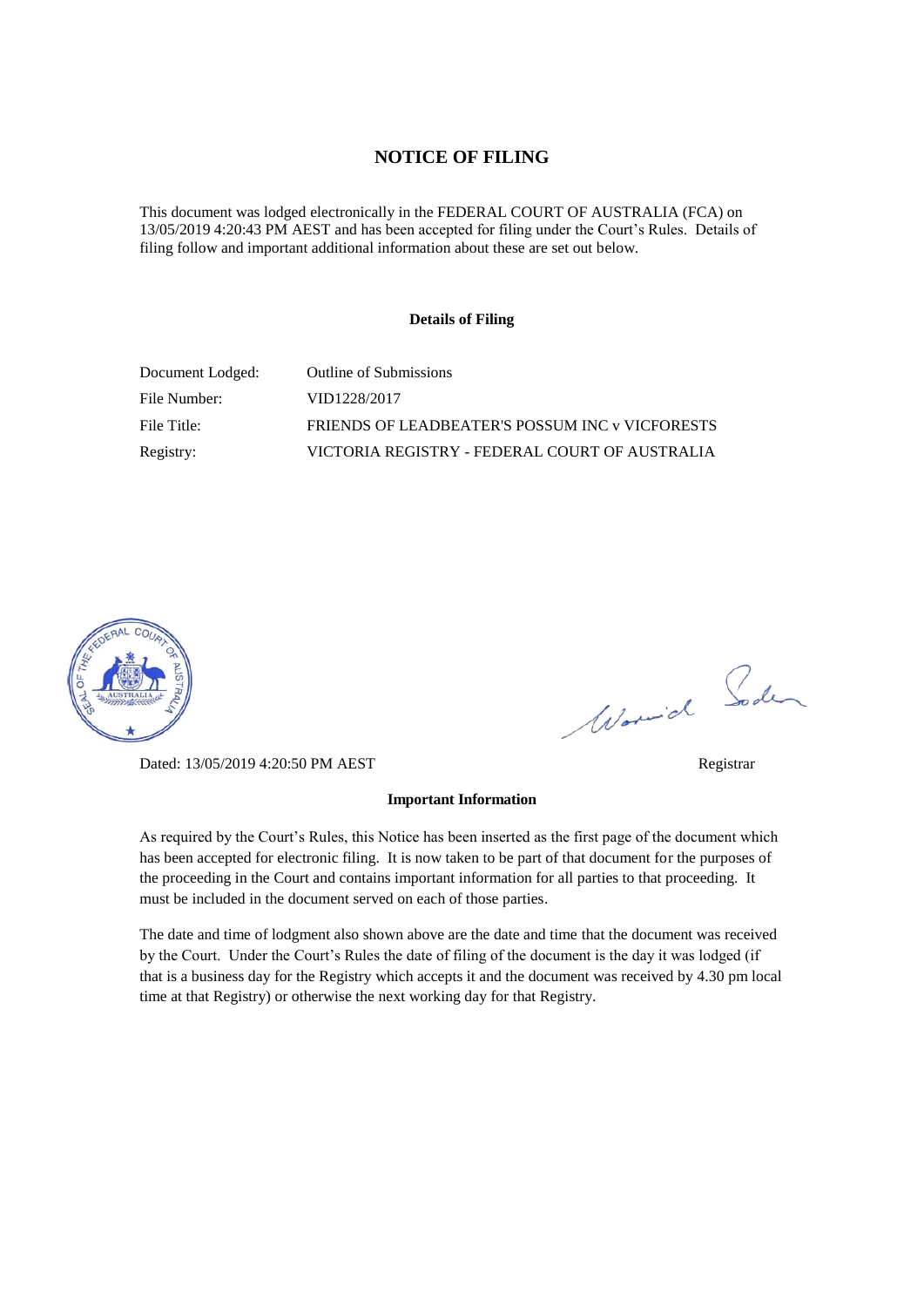

Federal Court of Australia No. VID 1228/201 District Registry: Victoria Division: ACLHR

# **FRIENDS OF LEADBEATER'S POSSUM INC**

Applicant

and

# **VICFORESTS**

Respondent

# *Applicant's Opening Submissions*

| B.             |      |    |                                                                             |  |  |  |  |  |  |
|----------------|------|----|-----------------------------------------------------------------------------|--|--|--|--|--|--|
| $\mathsf{C}$ . |      |    |                                                                             |  |  |  |  |  |  |
| D.             |      |    |                                                                             |  |  |  |  |  |  |
| E.             |      |    |                                                                             |  |  |  |  |  |  |
| F.             |      |    |                                                                             |  |  |  |  |  |  |
| G.             |      |    |                                                                             |  |  |  |  |  |  |
| Н.             |      |    |                                                                             |  |  |  |  |  |  |
| I.             |      |    |                                                                             |  |  |  |  |  |  |
| J.             |      |    | Loss of exemption by reason of breaches of the Code of Practice for Timber  |  |  |  |  |  |  |
|                |      |    |                                                                             |  |  |  |  |  |  |
|                | i.   |    |                                                                             |  |  |  |  |  |  |
|                | ii.  |    |                                                                             |  |  |  |  |  |  |
|                | iii. |    |                                                                             |  |  |  |  |  |  |
|                |      | 1. |                                                                             |  |  |  |  |  |  |
|                |      | 2. | TRP.                                                                        |  |  |  |  |  |  |
|                |      | 3. | The Interim Greater Glider Conservation Strategy (CB 2.1.33) 30             |  |  |  |  |  |  |
|                |      | 4. | VicForests March 2019 High Conservation Values Management System            |  |  |  |  |  |  |
|                |      |    |                                                                             |  |  |  |  |  |  |
|                |      | 5. | VicForests March 2019 Harvesting and Regeneration Systems (draft)           |  |  |  |  |  |  |
|                |      |    |                                                                             |  |  |  |  |  |  |
|                |      | 6. | What might careful evaluation and proper assessment look like? 32           |  |  |  |  |  |  |
|                |      | 7. | What is the evidence concerning the Greater Glider and the scheduled coupes |  |  |  |  |  |  |
|                |      |    |                                                                             |  |  |  |  |  |  |
|                |      | 8. |                                                                             |  |  |  |  |  |  |
|                | iv.  |    |                                                                             |  |  |  |  |  |  |
|                |      | 1. |                                                                             |  |  |  |  |  |  |
|                |      | 2. |                                                                             |  |  |  |  |  |  |
|                |      | 3. |                                                                             |  |  |  |  |  |  |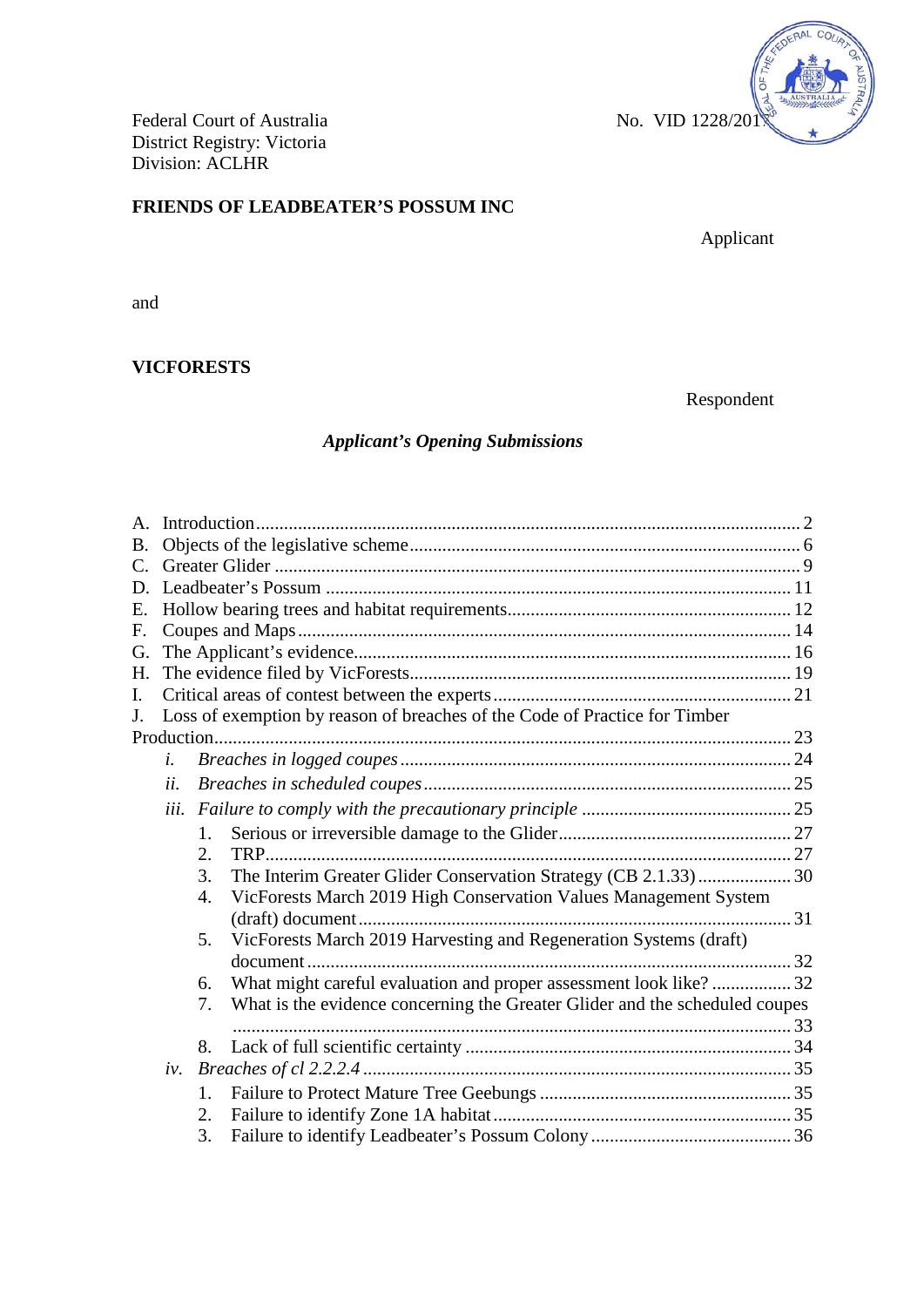|  | v. Breach of cl 2.5.1.1- Failure to screen harvesting operations using a minimum         |  |
|--|------------------------------------------------------------------------------------------|--|
|  |                                                                                          |  |
|  | vi. Breach of cl 2.2.2.1 Gaps in the retained vegetation of greater than 150 meters $37$ |  |
|  | K. Consequence of loss of exemption – Application of s 18 to forestry operations  37     |  |
|  |                                                                                          |  |
|  |                                                                                          |  |
|  |                                                                                          |  |
|  |                                                                                          |  |
|  |                                                                                          |  |
|  |                                                                                          |  |
|  |                                                                                          |  |

# **A. Introduction**

- 1. This case is about the protection of the Greater Glider and the Leadbeater's Possum under the *Environment Protection of Biodiversity Conservation Act 1999* (Cth) (**EPBC Act**). The essential questions in this case are factual questions about the threat posed by, and impact of, forestry operations on those species.
- 2. The EPBC Act is concerned with matters of national environmental significance. The EPBC Act contains a prohibition on conduct affecting listed threatened species as a matter of national environmental significance:
	- a. section 18(2) provides that a person must not take an action that has or will have or is likely to have a significant impact on a listed threatened species including in the critically endangered category – in this case, the Leadbeater's Possum;
	- b. section 18(4) provides that a person must not take an action that has or will have a significant impact or is likely to have a significant impact on a listed threatened species included in a vulnerable category – in this case, the Greater Glider.
- 3. What constitutes a "critically endangered" native species is defined in s 179(3) of the Act. What constitutes a "vulnerable" native species is defined in s 179(5) of the Act. In 1999 neither the Leadbeater's Possum nor the Greater Glider were listed as threatened species. The Leadbeater's Possum was listed as "endangered" on 11 July 2000. It was transferred to the "critically endangered" category on 2 May 2015. The Greater Glider was listed as "vulnerable" on 25 May 2016.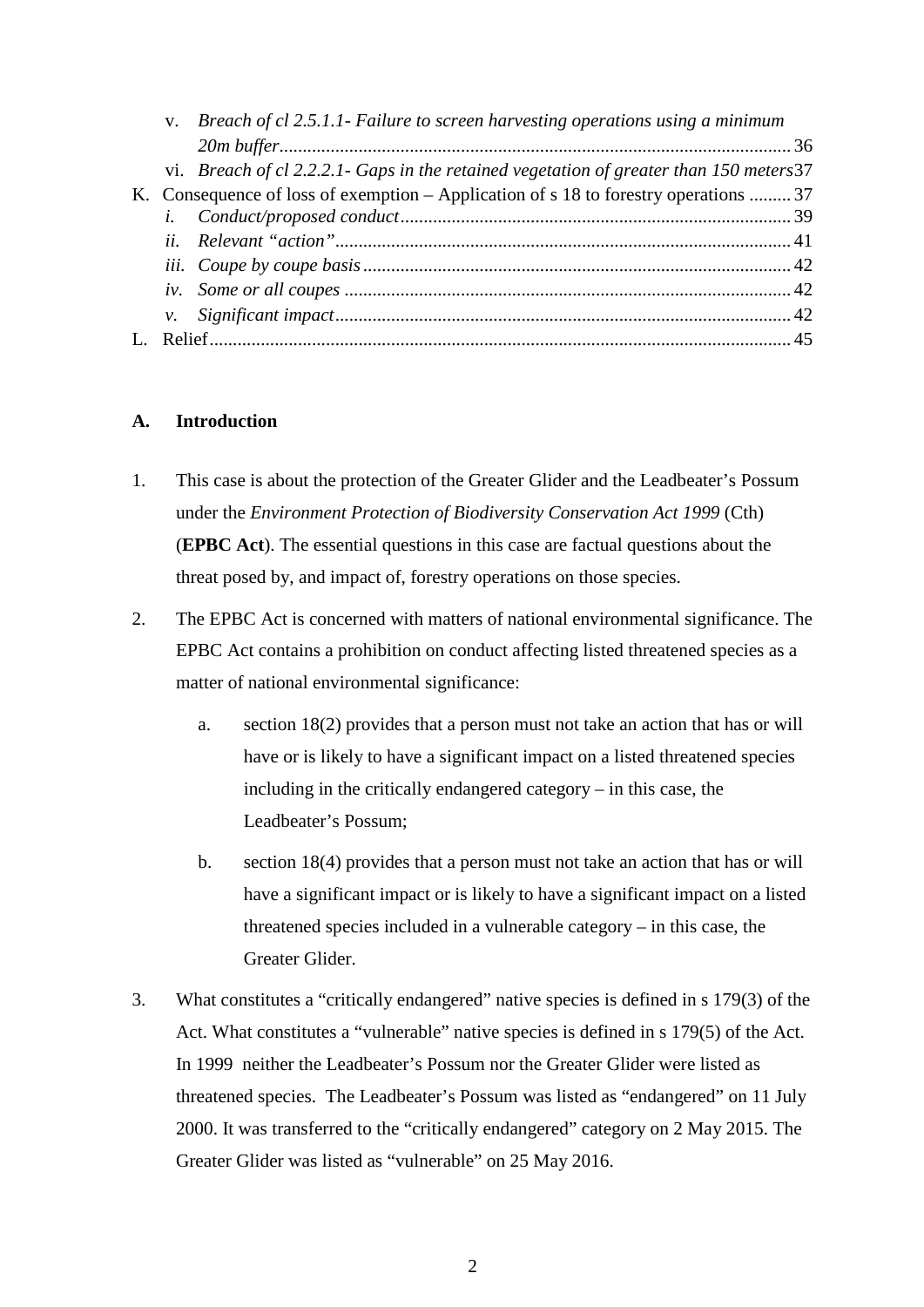- 4. Where a person contemplates an "action" (as defined in Subdivision A of Division 1 of Part 23 of the EPBC Act) that has, will or is likely to have a significant impact ("impact" as defined in s 527E) on a threatened species, then, in general, such an "action" can only be undertaken with the approval of the relevant Minister (see s 19 and Part 9 of the Act which deals with Ministerial approval).
- 5. There are exceptions to the requirement for Ministerial approval under the EPBC Act. Relevantly, there is no requirement to subject an "action" to the Part 9 Ministerial approval process where that action is a forestry operation "undertaken in accordance with the Regional Forest Agreement" (s 38, EPBC Act).
- 6. Section 6(4) of the *Regional Forestry Agreements Act 2002* (Cth) (**RFA Act**) is a mirror provision to s 18 of the EPBC Act. Section 6(4) says that Part 3 of the EPBC Act does not apply to an RFA forestry operation that is undertaken "in accordance with" an RFA.
- 7. The Central Highlands RFA (**CH RFA**) is agreed to have application to the facts in issue in this proceeding. The Respondent (**VicForests**) is a party to the CH RFA which has been on foot since 27 March 1998 (CB 6.12). The CH RFA defines "forestry operations" (CB 6.12, PDF p 5). "RFA forestry operation" is defined in s 4 as forestry operations (as defined in an RFA) that are conducted in relation to land in a region covered by the RFA. It is common ground that the forestry operations in the logged and the proposed forestry operations in the scheduled coupes in issue in this proceeding meet that definition.
- 8. The structure of forestry operations in Victoria is that VicForests is allocated timber resources in State Forests under an Allocation Order (see Part 3, *Sustainable Forests (Timber) Act 2004* (Vic) (**SFT Act**). VicForests is then required to prepare a Timber Release Plan (**TRP**) in respect of the area to which the allocation order applies for the purposes of harvesting and/or selling timber resources and undertaking associated activities (Part 5, SFT Act). This involves VicForests planning how it will meet contractual demand. As part of that planning function VicForests identifies coupes and, having done so, it engages in further operational planning for forestry operations in each individual coupe. This involves VicForests preparing coupe plans which it provides to contractors who carry out the timber harvesting operations in each coupe and who are obliged to do so at an operational level in compliance with the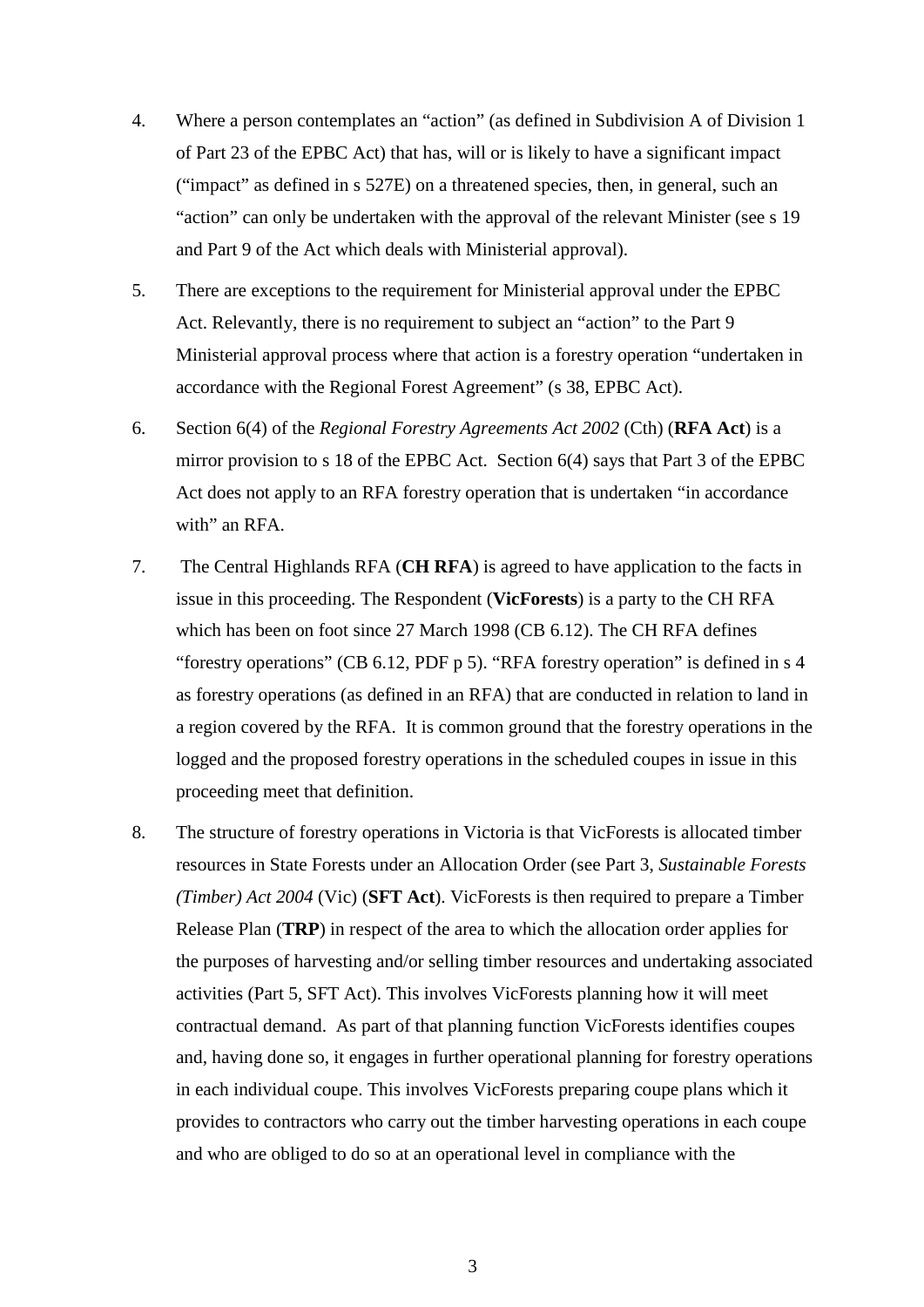VicForests individual coupe plans (Maguire Affidavit, [8]-[20]; First Paul Affidavit  $[35]-[45]$ .

- 9. The first critical question of fact in this case is whether VicForests' forestry operations undertaken in logged coupes or proposed to be undertaken in the scheduled coupes in Central Highlands of Victoria have been or will be undertaken "in accordance with" the CH RFA.
- 10. The Applicant will demonstrate, at trial, that both in the case of the logged coupes and the scheduled coupes, such operations have not been and are not proposed to be undertaken "in accordance with" the CH RFA. The consequence of this is that VicForests has lost any purported exemption from the requirement for Ministerial approval.
- 11. By reason of cl 47 of the CH RFA, VicForests, is required to comply, in the conduct of its forestry operations in the Central Highlands, with the Code of Practice for Timber Production (**the Code**) (CB 6.12, PDF p 4), the current version of which was published in  $2014.<sup>1</sup>$  $2014.<sup>1</sup>$  $2014.<sup>1</sup>$
- 12. Clause 2.2.2.2 of the Code is central to this proceeding. It requires adherence to the precautionary principle as defined in the Code. Clause 2.2.2.2 of the Code (CB 6.9 PDF p 34) provides that:

*[t]he precautionary principle must be applied to the conservation of biodiversity values. The application of the precautionary principle will be consistent with relevant monitoring and research that has improved the understanding of the effects of forest management on forest ecology and conservation values.*

13. The precautionary principle is defined by the Code (CB 6.9 PDF p 15) as follows:

*when contemplating decisions that will affect the environment, the precautionary principle requires careful evaluation of management options to wherever practical avoid serious or irreversible damage to the environment; and to properly assess the risk-weighted consequences of* 

i,

<span id="page-4-0"></span><sup>1</sup> In Victoria, s 46 of the *Sustainable Forests (Timber) Act 2004* (Vic) (**the SFT Act**) also requires that VicForests must comply with the Code in the conduct of forestry operations.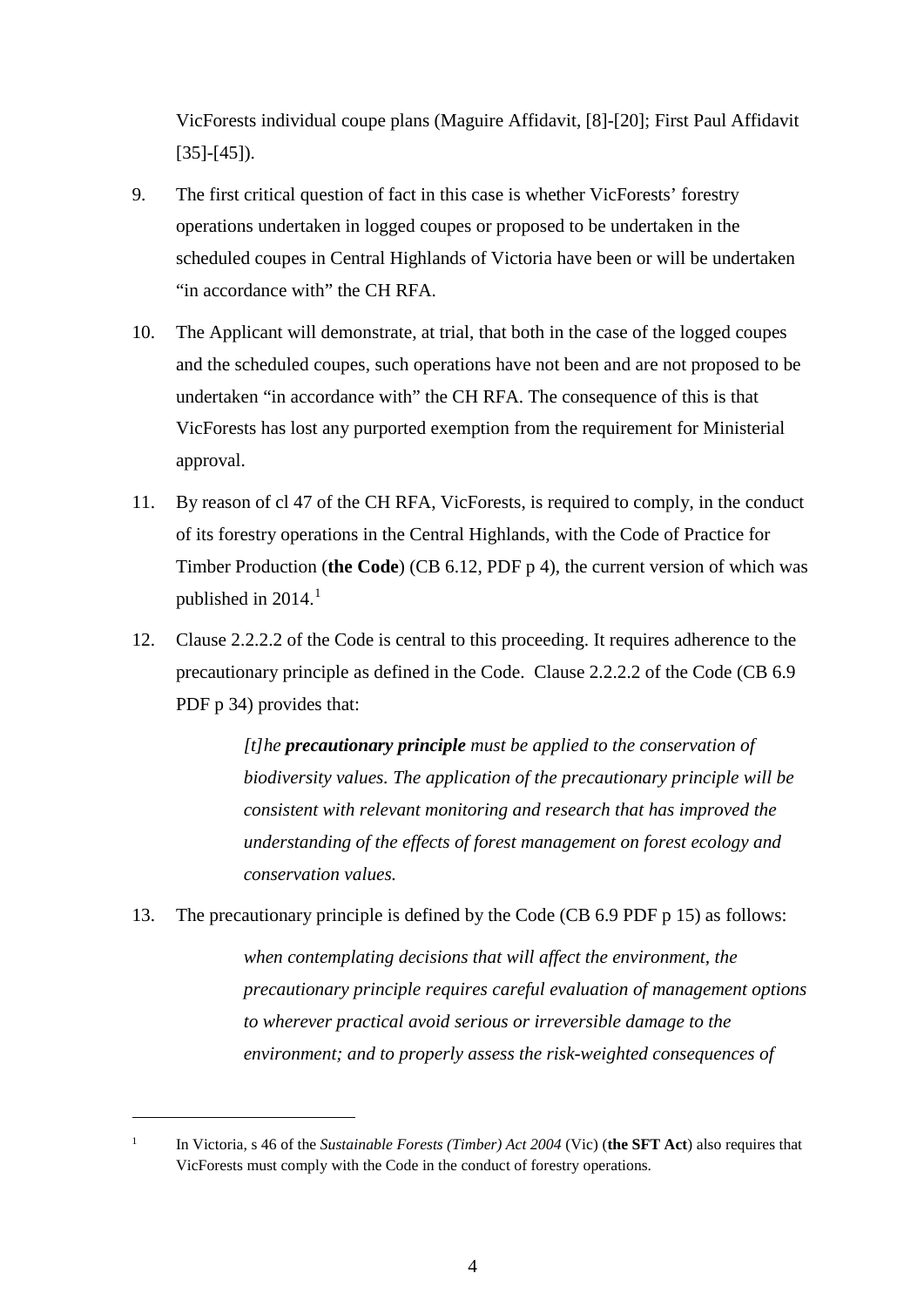*various options. When dealing with threats of serious or irreversible environmental damage, lack of full scientific certainty should not be used as a reason for postponing measures to prevent environmental degradation*.

- 14. The Code incorporates the Management Standards and Procedures for Timber Harvesting in Victoria's State Forests 2014 (**Management Standards**) (CB 6.10), [2](#page-5-0) which provide standards and procedures to instruct managing authorities, harvesting entities and operators in interpreting the requirements of the Code (CB 6.10). Where there is a conflict between the incorporated document and the Code, the Code prevails ( cl 1.2.1.3, Management Standards)
- 15. The Applicant notes cl 1.3.1.1 of the Management Standards concerning deemed compliance in the case of certain operations. So far as Vic Forests is concerned, including in relation to planning where forestry operations are to occur, the identification and specification in that context of individual coupes and their boundaries and the preparation of individual coupe plans, compliance with the Code is mandatory. Clause 1.3.1.1 of the Management Standards does not excuse Vic Forests from compliance with the Code either in general or, in particular, concerning cl 2.2.2.2 and the obligation to act in accordance with the precautionary principle as defined in the Code.
- 16. The Applicant's essential case is as follows:
	- a. any breach of the Code in relation to an individual coupe or in a group of coupes means that the exemption from the operation of the EPBC Act which provides "protection" in respect of forestry operations is lost for that coupe or group of coupes. That means, by way of example, if the precautionary principle has not been adhered to by VicForests in relation to the Greater Glider for a particular coupe, then the protection from s 18 of the EPBC Act provided by the s 38 exemption does not apply to that coupe. That is the first critical question of fact in this proceeding.
	- b. if the protection provided by the RFA does not apply to one, some or all coupe/s, (for whatever reason) then, the fundamental question posed by s 18 of the EPBC Act falls to be considered. Namely, is the proposed action one

<span id="page-5-0"></span><sup>2</sup> See s 31(2) of the *Conservation, Forests and Lands Act 1987* (Vic).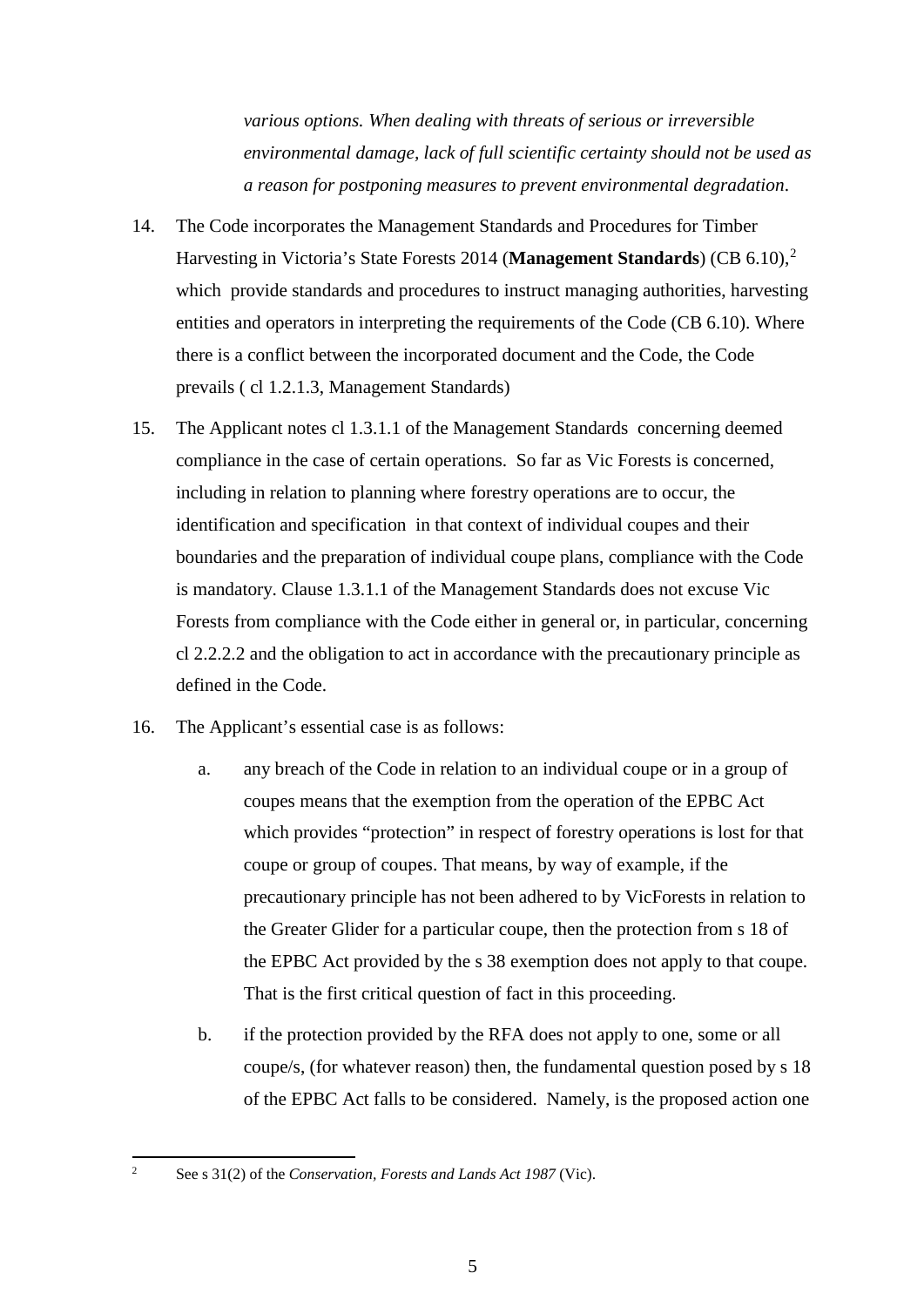which has, will or is likely to have a significant impact on a listed threatened species. That is the second critical question of fact in this proceeding. That question is required to be answered by applying s 18 of the EPBC Act to each, some or all coupes in issue in the proceeding by reference to both the Greater Glider and the Leadbeater's Possum.

- 17. Upon the Court being satisfied that VicForests has engaged, is engaging or is proposing to engage in a contravention of s 18(2) and/or s 18(4) of the EPBC Act, in relation to each of the scheduled coupes the Court should grant an injunction pursuant to s 475 of the EPBC *Act* restraining VicForests from engaging in contravening conduct.
- 18. In addition, the Applicant will also seek a declaration of right pursuant to s 21 of the *Federal Court of Australia Act 1976* (Cth) that:
	- a. VicForests has breached s 18(2) of the EPBC Act by reason of its forestry operations in the logged Leadbeater's Coupes; and
	- b. VicForests has breached s 18(4) of the EPBC Act by reason of its forestry operations in the logged Glider Coupes.

#### **B. Objects of the legislative scheme**

- 19. The object of the EPBC Act, the RFA Act and the State conservation systems that they accredit is the protection and recovery of the Greater Glider and the Leadbeater's Possum; species that are on a path to extinction.
- 20. The objects at s 3 of the EPBC Act have a "singular emphasis" on environmental protection and biodiversity conservation (*Friends of Leadbeater's Possum v VicForests* [2018] FCA 178 (**s 38 Reasons** [221]).
- 21. Likewise, the objects of the RFA Act as stated in s 3 include giving effect to "certain aspects" of the National Forest Policy Statement 1992 (**NFPS**) (CB 1.3). The NFPS was signed by States and territories excluding Tasmania in 1992 and by Tasmania in April 1995). The NFPS records that the signatories "have come together to develop a strategy for the ecologically sustainable management of … forests".
- 22. The relevant provisions of the NFPS are set out at [111]-[123] of the s 38 Reasons. Two of the principle objectives of the NFPS are the maintenance of an extensive and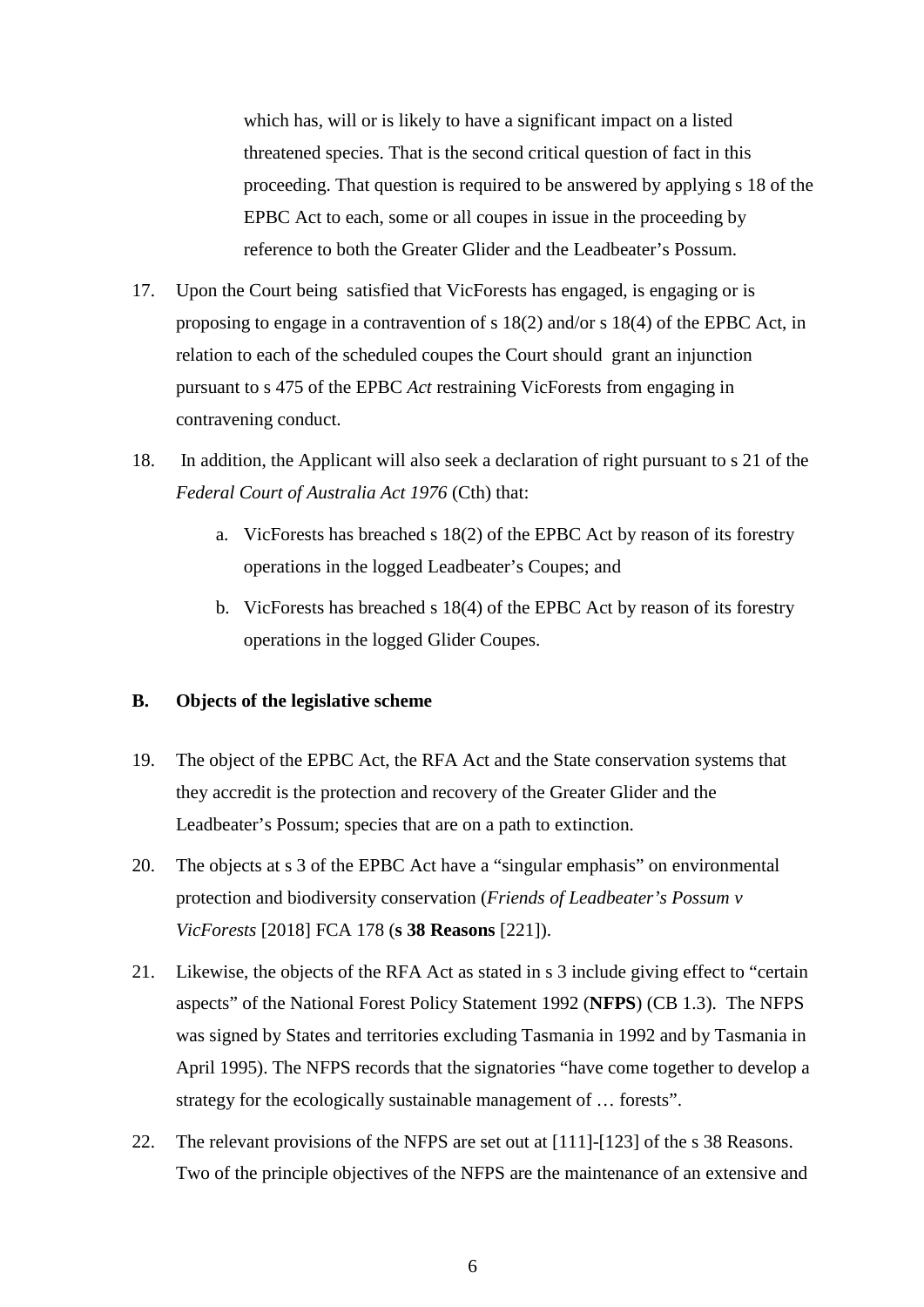permanent native forest estate in Australia and the protection of native conservation values in those forests (at [115]). Those objectives are agreed to be achieved in public forests by two means:

- a. the first, a reserve system (i.e. areas set aside as dedicated conservation reserves to protect native forest communities and to safeguard endangered and vulnerable species and the protection of other areas of forest outside the reserves to safeguard special areas and provide links between reserves or other protected areas<sup>[3](#page-7-0)</sup>) (at  $[116]$ );
- b. the second, complementary management of other areas outside the reserve system through "ecologically sustainable forest management (**ESFM**) and codes of practice" (at [118]). Fundamental to ESFM is the conservation of biodiversity values, which includes endangered and vulnerable species and communities (NFPS, Agreed Facts Ann 1, CB 1.3 pp 27-28, 31).
- 23. As signatories to the NFPS, all Governments agreed via the RFA that ecologically sustainable forest management includes both the establishment of the Comprehensive, Adequate and Representative (**CAR**) Reserve System **and** an ESFM, a forest management system, one feature of which is that it is capable of responding to new information (cl 39). Complementary management of public forests outside the CAR Reserve System demands action, in respect of those forests where, for example, after and in spite of 17 years of the CAR Reserve System, one native species which inhabits native forest, the Greater Glider, is found to be vulnerable and another, the Leadbeater's Possum, has had its status altered from 'endangered" in 2000 to "critically endangered" in 2015.
- 24. The two means of achieving the agreed principle objectives are both independent of operation and complementary. Contrary to what appears to be the case for VicForests, the reserve system is not intended to provide the only area in which biodiversity values are protected. Independently, the RFA Act, via the NFPS, requires that forestry operations outside the reserve system but also on public land are managed in a manner that safeguards identified biodiversity values. The framing

<span id="page-7-0"></span><sup>&</sup>lt;sup>3</sup> Dedicated reserves, informal reserves and values protected by prescription as SPZ (including stream buffers) comprise the 3 components of the Comprehensive Adequate Representative (**CAR**) Reserve System established via the CH RFA process (CH RFA, CB 6.12 p27) (and mirrored in other RFAs nationally)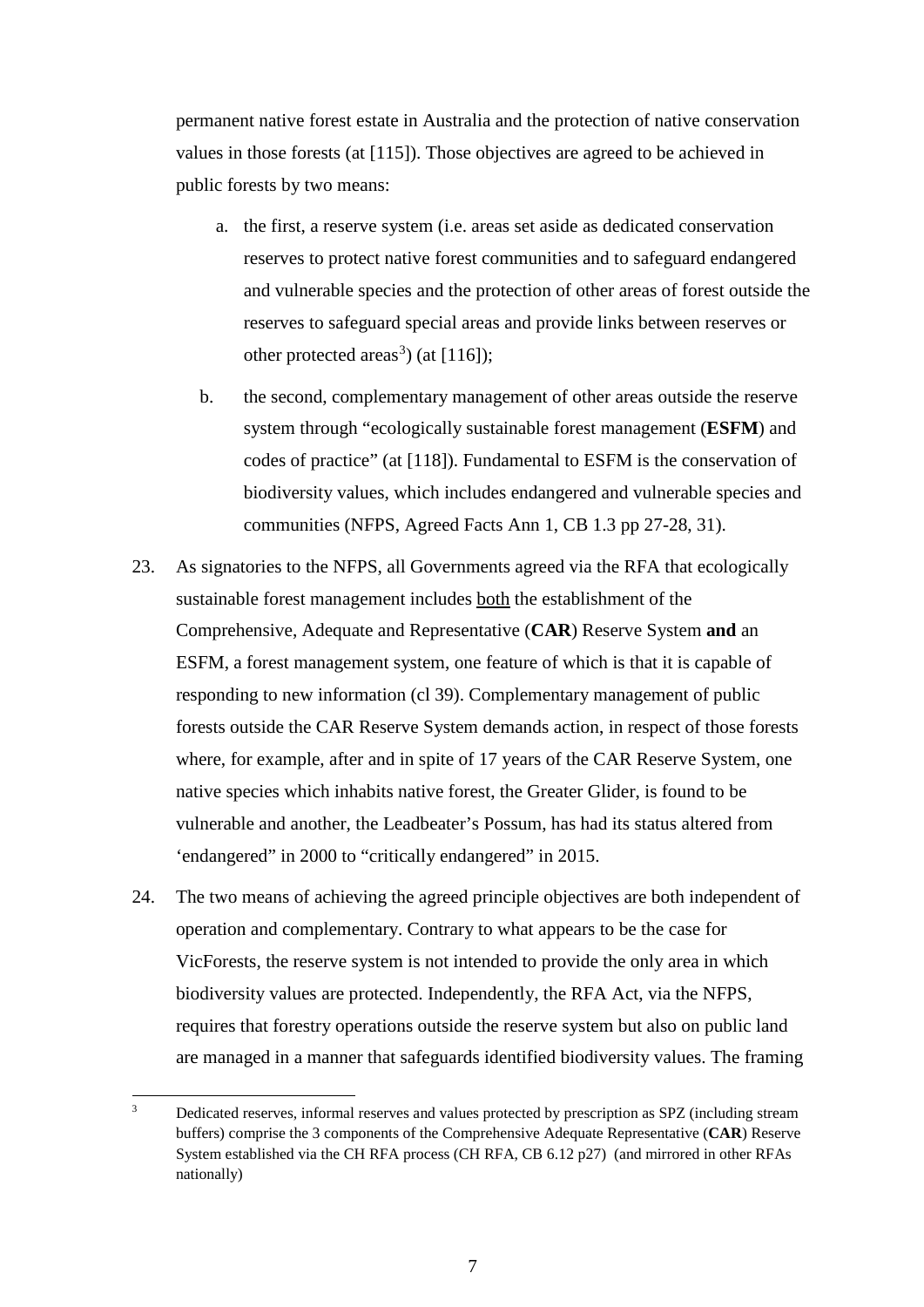of its case by VicForests that the reserve system is sufficient to protect biodiversity values (see Davey (1) pp 133-136) (CB 5.1.1) is flawed, as it only addresses one of the two means specified in the NFPS.

- 25. The day to day regulation of forestry operations falls to the States, in the present case, the State of Victoria. The fact that the State regimes are accredited in place of the approvals process in Part 9 of the EPBC Act does not mean that State based approvals processes are intended to be any less rigorous than or to permit conduct contrary to the intent of the prohibitions in s 18 of the EPBC Act (s 38 Reasons at [221]). As a consequence, forestry operations to be carried out in public forests outside CAR Reserves regulated under State legislation and delegated instruments may only be carried out in a manner that delivers protection for the environmental values which are present in the forests the subject of those operations equal to that which would be provided directly under the EPBC Act.
- 26. As has previously been observed "the form of substitute regulation for which the RFA provides [is intended to] ensure on an adaptive basis that forestry operations are conducted in a manner that delivers the environmental protection and biodiversity conservation objectives to which the NFPS and the EPBC Act refer" (S 38 Reasons [140]). Further:
	- a. clause 25 of the CHRFA deals with "on-going co-operative work", a statement clearly inconsistent with the proposition that the RFA is intended to provide any fixed or static arrangement as at 1998;
	- b. the CH RFA is intended to deal with an adaptive, dynamic situation whereby the management of forestry operations may well need to change in order to respond to environmental considerations (including, for example, changes in threat levels, habitat destruction or changes in the endangered status of particular species).
- 27. There is nothing in the CH RFA that addresses the Greater Glider. The CH RFA was entered into in 1998. At that time provision was made in the CH RFA for the protection of the Baw Baw Frog and its habitat (s 38 Reasons [166] – [170]) including scheduling new coupes in areas determined not to contain the Baw Baw Frog (s 38 Reasons [166]). There is nothing in the 1998 Code or the 2014 Management Standards that expressly addresses the Greater Glider in the CH RFA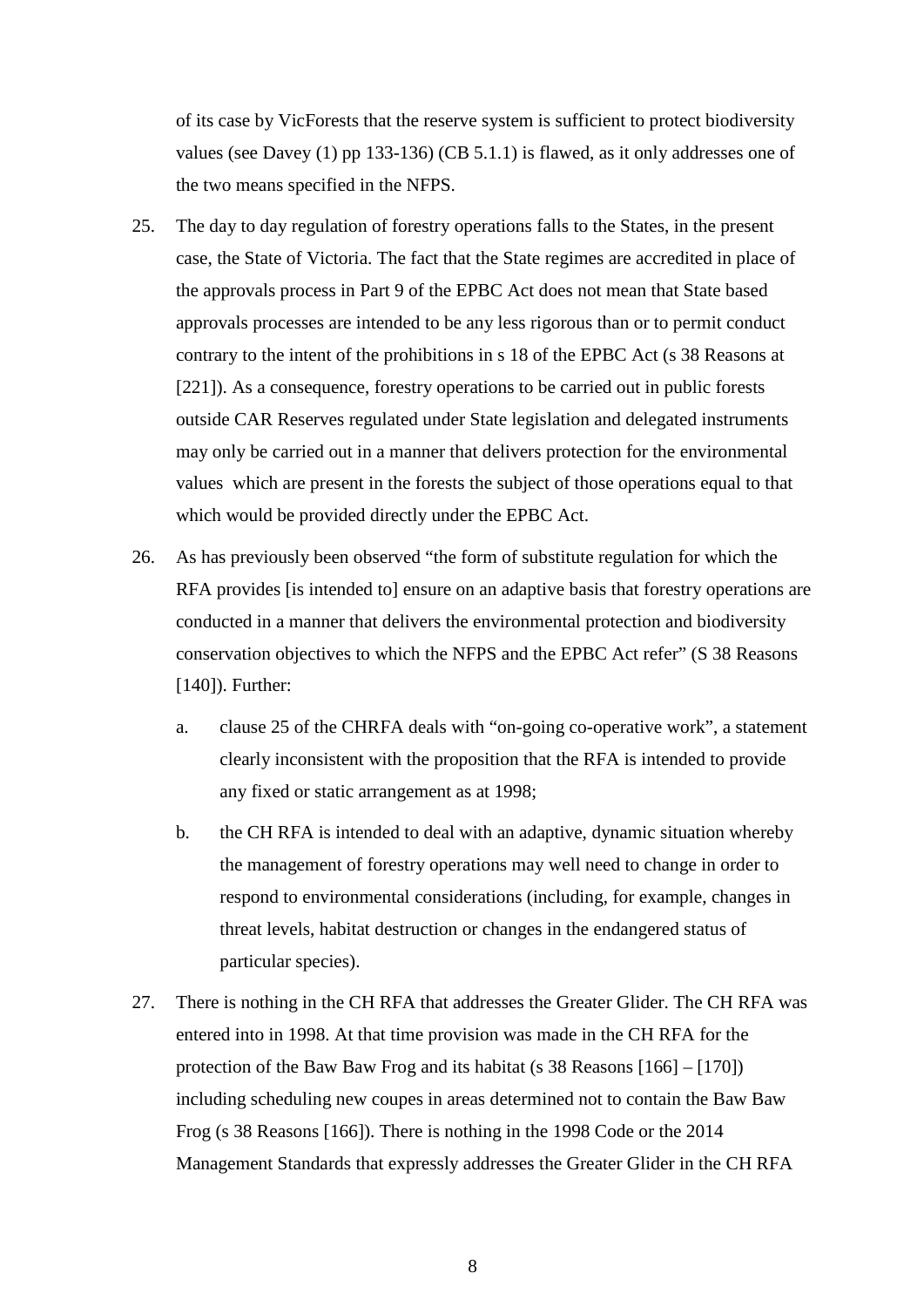(c/f in East Gippsland (Management Standards at CB 6.10, PDF p 79)). Each of these documents, like the CH RFA itself predate the listing of the Greater Glider as vulnerable. There is no Recovery Plan for the Greater Glider (see s 269A, EPBC Act) and no Action Statement (see s 19, *Flora and Fauna Guarantee Act 1988*  (Vic)). So far as the Greater Glider in public forests is concerned, cl 2.2.2.2 of the Code and the precautionary principle as defined is its only safeguard in respect of forestry operations.

- 28. The evidence will show that, whilst it is possible forestry operations can be conducted in a manner that is consistent with the precautionary principle and, therefore, with the conservation of the Greater Glider (Smith (1), CB 4.2.1. PDF pp 20-23, see similarly pp 43-44) that is not what has occurred in the past in respect of the logged coupes nor what is proposed by VicForests to occur in respect of the scheduled coupes. An outcome consistent with the precautionary principle can be achieved through precisely the mechanisms envisaged in the NFPS for complementary management outside reserves – namely continuing to both set aside some areas that have important biological value for Greater Glider to be protected from harvesting operations, and the careful management of other such areas during operations so as to safeguard important Greater Glider values.
- 29. Attachment 2 to the CH RFA states that there is already in existence a Recovery Plan for the Leadbeater's Possum under the *Endangered Species Protection Act 1992* (Vic). The fact there is, in existence, a Recovery Plan for the Leadbeater's Possum does not have the consequence that the Commonwealth has abandoned any supervision of the conservation measures and protections for the species.
- 30. The objects of the EPBC Act are not merely aspirational. The CH RFA accredits the State system but if that system is not adhered to the exemption under s 38 is lost and actions are subject to the EPBC Act. In that event, the injunction regime under s 475 of the EPBC Act provides that the protective regime created by the EPBC Act is intended to be enforceable.

#### **C. Greater Glider**

31. The Greater Glider is the largest gliding marsupial in Australia.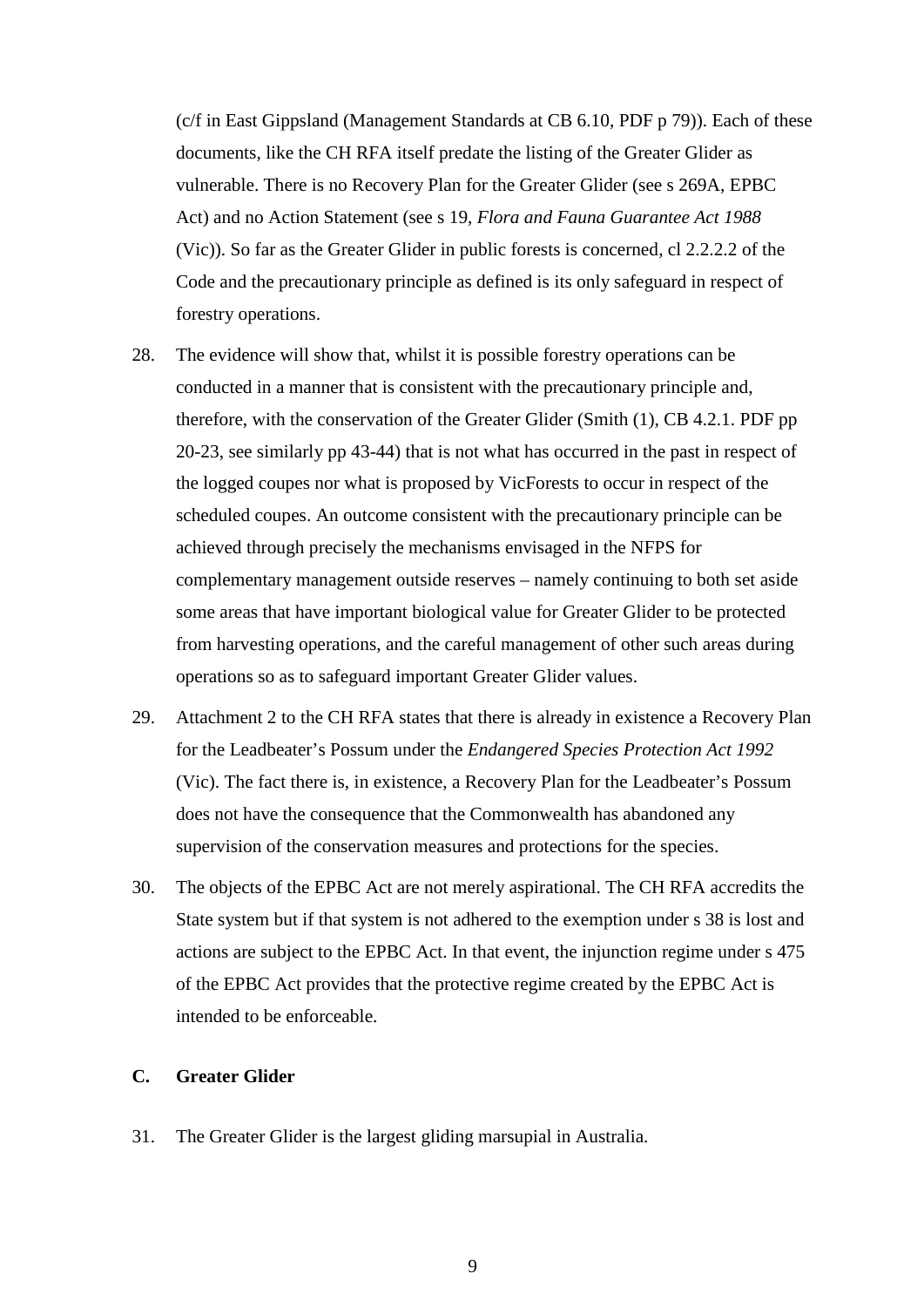- 32. On 25 May 2016, the Greater Glider was listed under the EPBC Act as a vulnerable threatened species, triggering protection under the EPBC Act. This means that the species has been assessed by a Commonwealth Government Threatened Species Scientific Committee as "facing a high risk of extinction in the wild in the mediumterm future" (EPBC Act s  $179(5)(b)$ ).
- 33. The Greater Glider is herbivorous and nocturnal, feeding on young leaves and flower buds of Eucalyptus trees at night and sleeping in hollows in large old (senescent) and dead trees during the day (Smith (1) CB 4.2.1 PDF p 7). It is found on the East Coast of Australia in Ash forests and Mixed Species forests with particular overstorey and understorey characteristics (Smith (1) CB 4.2.1 PDF p 8). Examples of this forest can be seen in the Goliath and Shrek coupes which are the first coupes that will be visited on the view.
- 34. The effect of habitat loss, due to "clearing, clearfell logging and the destruction of senescent trees due to prescribed burning and fragmentation", on the Greater Glider has been described as "catastrophic" (Conservation Advice pages 4-5) (CB 6.18). The effect of fires, "timber production", climate change and hyper-predation by owls, such as the Powerful Owl and Sooty Owl, on the species is described as "severe" (Conservation Advice pp 4-5. See also Smith (1) CB 4.2.1 at PDF p 42-43).
- 35. Surveys for the Greater Glider in the Central Highlands in 2013 revealed the "striking result" of "the scarcity of the species which was, until recently, common across the Central Highlands". Over the period 1997-2010, the Greater Glider population in the Central Highlands declined by an average of 8.8 percent per year (Conservation Advice p 5), which extrapolates to a decline of 87% over 22 years. The overall rate of population decline across the country over a 22-year period exceeds 30% (Conservation Advice p 7).
- 36. Dr Smith is an expert in relation to the Greater Glider. The Applicant relies on his evidence both as to failure by VicForests to adhere to the precautionary principle concerning the Greater Glider and as to the fact of s 18 impacts upon that species. It is his evidence that the VicForests management systems do not provide adequate baseline information for adaptive management and that they do not provide effective procedures for the assessment of impacts on the Greater Glider (Smith (3) p 3-7). Further, that the 8 March 2019 draft Harvesting and Regenerative Systems Policy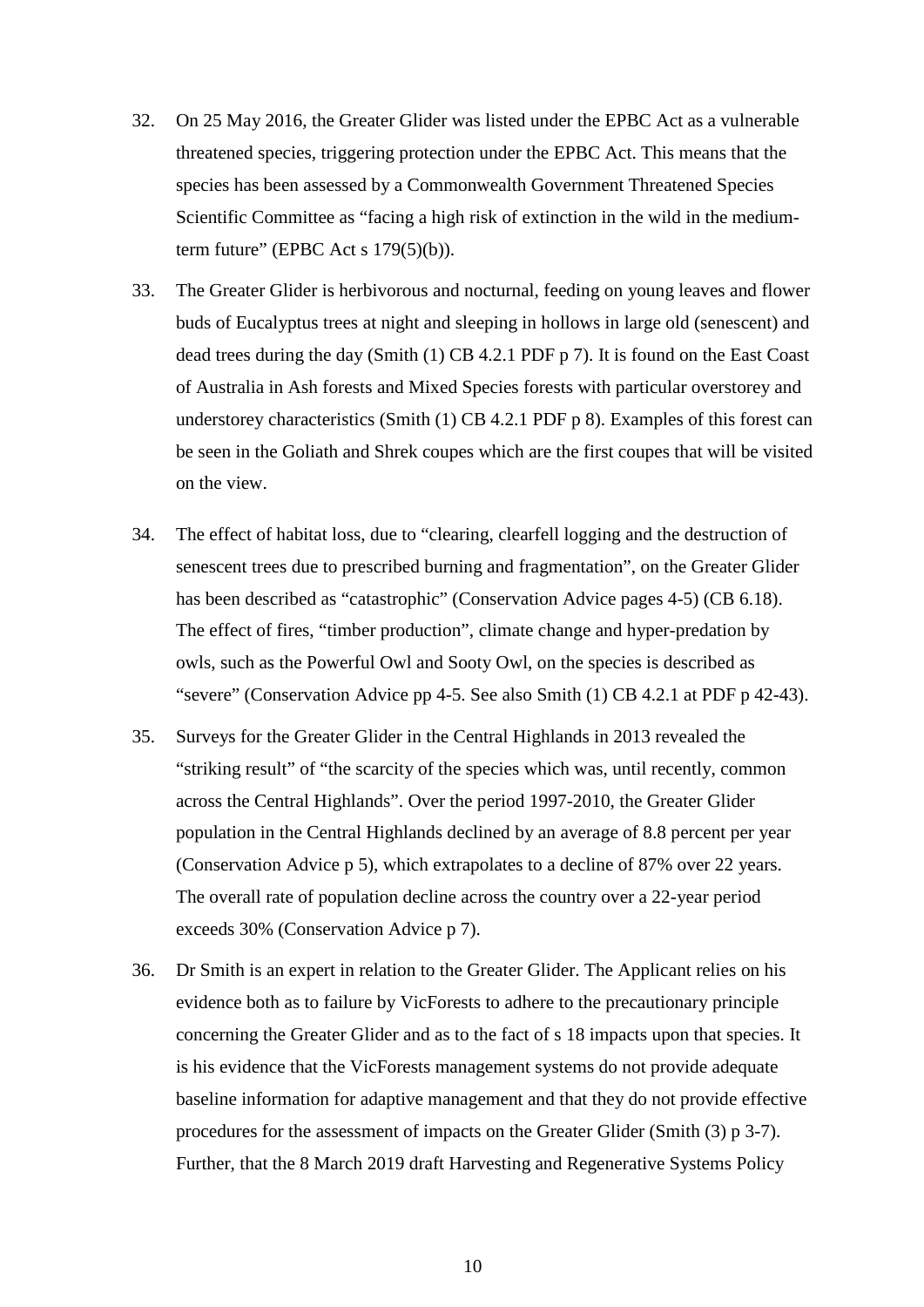(**HRS draft**) (CB INSERT) has the wrong objectives, so far as the precautionary principle and adaptive management to protect the Greater Glider and the Leadbeater's Possum are concerned (Smith (3) p 9-10). Similarly, having reviewed the five systems in the VicForests 8 March 2019 draft High Conservation Values Management Systems Document (**HCV draft**) Dr Smith concludes that, if implemented, combined with the HRS draft the HCV draft silvicultural management practices pose a real threat of serious and irreversible damage to the Greater Glider and its habitat in the Central Highlands (Smith (3) p 26).

#### **D. Leadbeater's Possum**

- 37. The Leadbeater's Possum is a small, omnivorous nocturnal possum that is almost entirely arboreal.
- 38. In 2015 the Leadbeater's Possum was listed as "critically endangered" under the EPBC Act on the basis of a reduction in its total population size of at least 80% over the previous three possum generations (i.e. 18 years) and also on a projected decline in its population size of at least 80% over the next three possum generations (Woinarski (1) CB 4.7.1 [12]). The listing of the species as "critically endangered" means that the species has been assessed as "facing an extremely high risk of extinction in the wild in the immediate future" (EPBC Act, s 179(3)).
- 39. The Leadbeater's Possum rarely comes to the ground. It feeds on plant and insect secretions and invertebrates, and is dependent on large hollows in large mature Eucalypts for dens and for breeding (Woinarski (1) CB 4.7.1 [5(g), (j)]). The Leadbeater's Possum lives in small family groups (colonies) in Montane Ash forests (Woinarski (1) CB 4.7.1 [5(g),(o)]). Because of its arboreal nature it is dependent on a suitable understorey of continuous spatially interconnected network of woody vegetation (branches, trunks and foliage of trees and small shrubs) (Woinarski (1) CB 4.7.1 [5(e)]). The Court will see an example of such forest in the Blue Vein Coupe (among others) on the view.
- 40. The Leadbeater's Possum was previously thought to be extinct (Conservation Advice CB 6.23 p 2). It is restricted to Victoria with almost all of its distribution and population within the Central Highlands (Woinarski  $(1)$  CB 4.7.1 [5(c)]). The greatest threat to the Leadbeater's Possum is loss, fragmentation and reduction in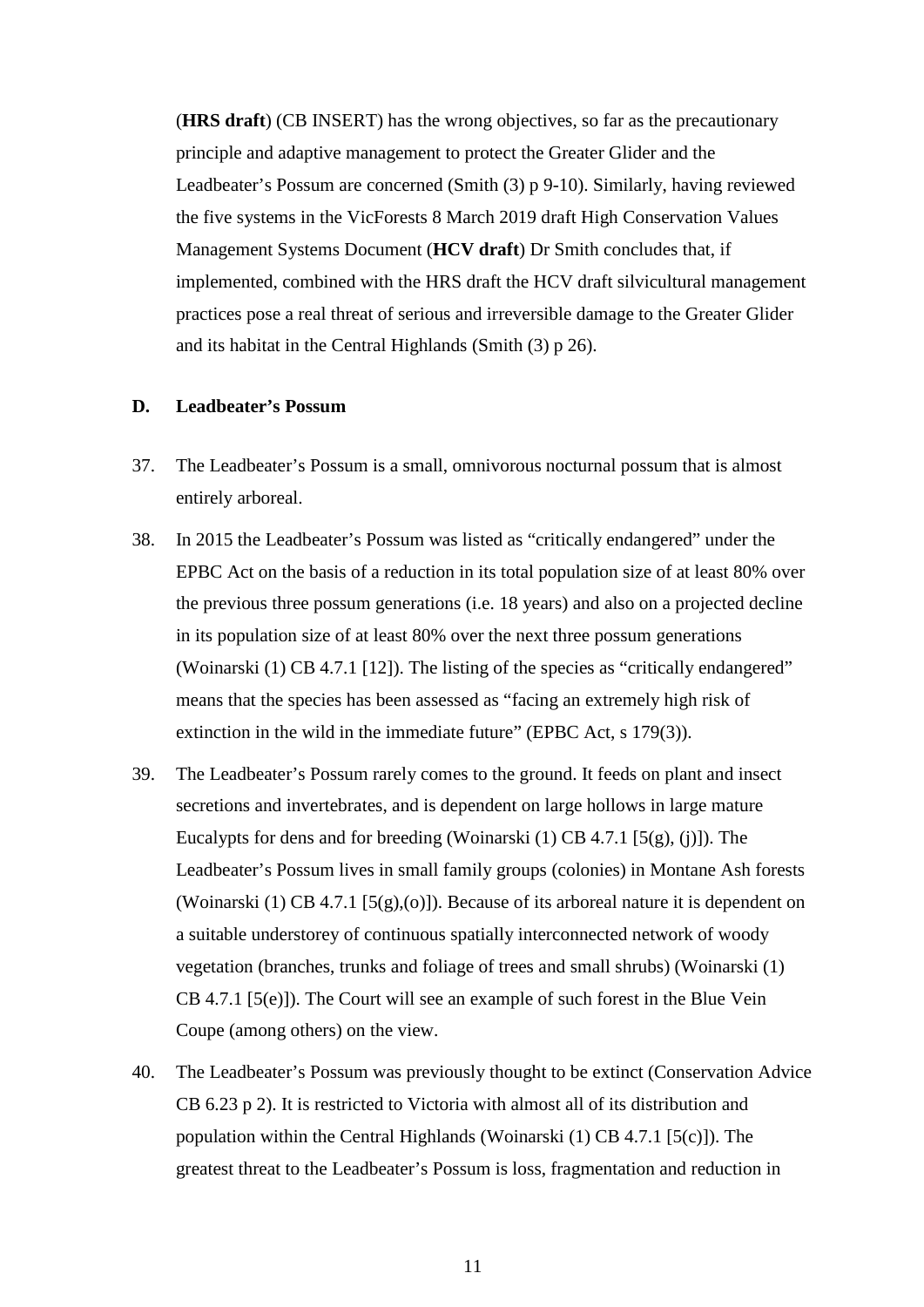quality of suitable habitat. This mostly occurs through timber harvesting (and accompanying and associated disturbance, such as track networks), which is associated with almost certain direct mortality of any Leadbeater's present but also detrimentally affects the Leadbeater's Possum through the destruction and fragmentation of their habitat (Woinarski (1) CB 4.7.1 [24]).

41. Professor Woinarski is an expert in relation to the Leadbeater's Possum. The Applicant relies on his evidence as to impacts upon the Leadbeater's Possum contrary to s 18 of the EPBC Act.

#### **E. Hollow bearing trees and habitat requirements**

- 42. Whilst the *species* at the centre of this case are the Greater Glider and the Leadbeater's possum, the subject matter that the Applicant's case seeks to protect in order to protect those species are individual coupes that provide *habitat* that, in the case of the scheduled coupes is proposed to be the subject of forestry operations and, in the case of the logged coupes, has been the subject of such operations.
- 43. One habitat feature that is essential to both species is hollow bearing trees. Hollow bearing trees are the "single best predictor of the abundance of Greater Gliders" in the Central Highlands (Smith (1) CB 4.2.1 PDF p 38), and a "critical resource for Leadbeater's Possums and the species' abundance is positively correlated with hollow availability" (Conservation Advice at p 3).
- 44. However it is important to appreciate that each species has distinct habitat requirements that are more complex than the presence of hollow bearing trees.
- 45. The habitat requirements of Greater Gliders may be summarised as (Smith (1) CB 4.2.1 PDF p 9-10):
	- 1. scattered emergent  $(>1/ha)$  to abundant  $(>12/ha)$  large diameter living and dead trees with hollows suitable for nesting;
	- 2. a tall open forest structure with an abundance of large tree stems (>25/ha) in the mature size class (40-80 cm in diameter at breast height (dbh) and a scarcity of dense young regrowth in the understorey, to provide an open structure suitable for movement by gliding;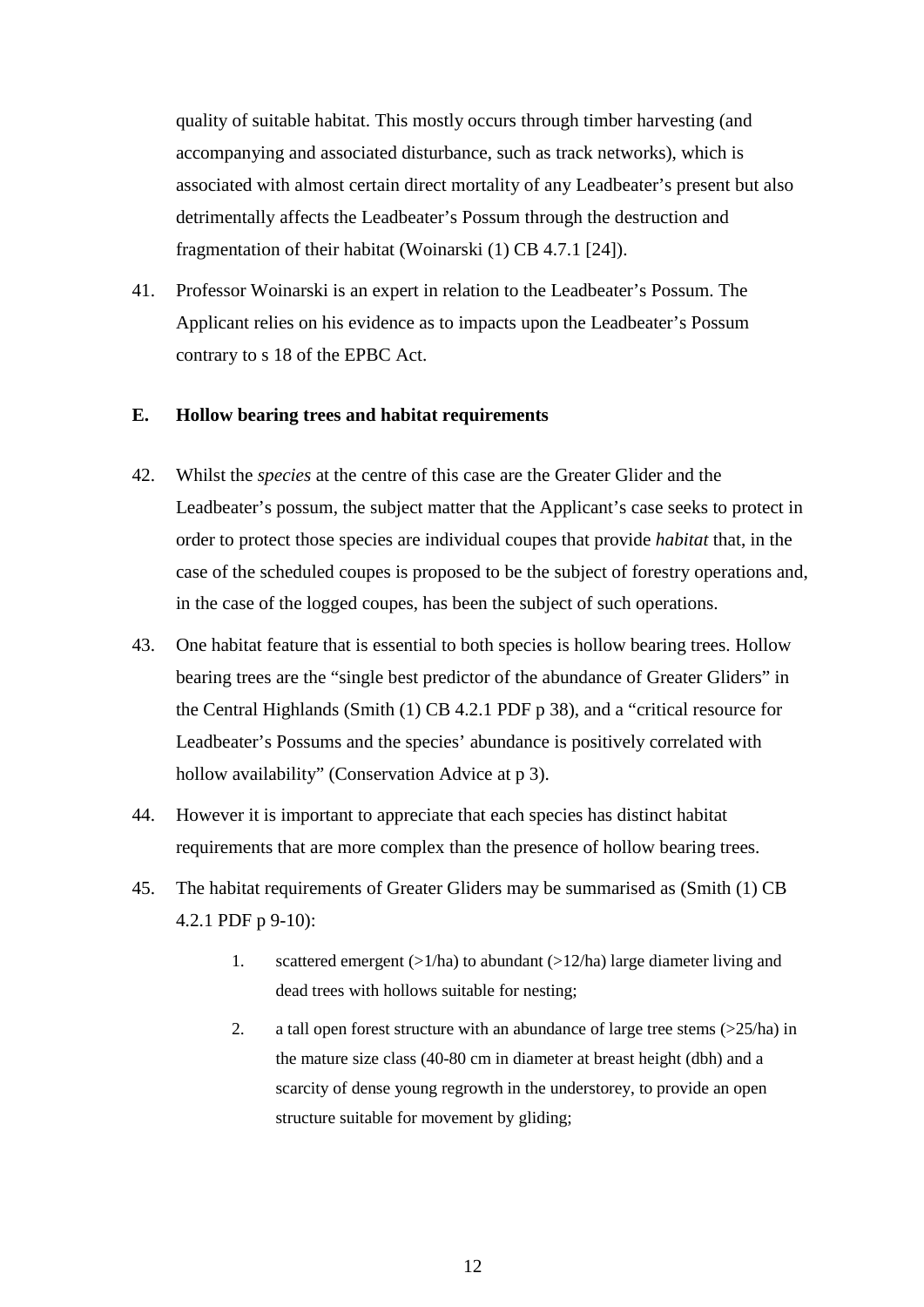- 3. low maximum mean monthly temperatures that do not exceed about 20 degrees C and moderate high rainfall(>about 400 mm/annum);
- 4. infrequent disturbance by fire, >10 year intervals in Mixed Species eucalyptus forest and >40 – 120+ year intervals in wet Eucalyptus forests;
- 5. no recent history of high intensity logging (clearfelling) or timber harvesting that has removed more than about 33% (wet forests) to 15% (dry forests) of the natural tree basal area …;
- 6. no recent history of intensive Owl predation*.*
- 46. By contrast, the "key attributes" of forest appropriate for Leadbeater's possum are (Conservation Advice, at p 3):
	- *Hollow-bearing trees with large internal dimensions in the order of 30 cm in diameter …;*
	- *Density of hollow bearing trees … ;*
	- *Predominance of smooth-barked eucalypts (with loose bark hanging in strips providing shelter for insect prey and material for nests) or gum-barked Eucalypts (related to foraging behavior). Forest types of Leadbeater's possum are most commonly ash forest typically dominated by mountain ash, alpine ash and shining gum but is also known to occur in subalpine woodlands and lowland forest dominated by snow gum or mountain swamp gum …;*
	- *A structurally dense interlocking canopy or secondary tree layer of continuous interconnecting structure (to facilitate movement) … and;*
	- *a wattle understory (providing food) … .*
- 47. The contrast in the species' habitat requirements is most evident in the density of the understorey required by each animal, and in the nature of the food source requirements for each species. In short:
	- a. the Greater Glider is herbivorous and requires a tall open forest structure with a scarcity of dense regrowth in the understorey suitable for movement by gliding; and
	- b. the Leadbeater's Possum is omnivorous and requires a structurally dense interlocking canopy to facilitate movement and a wattle understory for food.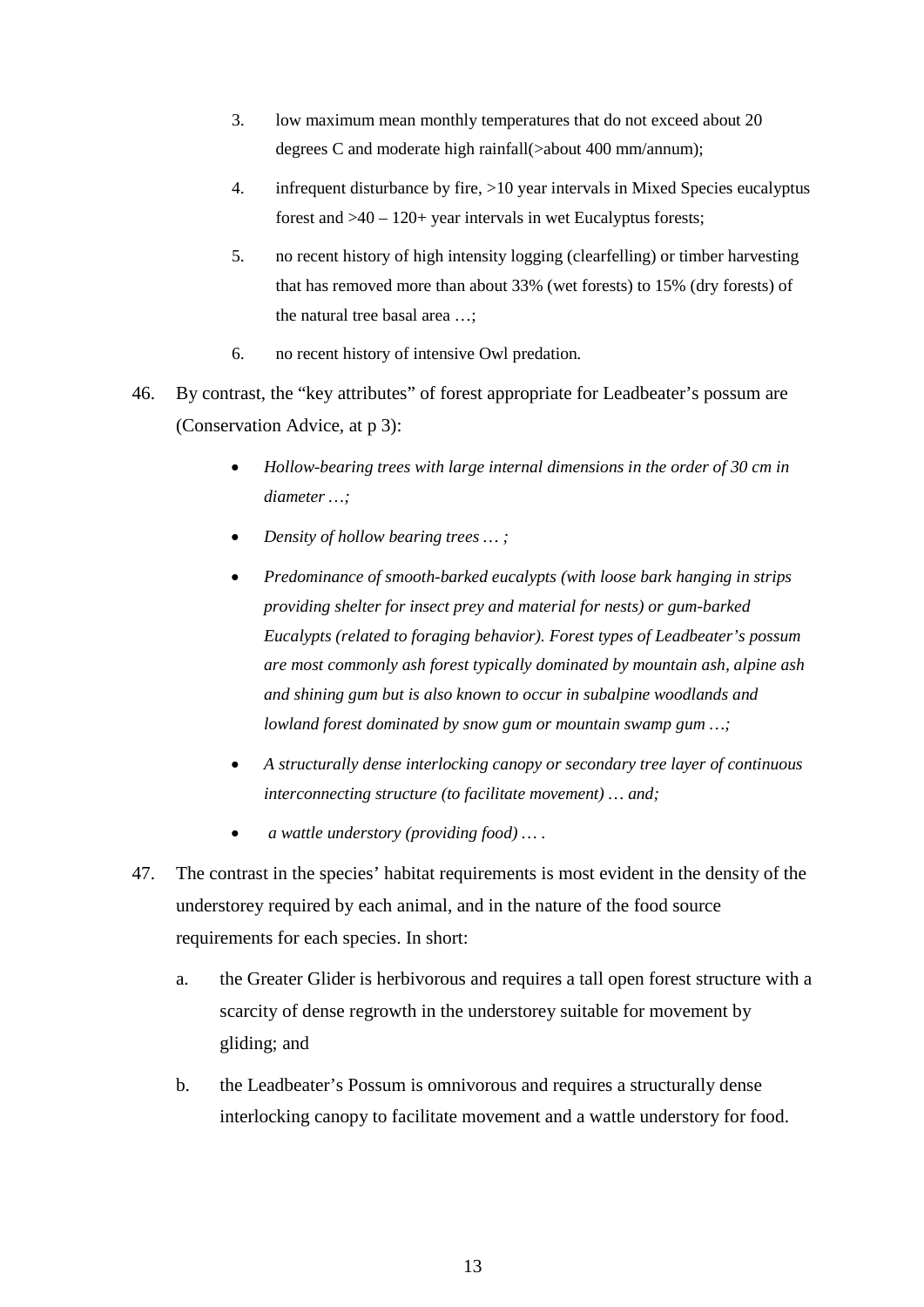48. Whilst both species require large old trees with hollows for nesting, their foraging habits differ. The habitat occupied by both species is uneven-aged Ash forest which has a tall overstory of mature and older trees suitable for movement by the Greater Glider and a dense regenerating understory of Ash and Acacias suitable for Leadbeater's Possum (Smith (3) p 14-16)

## **F. Coupes and Maps**

- 49. There are 26 Central Highlands coupe groups in issue in the proceeding, that contain a total of 66 coupes. Of those coupes, 25 are logged coupes, 40 are scheduled coupes, and one coupe is partially logged and is scheduled.
- 50. Greater Gliders have been detected in or bordering 16 logged coupes and all scheduled coupes. Leadbeater's possums have been detected in or within 200m of 15 logged coupes and 22 scheduled coupes.
- 51. These details about each coupe, as well as the method of silviculture designated for each coupe on the TRP, the species for which a threat or significant impact is pleaded, and the breach of the Code alleged, are set out in the Coupe Table, Annexure 1 to these submissions.
- 52. There are maps of the CH RFA Area, of each coupe group, and of each coupe in Volume 7 of the Court book. Map 7.0D provides an overview of the whole CH RFA Area showing all 26 coupe groups in issue in the proceeding. Within each coupe group:
	- a. the logged coupes have a black shaded boundary;
	- b. the scheduled coupes have a blue shaded boundary;
	- c. red marks other coupes listed for forestry operations in the TRP but which are not the subject of the proceeding.
	- d. Viewed on this map the logged and scheduled coupes in issue in the proceeding may appear relatively small and isolated. However, as well as having regard to the other coupes scheduled for forestry operations in the TRP, it is important to add context to the coupes in issue. The first key element providing context is past logging history, the second key element is fire. The first element can be controlled and is only permitted to be carried out in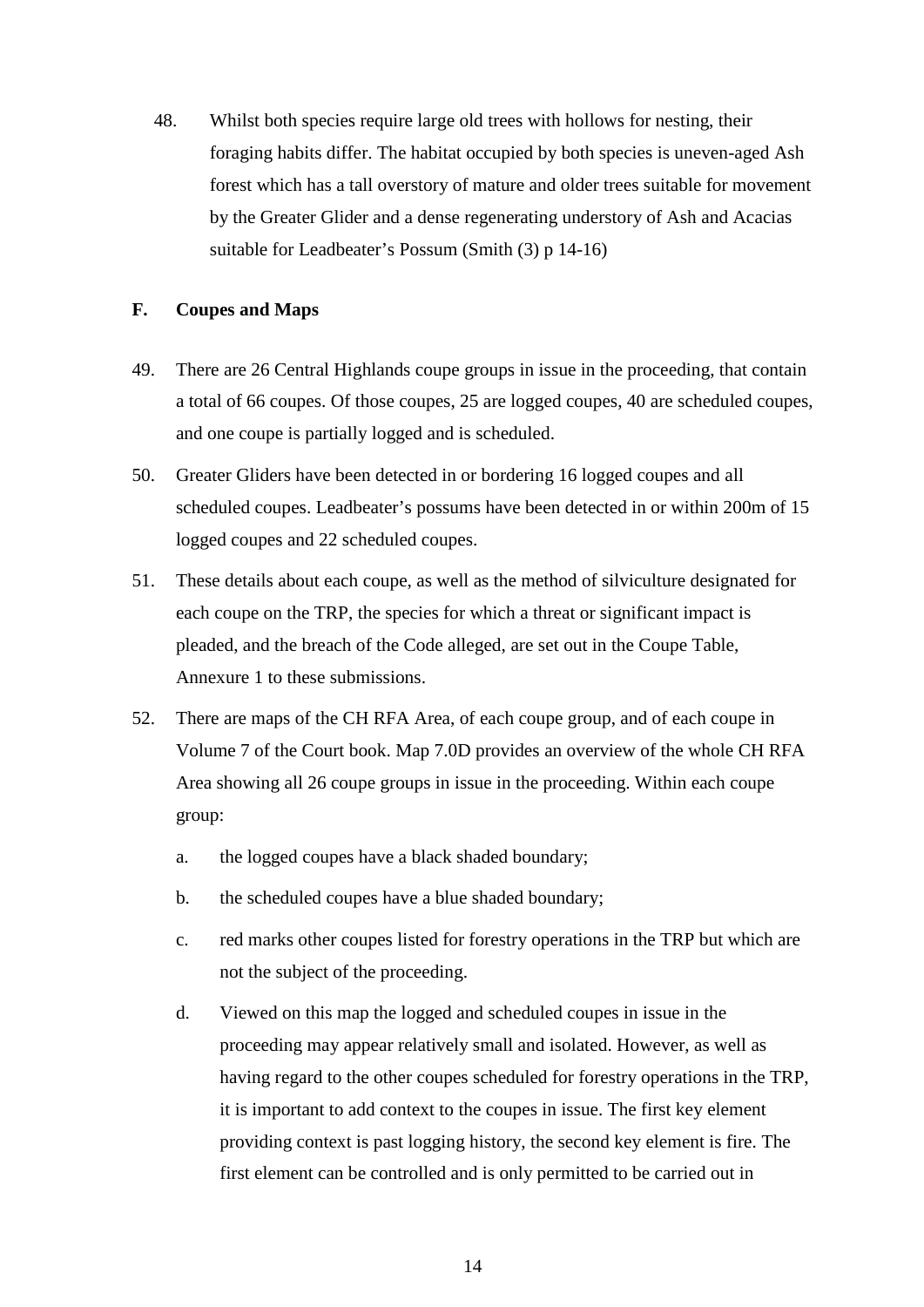accordance with the CH RFA. The second element, fire, kills possum populations and destroys habitat and is not capable of control.

- 53. Viewed in context, the habitat value of the logged and scheduled coupes for the Greater Glider and Leadbeater's Possum in the CH RFA Area in issue in the proceeding is immediately apparent.
- 54. Relying upon field inspections of the coupes, which establishes the presence of the Greater Glider and expert evidence, the Applicant will establish that the logged and scheduled coupes are home to the threatened species and comprise important habitat and that forestry operations in those coupes:
	- a. pose a threat of serious or irreversible damage to the Greater Glider;
	- b. have had or are likely to have a significant impact on either or both species.
- 55. There are clear and uncontroversial reasons for the extraordinary (87%) decline in the Greater Glider population over 22 years to 2013:
	- a. Map 7.0D shows the location of past forestry operations over large areas of land year by year. As is clear from the map, past forestry operations have very materially reduced the available habitat for the species whose habitat is in issue in this proceeding.
	- b. Map 7.0G is a map that includes the identification of past forestry operations and plots the area of the 2009 fire according to fire severity.
- 56. The combination of forestry operations and fire both reduces the habitat available for Greater Gliders and Leadbeater's Possums and increases the value of the remaining pockets of suitable habitat (Smith (1) CB 4.2.1 PDF p 42).
- 57. Four other matters are shown on map 7.0G which are important to note:
	- a. The dark green shaded areas represent parks and conservation reserves, which are protected from forestry operations.
	- b. The pink shaded areas represent Special Protection Zones (SPZ) in State Forest, which are also protected from forestry operations.
	- c. The light green shaded areas represent General Management Zone (GMZ) in State Forest, in which forestry operations are both permitted and given a high priority.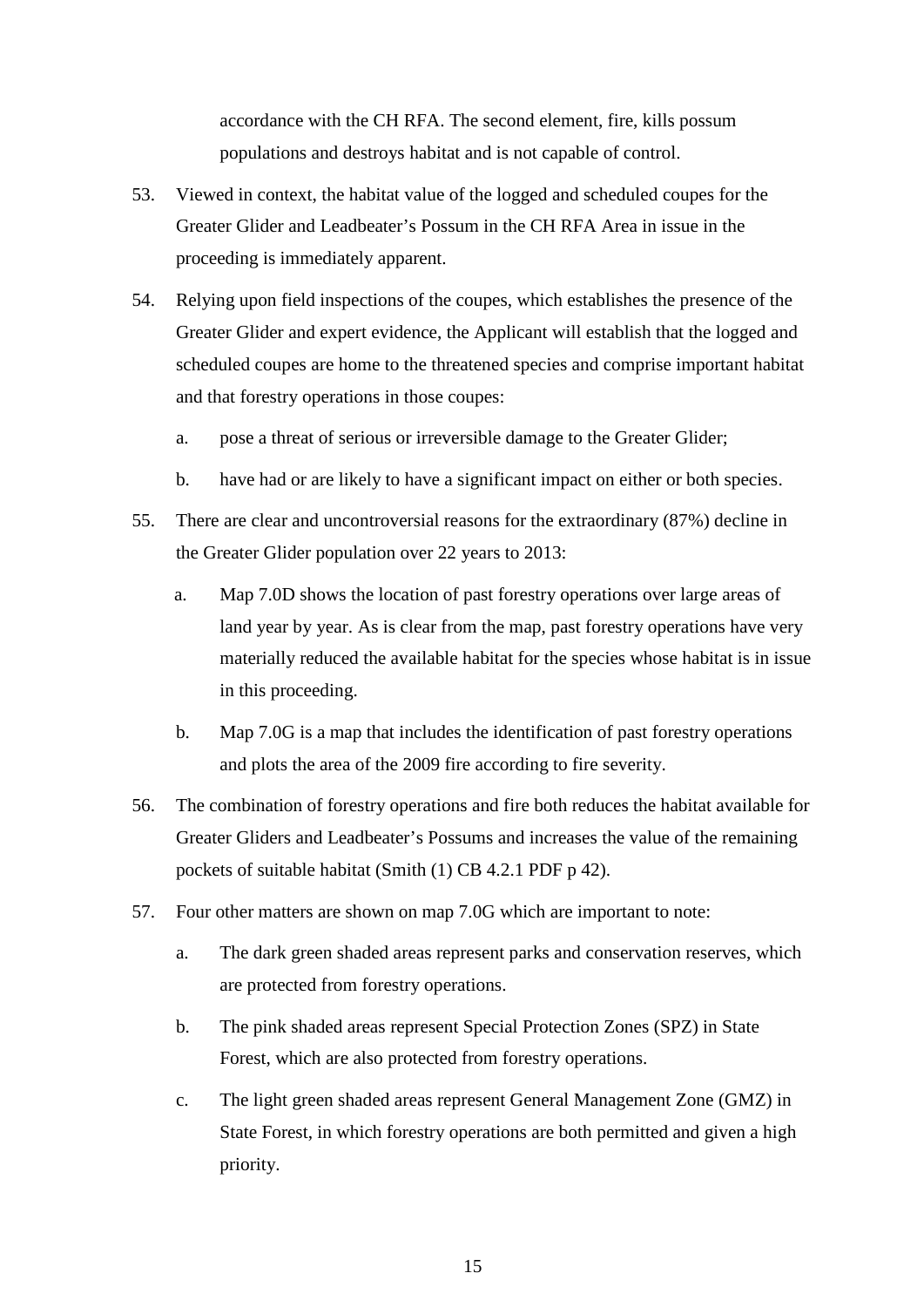d. The light yellow shaded areas represent land designated Special Management Zone (SMZ) in State Forest, in which forestry operations are permitted subject to conditions to conserve specific features.

(Central Highlands Forest Management Plan, CB 6.15, p17)

58. The Applicant's case is that the legislative regime, both is directed toward and requires protection of both species and of their habitats from forestry operations *outside* parks, conservation reserves and SPZ.

# **G. The Applicant's evidence**

- 59. The Applicant relies on the affidavits and expert material filed in the proceeding and listed below. On 29 April 2019, VicForests advised that it required all of the Applicants' witnesses to attend for cross examination.
- 60. Jake McKenzie has made four affidavits, the first affirmed 14 September 2018 (**McKenzie (1)**) (CB 2.3), the second, 20 September 2018 (**McKenzie (2)**) (CB 2.6), the third, 31 October 2018 (**McKenzie (3)**) (CB 2.9), the fourth, 24 March 2019 (**McKenzie (4)**) (CB 2.12). Mr McKenzie is an experienced, lay fauna surveyor.
	- a. McKenzie (1) contains evidence of Mr McKenzie detecting and recording numerous Greater Gliders, and some Leadbeater's Possums, in the logged and scheduled coupes, and his correspondence with VicForests and the regulator, Department of Environment, Land Water and Planning (**DELWP**) in respect of those detections. His evidence is relevant to the precautionary principle and significant impact on Greater Glider, including whether proportionate or adaptive management was taken in response to notice of his detections.
	- b. McKenzie (2) corrects one sentence in McKenzie (1).
	- c. McKenzie (3) deposes to some of Mr McKenzie's detections being recorded in the Victorian Biodiversity Atlas, and interactive map maintained by the Victorian government showing threatened species records.
	- d. McKenzie (4) deposes to detecting and recording Greater Gliders in coupes logged between July 2018 to March 2019, his correspondence with VicForests and DELWP in respect of those detections, and recording drone and photograph evidence of the logged areas in such coupes. This evidence is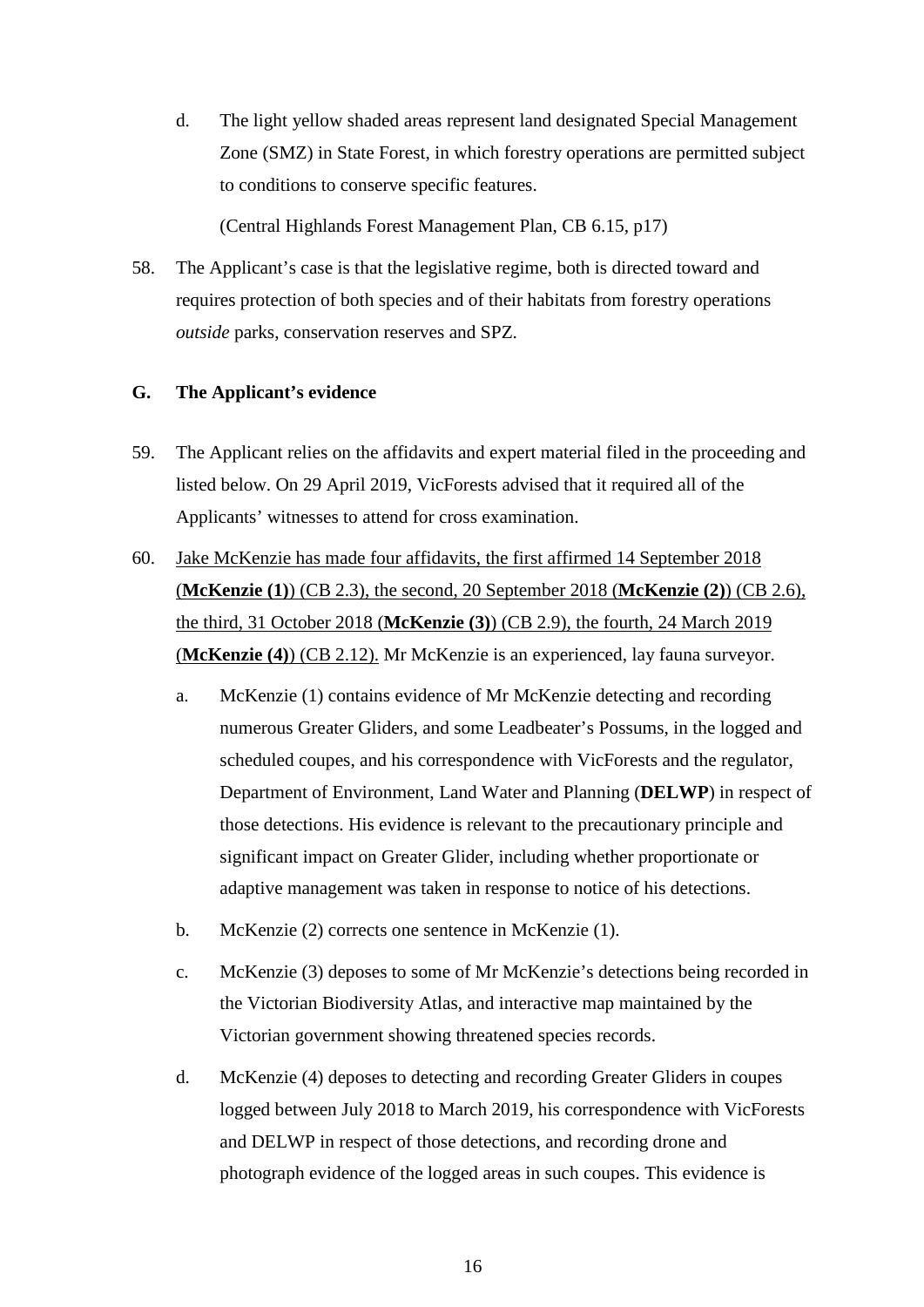relevant to continued use of clearfell and seed tree retention logging in coupes with Leadbeater's Possum and Greater Glider since the purported implementation of the Interim Greater Glider Strategy in 2017 and the development and purported implementation of the HRS draft and HCV draft documents.

- 61. Blake Nisbet, affidavit affirmed 16 September 2018 (CB 2.4). Mr Nisbet is an experienced, lay fauna surveyor. He deposes to detecting and recording Greater Gliders in a smaller number of coupes, and events involving Mr Nisbet that are recounted by Mr McKenzie. He deposes to the detection of a Leadbeater's Possum in Starlings Gap coupe Hairy Hyde coupe after logging had commenced. His evidence is relevant to the precautionary principle and significant impact on Greater Glider, and the failure to identify and protect Leadbeater's Possum in breach of the Code at Hairy Hyde coupe ([113D] of the 2FASOC).
- 62. Nathan Wainwright, affidavit made 19 September 2018 (CB 2.5). Mr Wainwright is an experienced, lay fauna surveyor. He deposes to detecting and recording Greater Gliders in a smaller number of coupes, and events involving Mr Wainwright that are recounted by Mr McKenzie.
- 63. Andrew Lincoln has made four affidavits. The first (**Lincoln (1)**) affirmed 21 September 2018 (CB 2.7), the second affirmed 16 January 2019 (**Lincoln (2)**) (CB 2.10), the third affirmed 23 January 2019 (**Lincoln (3)**) (CB 2.11) and the fourth affirmed, 25 March 2019 (**Lincoln (4)**) (CB 2.14). Mr Lincoln is an experienced, lay fauna surveyor and GIS operator.
	- a. Lincoln (1) deposes to detecting and recording Greater Gliders in a smaller number of coupes, and events involving Mr Lincoln that are recounted by Mr McKenzie. He also deposes to a Leadbeater's Possum detection in Blue Vein/Ada Tree coupe after logging had commenced in that coupe, and hollowbearing trees recorded at Blue Vein/Ada Tree coupe. The latter is relevant to the failure to identify and protect Leadbeater's Possum Zone 1A habitat in that coupe ([113C] of 2FASOC).
	- b. Lincoln (2) deposes to further recording of one hollow bearing tree in issue for the purpose of identifying Zone 1A in Blue Vein/Ada coupe, relevant to the allegation at [113C] of 2FASOC.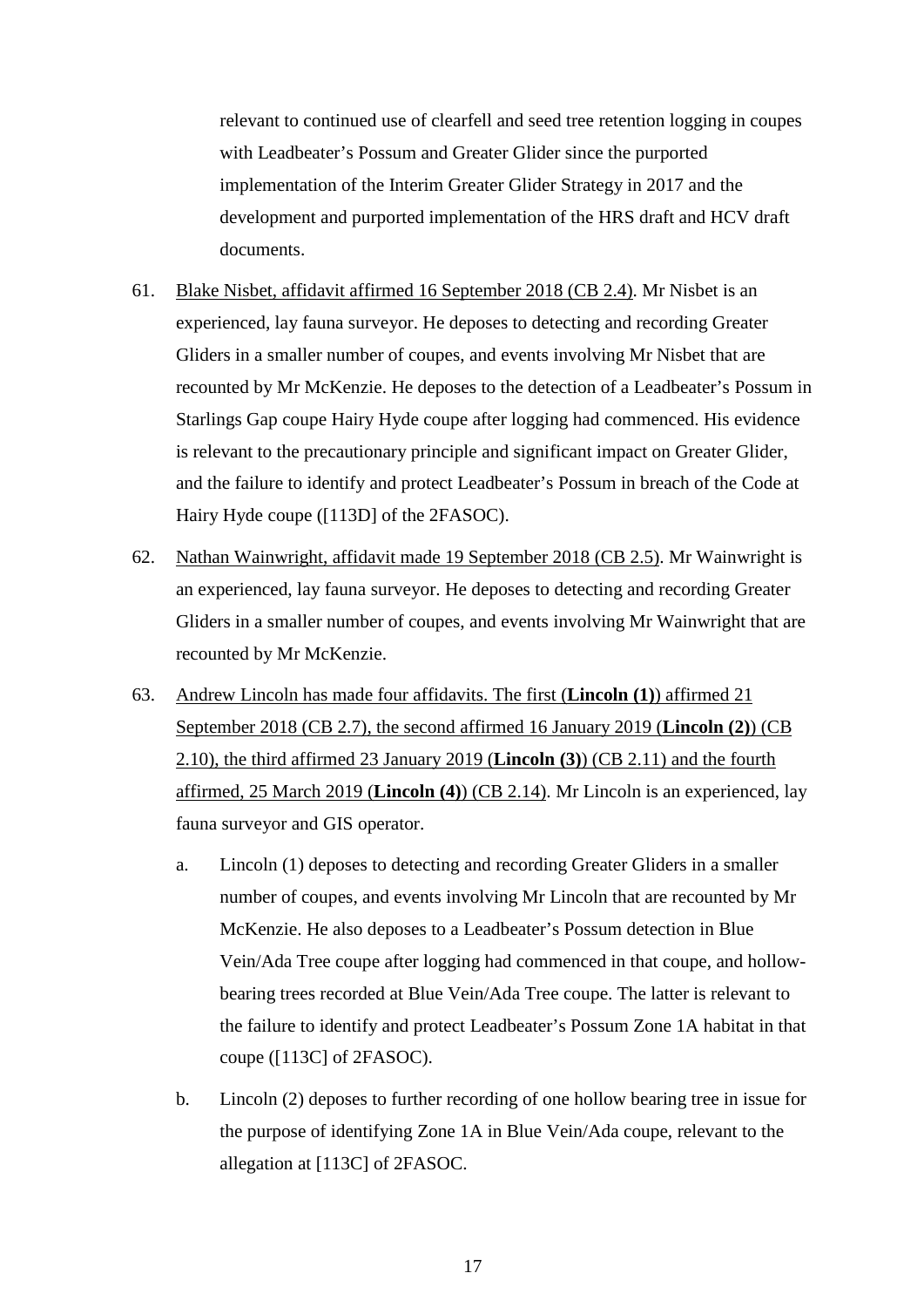- c. Lincoln (3) deposes to and records the absence of 20m visual screens in 5 coupes. Relevant to failure to screen timber harvesting operations from view in logged coupes subject of proceeding, relevant to the allegation at [113E] of 2FASOC.
- d. Lincoln (4) deposes to detecting and recording Leadbeater's Possum in one coupe logged in February to March 2019, and Mr Lincoln's correspondence with VicForests and DELWP in respect of that detection. McKenzie and Forster (see below) record visual evidence of the logged area in the same coupe. His evidence is relevant to the continued use of clearfell and seed tree retention logging in coupes with Leadbeater's Possum and Greater Glider since the Interim Greater Glider Strategy and since the HCV draft and HRS draft documents were developed and purported to be implemented.
- 64. Hayley Forster, affidavit affirmed 24 March 2019 (CB 2.13). Ms Forster is an experienced, lay fauna surveyor. Ms Forster deposes to detecting and recording Greater Gliders in a smaller number of coupes logged between July 2018 and March 2019, and to events involving Ms Forster recounted by Mr McKenzie. Her evidence is relevant to the continued use of clearfell and seed tree retention logging in coupes with Leadbeater's Possum and Greater Glider since the development and purported implementation of VicForests policies.
- 65. Dr Van der Ree, report dated 31 October 2018 (CB 4.1). Dr Van der Ree is an ecologist with expertise in arboreal mammals whose reports identify species of animals recorded by the Applicant's lay witnesses and who engaged Mr Shepherd to map the location of those detections.
- 66. Mr Shepherd, expert reports dated 18 January 2019 (**Shepherd (1)**) (CB 4.6), 30 January 2019 (**Shepherd (2)**) (CB 4.6.4), 3 February 2019 (**Shepherd (3)**) (CB 4.6.5) and 4 February 2019 (**Shepherd (4)**) (CB 4.6.6). Mr Shepherd is an environmental scientist with expertise in GIS who conducts GIS analysis of VicForests' and one of Mr Lincoln's tree records at Blue Vein coupe for the purpose of identifying patches of Zone 1A.
- 67. Expert Reports of Dr Smith dated 7 January 2019 (**Smith (1)**) (CB 4.2.1), 9 January 2019 (**Smith (2)**) (CB 4.3) and 11 February 2019 (**Smith (3)**) (CB 4.10) and 7 May 2019 (**Smith (4)**) (CB 4.12). Dr Smith is an ecologist with specialist expertise in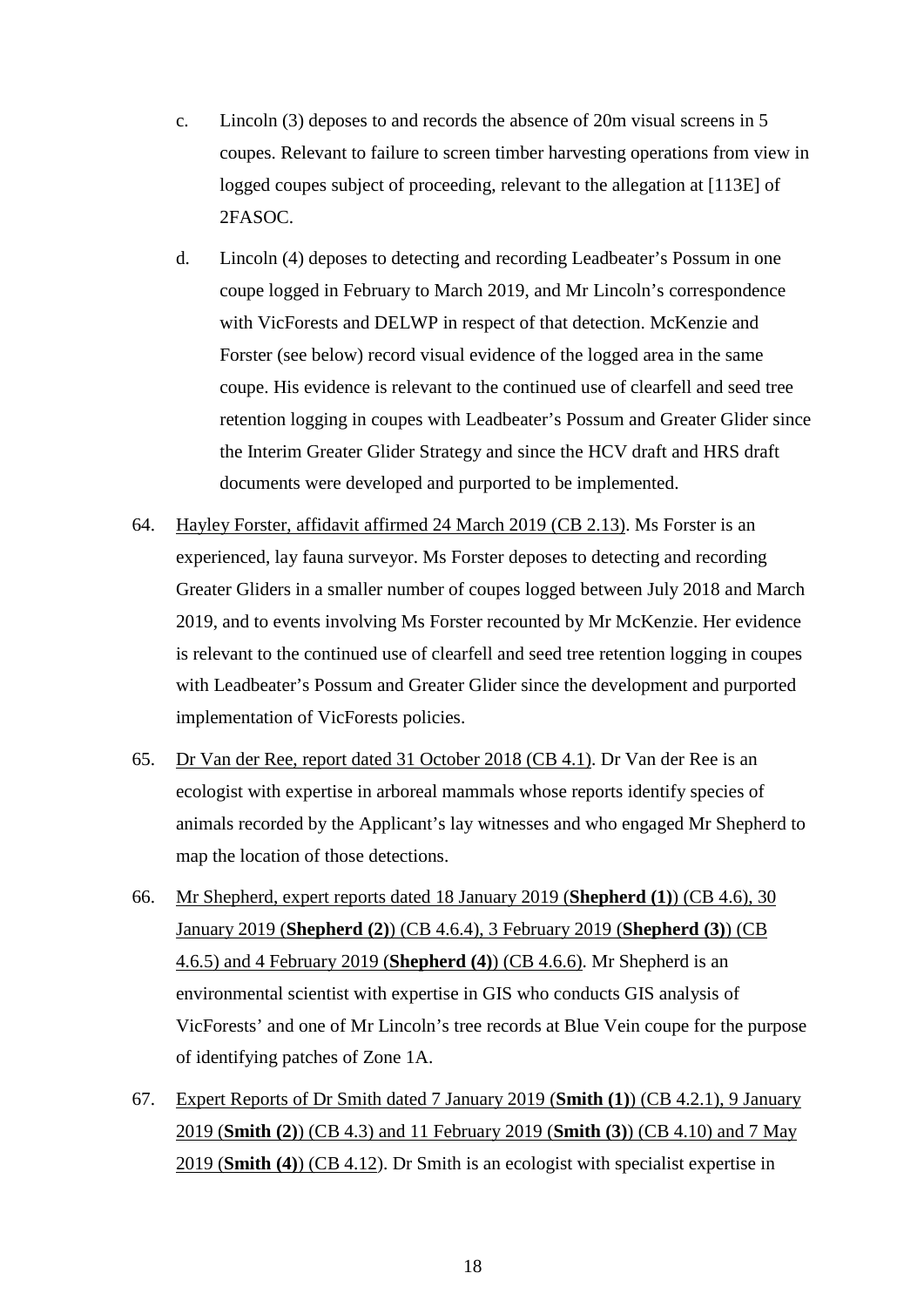possums and gliders, forest ecology and structure whose reports concern the Greater Glider species, its habitat and the impacts of forestry operations on Greater Glider and Leadbeater's Possum.

- 68. Expert Reports of Professor Woinarski dated 18 January 2019 (**Woinarski (1)**) (CB 4.7), 11 February 2019 (**Woinarski (2)**) (CB 4.9) and 9 April 2019 (**Woinarski (3)**) (CB 4.11). Professor Woinarski is an ecologist and zoologist with expertise in arboreal mammals with particular expertise concerning the Leadbeater's Possum whose reports concern Leadbeater's Possum species, its habitat and the impacts of forestry operations on Leadbeater's Possum
- 69. Expert Report of Dr Nicolle dated 14 January 2019, including supplementary report dated 17 January 2019 (CB 4.5). Dr Nicolle is a botanist with expertise in eucalypt species and research whose reports concern species, maturity and form of one hollow bearing tree recorded by Mr Lincoln and in issue for purposes of Zone 1A Habitat in Blue Vein coupe.
- 70. Expert Reports of Mr Stephen Mueck dated 10 January 2019 (**Mueck (1)**) (CB 4.4) and 22 January 2019 (**Mueck (2)**) (CB 4.8). Mr Mueck is a botanist and ecologist with expertise in forest ecology whose first report concerns species, maturity and damage of plant species (Tree Geebung) recorded by Mr McKenzie in Skerry's Reach coupe. Mr Mueck engaged Ms Mitchell to conduct GIS analysis as to whether there are gaps greater than 150m in 5 coupes, which analysis is set out in Mueck (2).
- 71. The Applicant will also tender a bundle of relevant documents.

# **H. The evidence filed by VicForests**

- 72. VicForests relies on the affidavits and expert material filed in the proceeding and listed below.
- 73. Affidavit of Mr Andrew Maguire sworn on 1 May 2018 (CB 3.1). Mr Maguire is the Regional Manager, North East Region, VicForests. His primary responsibility is to manage and plan timber harvesting operations. He refers to this as "operational planning", i.e. planning of the "actual operations" of timber harvesting to meet demand (c/f "tactical planning – i.e. preparation of the TRP) (Maguire p 2).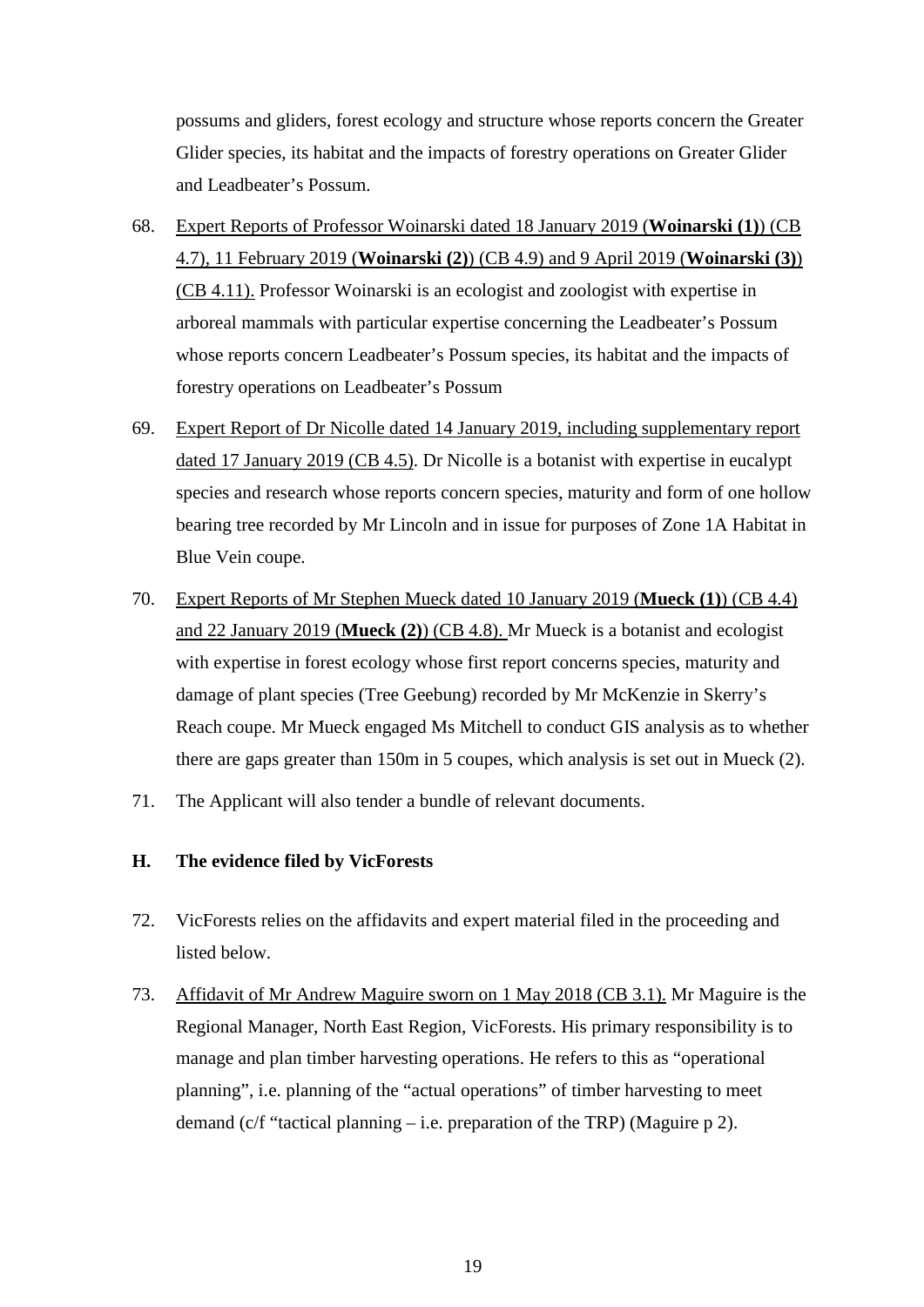- 74. Affidavits of Mr William Paul affirmed 1 May 2018 (**Paul 1**) (CB 3.2), 15 October 2018 (**Paul 2**) (CB 3.4), 15 October 2018 (**Paul 3**) (CB 3.6), and 11 February 2019 (**Paul 4**) (CB 3.6). Mr Paul is the Manager, Community Forestry at VicForests and has also been involved in policy and compliance for VicForests (Paul (1) [24]). He deposes to the VicForests' pre-harvest surveys and procedures, biodiversity maps, the regulatory regime, policies and procedures, responses to reports of detections, management of Leadbeater's possum, Regrowth Retention Harvesting Method, and all substantive material relating to the coupes including nett areas of coupes and species detections by VicForests). He also deals with a more recent VicForests Policy for Giant Tall and Large Tree Protection, proposed draft new silvicultural methods and efforts to obtain FSC certification.
- 75. Paul (4) exhibits two draft documents upon which it is anticipated Vic Forests will place significant reliance at trial:
	- a. *VicForests Management for High Conservation Values* (Versions as at November 2017, 8 March 2019 CB 4.12.2.3). The 8 March version of this document, the HCV draft states at 1 that "This document presents an overview of VicForests' management system for High Conservation Values (HCVs) in its eastern Forest Management Unit (FMU), as part of its broader remit and responsibility for the sustainable harvest, regrowth and commercial sale of timber form public native forests on behalf of the Victorian Government … . This draft document pertaining to VicForests' HCV management system is presented for stakeholder input on the content and format".
	- b. *VicForests Harvesting and Regeneration Systems* (Versions as at January 2019 (WEP-126), 1 February 2019 (WEP-127) and 8 March 2019 (CB 4.11.2.3). The 8 March version of this document, the HRS draft states at 1.1 that "This draft document set out VicForests' current suites of harvesting and regeneration systems, as part of its broader remit and responsibility for the sustainable harvest, regrowth and commercial sale of timber form public native forests on behalf of the Victorian Government …. This draft document pertaining to harvesting and regeneration systems is presented for stakeholder input on the content and format".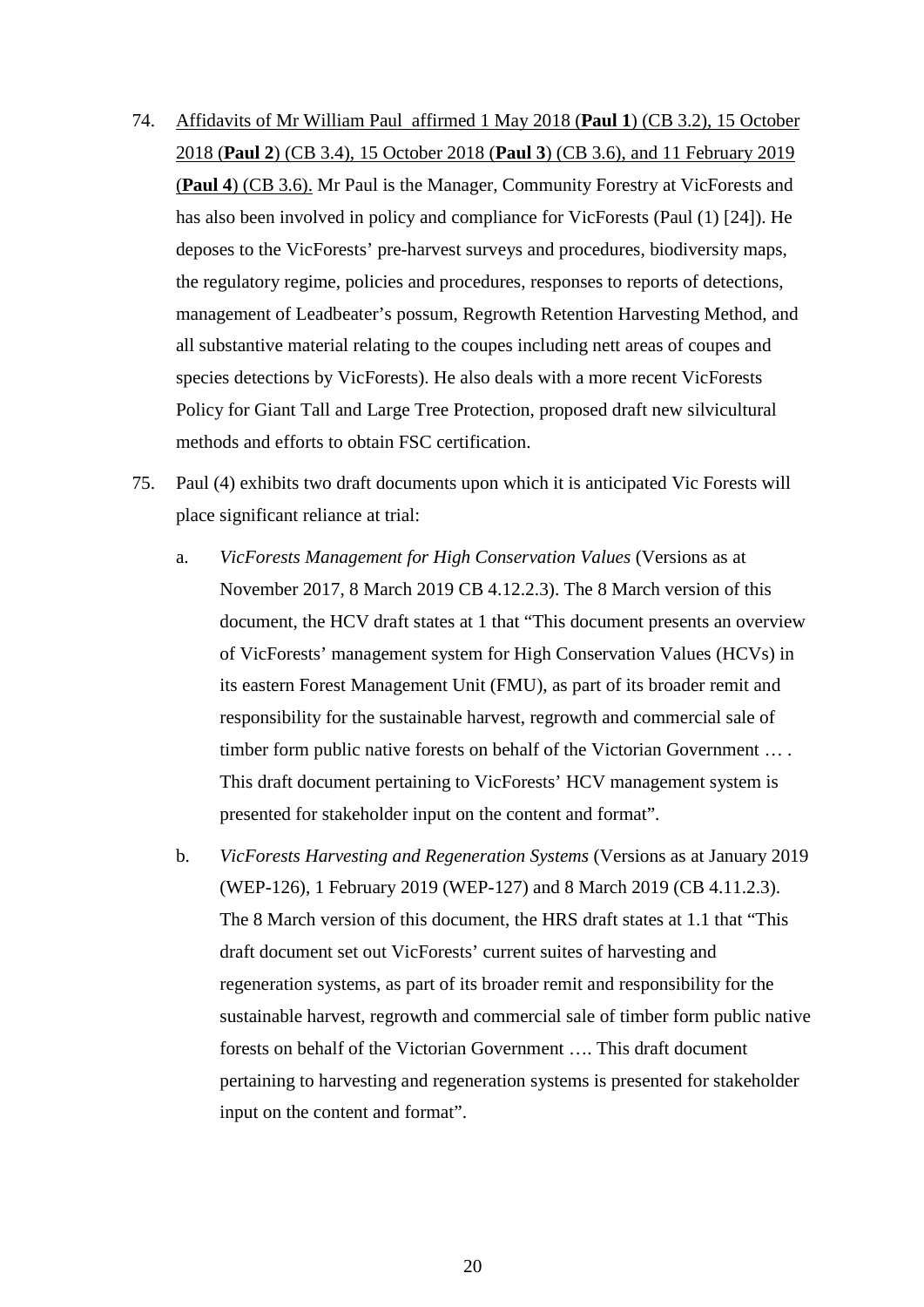- 76. Affidavit of Mr Tim McBride affirmed 15 October 2018 (CB 3.3). Mr McBride is the Manager, Biodiversity Conservation and Research at VicForests. Mr McBride commenced employment at VicForests in November 2016 having previously worked exclusively in the United States, most recently for the Hancock Timber Resource Group (2003-2016). Since August 2018, he has also been filling the role of Manager, Environmental Performance. He deposes to VicForests' management of the Greater Glider including the Interim Greater Glider Strategy and the management of Tree Geebung.
- 77. Export reports of Dr Stuart Davey dated 25 January 2019 (**Davey (1)**) (CB 5.1) and 18 April 2019 (**Davey (2)**) (CB 5.4). Dr Davey is a private forest consultant. He gives evidence in relation to the history of entry into the Regional Forest Agreements and the impacts of forestry operations on Greater Glider and Leadbeater's Possum as well as the material produced by VicForests in their attempts to obtain FSC certification.
- 78. His PhD thesis title was " The Environmental Relationships of Arboreal Marsupials in a Eucalypt Forest: A Basis for Australian Forest Wildlife Management" (Davey (1) [12]- [15]).
- 79. Expert Reports of Professor Patrick Baker dated 11 February 2019 (**Baker 1**) (CB 5.2), dated 17 April 2019 (**Baker 2**) (CB 5.3), and dated 9 May 2019 (**Baker 3**) (CB 5.5). Professor Baker is a Professor of Silviculture and forest ecology at the University of Melbourne. He gives evidence as to the density of living hollowbearing trees in coupes subject of the proceeding and the impacts of forestry operations on Leadbeater's Possum. He also replies to the reports of Dr Woinarski and Mr Shepherd

# **I. Critical areas of contest between the experts**

- 80. Critical areas of contest between the expert witnesses regarding the precautionary principle and significant impact include:
	- a. whether the Greater Glider and Leadbeater's possum populations are declining and, if so, the threats causing the decline;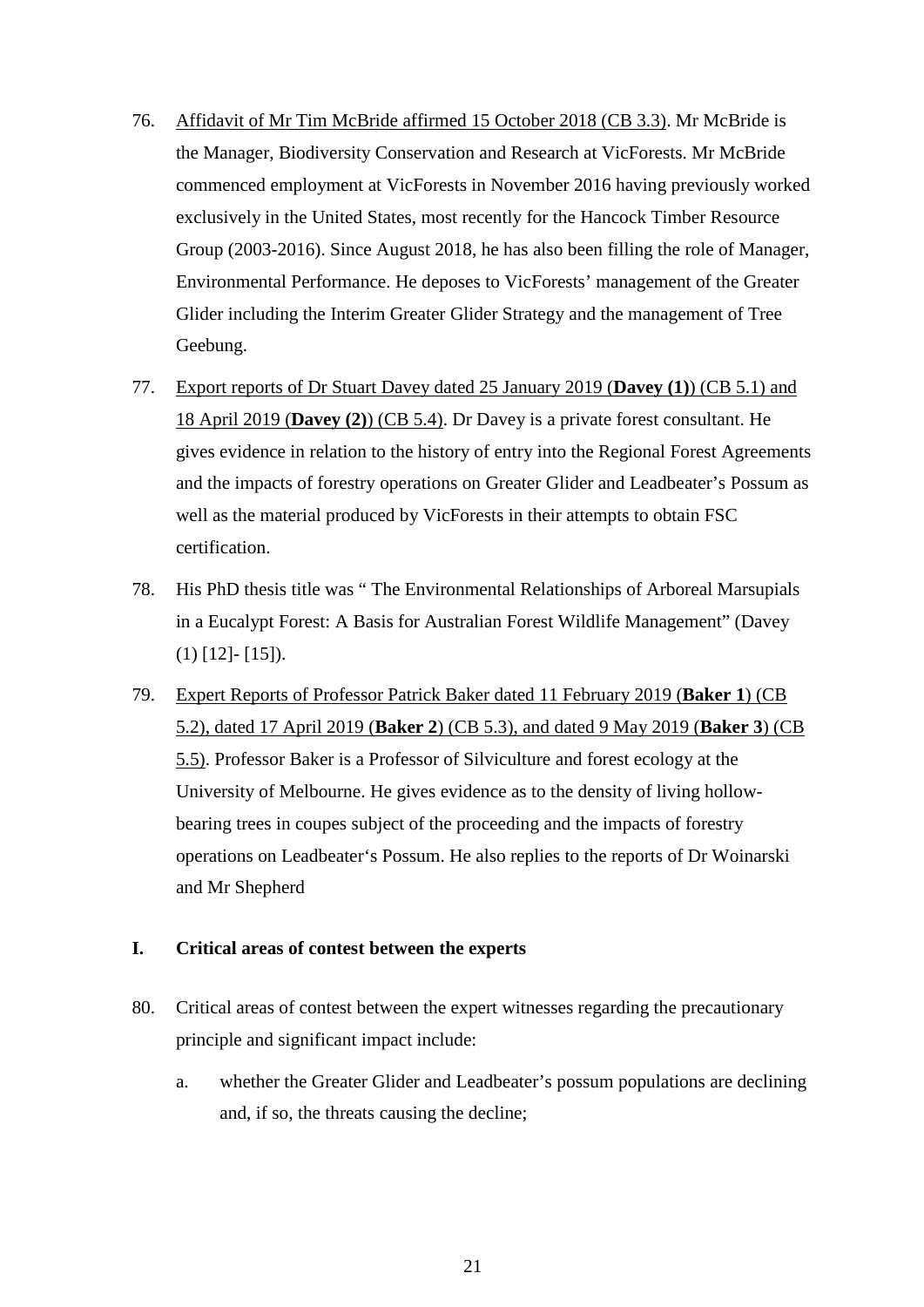- b. matters relating to the presence and characteristics of critical habitat for the Greater Glider and Leadbeater's possums;
- c. whether the current system of conservation parks, reserves, special protection zones and Code prescriptions (including habitat tree, 200 metre Leadbeater's Possum buffers, Zone 1A) is effective to prevent serious threats and significant impact to the Greater Glider and Leadbeater's Possum;
- d. whether certain models are reliable and relevant to an assessment of threats to and impacts on the Greater Glider and Leadbeater's Possum by reason of forestry operations in coupes subject of the proceeding;
- e. what is relevant to the assessment of the impact of forestry operations on the Greater Glider and the Leadbeater's Possum in coupes the subject of the proceeding, including whether field inspections are necessary;
- f. whether forestry operations in the coupes the subject of the proceeding have had, are having, or are likely to have the following impacts (by the methods specified on the TRP or any of the methods in the HCV draft document):
	- i. adversely affect habitat critical to the survival of Greater Glider;
	- ii. cause a long term decrease in the Greater Glider population in the CH RFA Area, being an important population of Greater Glider;<sup>[4](#page-22-0)</sup>
	- iii. reduce the area of occupancy of the Greater Glider population in the CH RFA Area (being an important population);
	- iv. fragment the Greater Glider population in the CH RFA Area (being an important population), into two or more populations;
	- v. disrupt the breeding cycle of the Greater Glider population in the CH RFA Area (being an important population);
	- vi. modified, destroyed, removed, isolated or decreased the availability or quality of habitat to the extent that Greater Glider will decline;
	- vii. substantially interfere with the recovery of the Greater Glider;

<span id="page-22-0"></span><sup>&</sup>lt;sup>4</sup> Dr Davey and Dr Smith agree that the Greater Glider population in the Central Highlands RFA Area is an 'important population' of Greater Glider within the meaning of the Guidelines.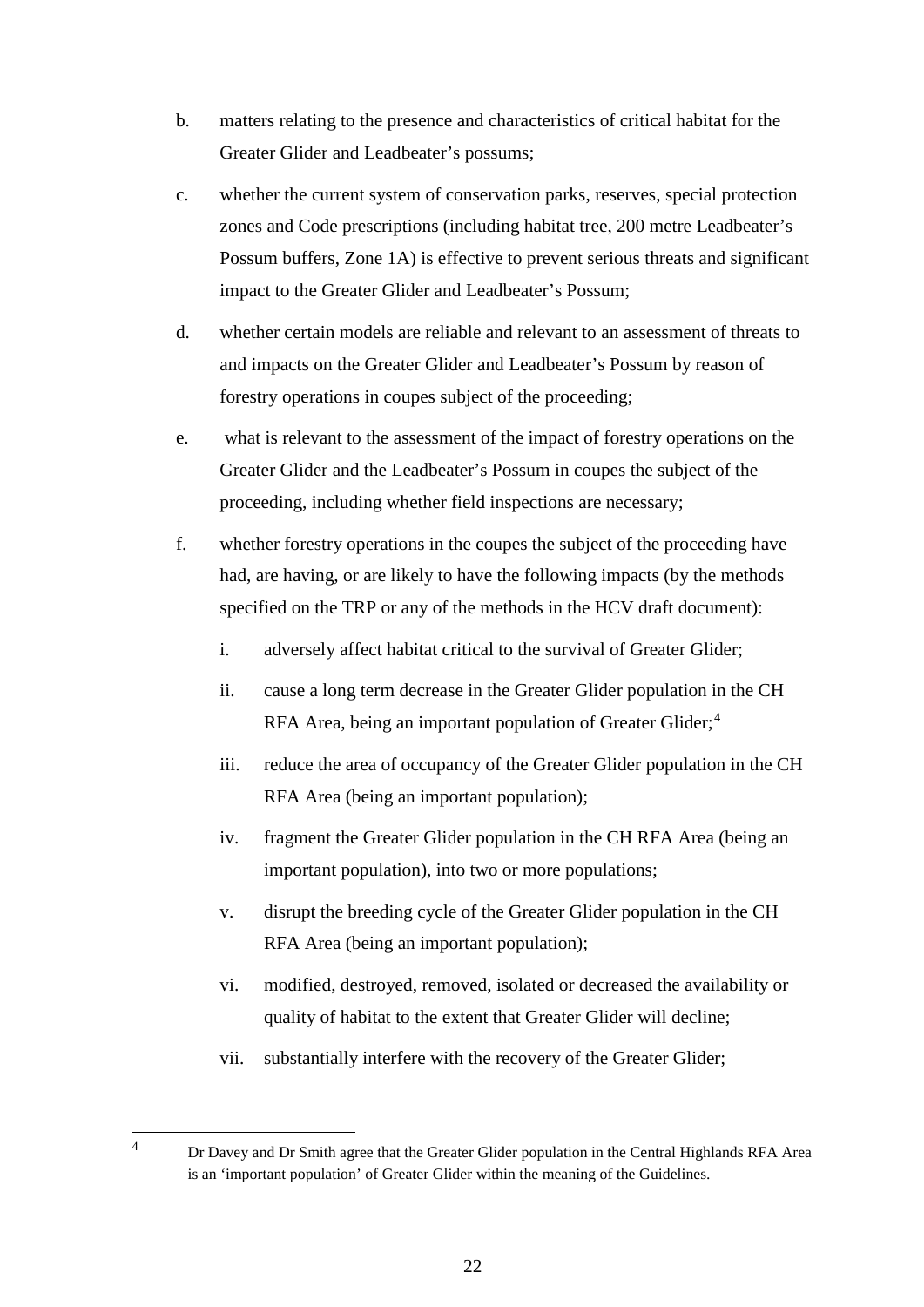- viii. adversely affect habitat critical to the survival of Leadbeater's Possum;
- ix. cause a long term decrease in Leadbeater's Possum population;
- x. modified, destroyed, removed, isolated or decreased the availability or quality of habitat to the extent that the Leadbeater's Possum will decline;
- xi. interfere with the recovery of the Leadbeater's Possum;
- xii. have an impact other than the above that is important notable or of consequence for Greater Glider and Leadbeater's Possum having regard to its context and intensity and the sensitivity, quality and value of the environment being impacted.
- g. whether forestry operations (by the methods specified in the TRP or any of the methods in the HCV draft) pose a threat of serious or irreversible damage to Greater Glider;
- h. whether VicForests management approaches and policies, including the Interim Greater Glider Conservation Strategy, Precautionary Approach to Biodiversity management, Pre-harvest biodiversity survey instruction, Regrowth Retention Harvesting Instruction, Large and Giant Tree Protection policy, and coupe reconnaissance procedures satisfy the precautionary principle;
- i. whether VicForests' HCV draft and HRS draft documents are effective, with a high degree of certainty through demonstrated application, study or surveys, to prevent forestry operations having or being likely to have a significant impact on Greater Glider and Leadbeater's Possum;
- j. whether VicForests March 2019 HCV draft and HRS draft documents, assuming their implementation, satisfy the precautionary principle.

# **J. Loss of exemption by reason of breaches of the Code of Practice for Timber Production**

81. By reason of its breaches of the Code, VicForests has lost the benefit of the exemption in s 38 of the EPBC Act in each, some and all of the logged and scheduled coupes.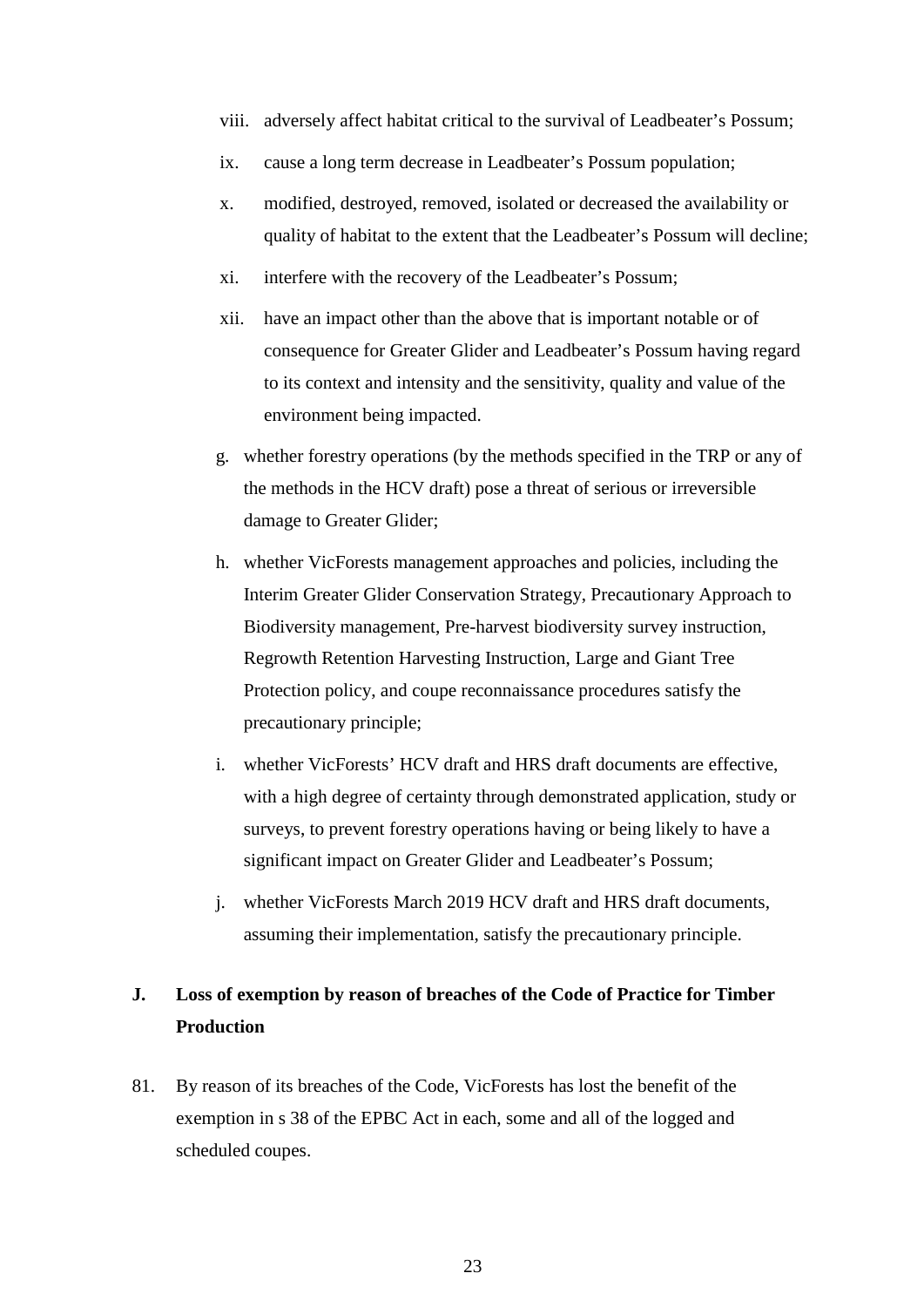82. The Applicant adopts what was previously said (s 38 Reasons at [146]-[150]) in relation to the accreditation of the Code under the CH RFA and the Code bearing directly on the conduct of forestry operations, such that failure to comply with the Code will be a failure to conduct forestry operations in accordance with the CH RFA for the purposes of s 38(1) of the EPBC Act.

# *i. Breaches in logged coupes*

- 83. The evidence will establish that VicForests' forestry operations in each of the Logged Glider Coupes failed to apply the precautionary principle to the conservation of the Greater Glider (cl 2.2.2.2) (Pleadings, CB 1.13 at [113A]). That is so in circumstances where the species was listed as vulnerable under the EPBC Act in May 2016 and as threatened under the *Flora and Fauna Guarantee Act* 1988 (Vic) in June 2017, but there remains no Recovery Plan<sup>[5](#page-24-0)</sup>, Action Statement<sup>[6](#page-24-1)</sup>, or prescription for the species in the Code<sup>[7](#page-24-2)</sup> in the CH RFA Area.
- 84. Further the evidence will establish that VicForests' forestry operations undertaken in:
	- a. Nooje coupe Skerry's Reach were not in accordance with cl 2.2.2.4 of the Code because VicForests did not identify Tree Geebungs before commencing forestry operations and/or protect Mature Tree Geebungs (Pleadings, CB 1.13 at [113B]);

<span id="page-24-0"></span><sup>&</sup>lt;sup>5</sup> On 3 May 2016, the Minister decided a recovery plan was required for Greater Glider (Cth Species Profile and Threats Database, CB 6.21, p1). Contrary to s 273(1) of the EPBC Act, which requires the Minister to make a recovery plan within 3 years of a decision to have such a plan, no Recovery Plan has been made for Greater Glider.<br><sup>6</sup> Despite s 19(1) of the FFG Act which requires the Secretary to prepare an Action Statement as soon as

<span id="page-24-1"></span>possible following a species listing, no action statement has been prepared.

<span id="page-24-2"></span><sup>&</sup>lt;sup>7</sup> The Code was published prior to the listing of the Greater Glider in 2014 with 2 incorporated documents – the *Management Standards and Procedures for timber harvesting operations in Victoria's State Forests 2014* (**Managements Standards**) and the *Planning Standards for Timber Harvesting Operations in Victoria's State Forests* 2014 (**Planning Standards**). Together, they include both fixed and detection-based forest management zone rules for fauna which prescribe protective measures (such as SPZs of certain size) for specified fauna species, including for example 200m SPZ centred on Leadbeater's Possum colony detections (p36). See the Planning Standards Tables 3 and 4, CB 6.11, pp 20-68. No such rule exists for Greater Glider in the CH RFA Area. These rules are informed by Action Statements and Forest Management Plans, see MSPs, CB 6.10, p24.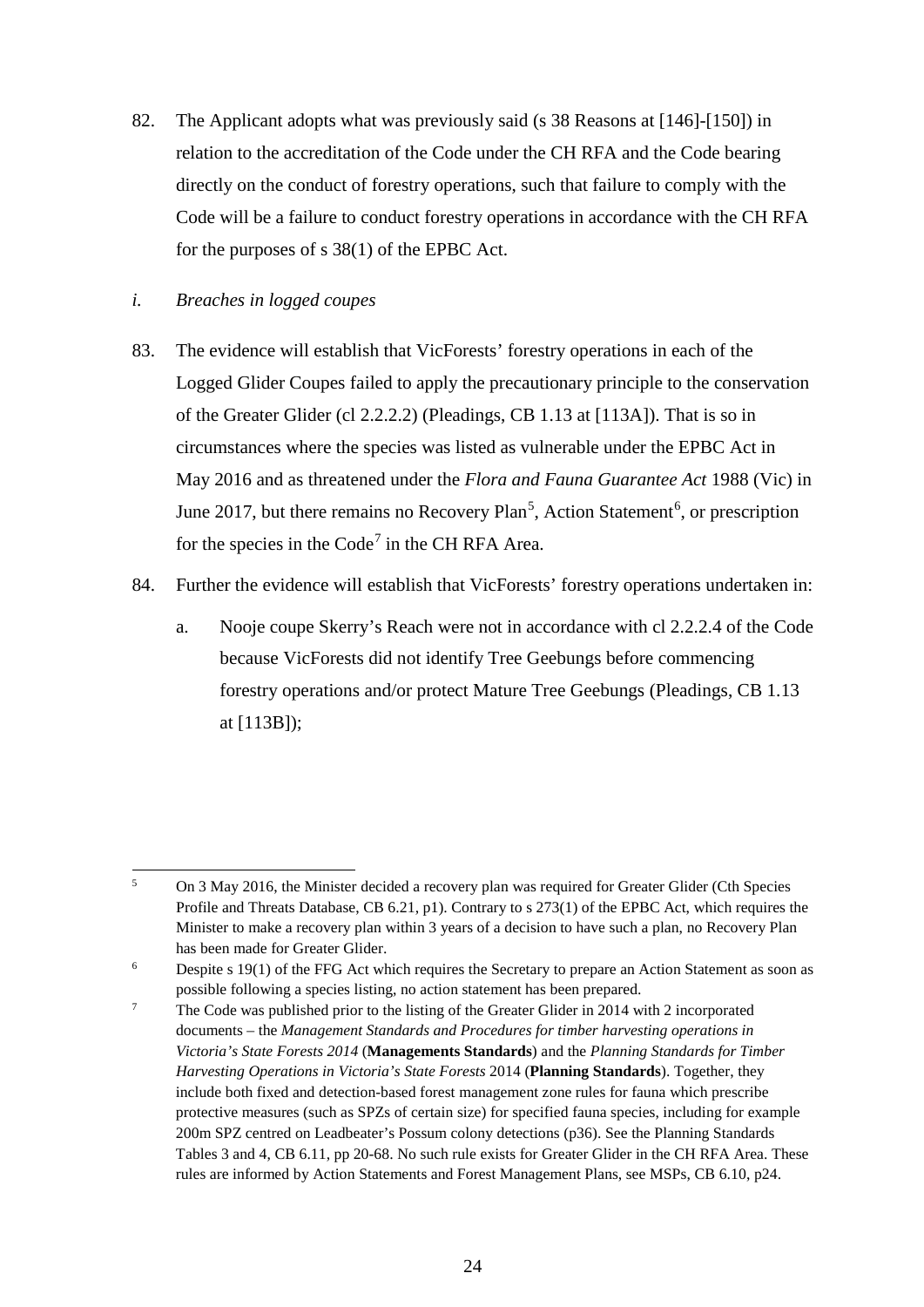- b. Ada Tree coupe Blue Vein were not in accordance with cl 2.2.2.4 of the Code because VicForests did not identify and protect Zone 1A Habitat (Pleadings, CB 1.13 at [113C]);
- c. Starling's Gap coupe Hairy Hyde were not in accordance with cl 2.2.2.4 of the Code because VicForests did not identify a Leadbeater's Possum colony in the coupe before commencing forestry operations (Pleadings, CB 1.13 at [113D]);
- d. All coupes except Blue Vein, Hairy Hyde, Tarzan, Rowels, and the Cambarville logged coupes were not in accordance with cl 2.3.1.1. and 2.5.1.1 of the Code because VicForests did not screen harvesting operations from view using a minimum 20m buffer (Pleadings, CB 1.13 at [113E]);
- e. The Salvage Creek coupe De Valera, the Ada Tree coupe Ginger Cat, the New Turkey Spur coupe Greendale, the Triangle coupe Professor Xavier and the Rubicon coupes were not in accordance with cl 2.2.2.1 of the Code because there are gaps between retained vegetation of greater than 150 meters (Pleadings, CB 1.13 at [113F]).
- *ii. Breaches in scheduled coupes*
- 85. As to the future, the evidence establishes that VicForests' proposed forestry operations in each of the scheduled coupes are not in accordance with the Code. That is the case because those proposed operations are not in accordance with cl 2.2.2.2. The proposed forestry operations do not apply the precautionary principle to the conservation of the Greater Glider (Pleadings, CB 1.13 at [113H]). Nothing in the 9 March 2019 HRS draft and HCV draft publications, issued by VicForests, but neither finalised nor adopted alters that fact.
- *iii. Failure to comply with the precautionary principle*
- 86. Clause 2.2.2.2 of the Code provides that:

*[t]he precautionary principle must be applied to the conservation of biodiversity values. The application of the precautionary principle will be consistent with relevant monitoring and research that has improved the understanding of the effects of forest management on forest ecology and conservation values.*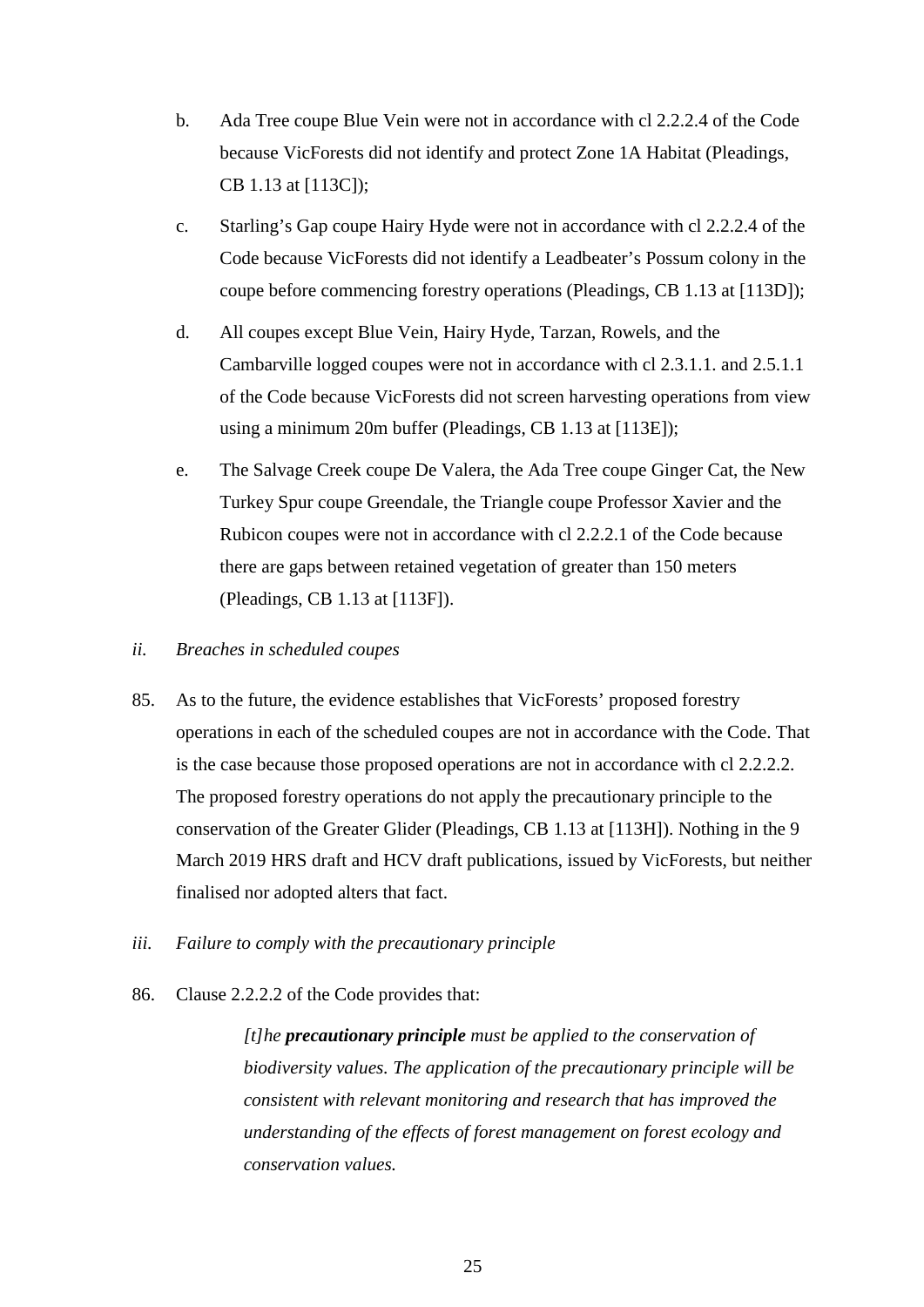87. The precautionary principle is defined by the Code as follows:

*when contemplating decisions that will affect the environment, the precautionary principle requires careful evaluation of management options to wherever practical avoid serious or irreversible damage to the environment; and to properly assess the risk-weighted consequences of various options. When dealing with threats of serious or irreversible environmental damage, lack of full scientific certainty should not be used as a reason for postponing measures to prevent environmental degradation*.

- 88. Attention to the definition of the precautionary principle in the Code is important. It does not require the establishment of any preconditions of threat of damage or of scientific uncertainty in order to engage the precautionary principle<sup>[8](#page-26-0)</sup>.
- 89. Thus the Applicant's primary case is that the question to be answered is whether VicForests has, in relation to its past and proposed forestry operations, failed to:
	- a. carefully evaluate management options to wherever practical avoid serious or irreversible damage to the Greater Glider; and
	- b. properly assess the risk weighted consequences of various options in respect of the Glider.
- 90. Whether such evaluation or assessment has occurred is a question of fact  $-$  it is simply a question of whether the requisite evaluation and assessment:
	- a. has been done such that the precautionary principle has been complied with and forestry operations have been or will be conducted in accordance with the Code and are lawful; or

<span id="page-26-0"></span><sup>8</sup> This contention is contrary to the finding of Osborn J in *Environment East Gippsland v VicForest*<sup>s</sup> (2010) 30 VR 1 at [177]-[211]. However the source of the error in Osborn J's reasons is clear – his Honour applied the analysis of the precautionary principle from *Telstra Corporation Ltd v Hornsby Shire Council* (2006) 67 NSWLR 256 at 269 at [128]. But that was an entirely different statutory scheme, with different text, in which those preconditions were part of the statutory text. Section 6(2)(a) of the *Protection of the Environment Administration Act 1991* (Cth) provided that: "(2)(a) … if there are threats of serious or irreversible environmental damage, lack of full scientific certainty should not be used as a reason for postponing measures to prevent environmental degradation. In the application of the precautionary principle, public and private decisions should be guided by: (i) careful evaluation to avoid, wherever practicable, serious or irreversible damage to the environment, and (ii) an assessment of the risk-weighted consequences of various options".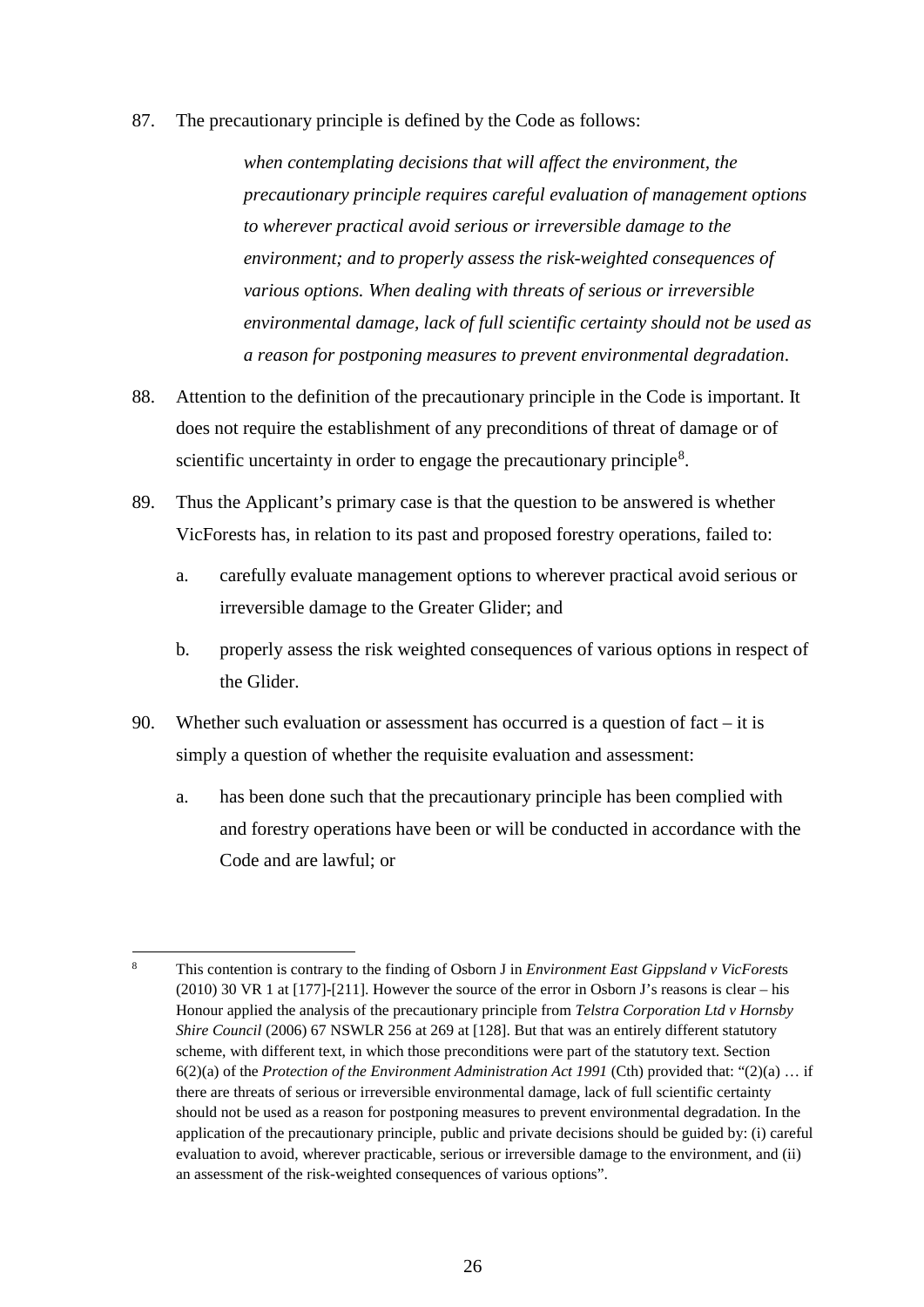- b. has not been done and forestry operations have not been or will not be conducted in accordance with the Code and are unlawful.
- 91. The evidence will show that VicForests does not engage in careful evaluation or proper assessment of various options to wherever practical avoid serious or irreversible damage to the Greater Glider in the conduct of forestry operations. The first step in any such assumption process is to carefully and properly evaluate each coupe in order to determine the presence or otherwise of the species. VicForests simply has no system or process in place or proposal that addresses this issue.
- 92. Without careful and proper species identification systems in place, there can be no sound footing upon which to determine, first, whether any forestry operations ought to be conducted within a coupe and, secondly, if so, as to the silvicultural methods appropriate so as to give effect to the precautionary principle.
- 93. Separately, proposed systems 2-5, as described in the 2019 HCV draft, do not satisfy the precautionary principle at a conceptual level. Further, even if one or more of the methods were considered to do so, if employed by VicForests, the draft document identifies no careful or proper basis upon which VicForests might proceed to determine, based upon the presence or otherwise of the listed species, which of proposed systems 2-5 is to be employed in each individual coupe.
- 94. If contrary to the Applicants' primary case, it is necessary that there be a lack of full scientific certainty concerning the Greater Glider, the evidence certainly establishes that to be the case.

#### 1. Serious or irreversible damage to the Glider

95. The evidence will establish that the forestry operations in the Logged Glider Coupes, and those in the scheduled coupes whether by clear-fell, seed tree retention, regrowth retention harvesting, or any of the systems 1-5 in the March HCV draft document (CB 4.12.23), pose a threat of serious or irreversible damage to the Greater Glider.

#### 2. TRP

96. The first step in VicForests' planning for forestry operations is to conduct the analysis necessary to identify coupes proposed for forestry operations in the TRP (CB 6.6-6.8C) and to then to arrange for the gazettal of the TRP.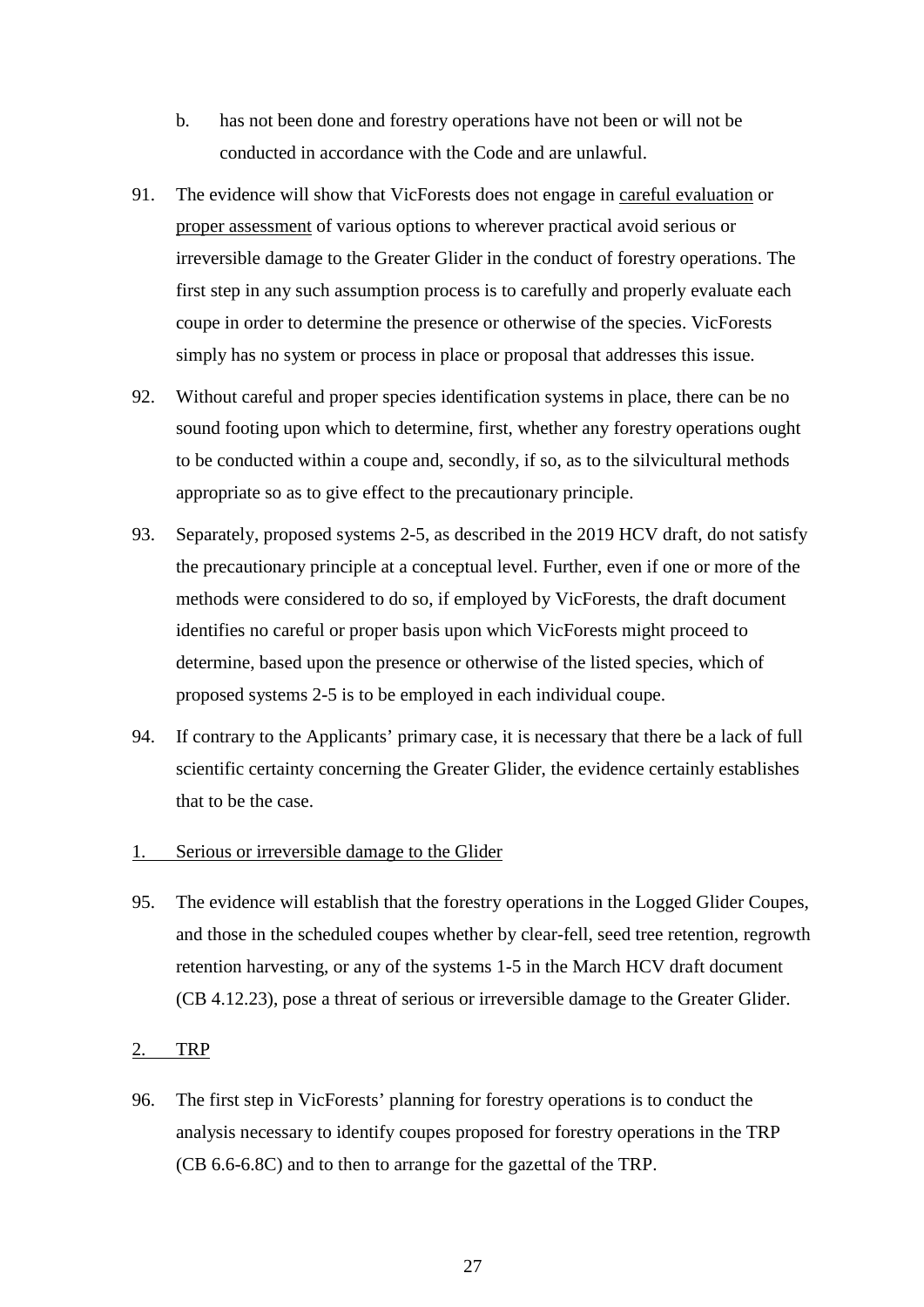- 97. The current TRP was first gazetted in 2014 (CB 6.6). In April 2019, VicForests approved changes to the TRP and a further version was gazetted (CB 6.8A). The 2014 TRP is relevant to the logged coupes and the amended April 2019 TRP is relevant to the scheduled coupes.
- 98. The TRP identifies by map, schedule and coupe number, areas of forest in the CH RFA Area which are proposed for forestry operations by specified silvicultural methods (see from page 6 of the TRP onwards). The TRP:
	- a. has no ecological or conservation function;
	- b. does not purport to have any such function; and
	- c. is not informed by such considerations.
- 99. Instead, the TRP simply divides up the areas of land allocated to VicForests under the Allocation order<sup>[9](#page-28-0)</sup> for forestry operations, and identifies the net area in hectares expected to be logged in each coupe (being the gross coupe area minus any areas likely to be excluded from harvesting due to such factors as Code exclusions, Management Plan requirements and retained habitat areas<sup>[10](#page-28-1)</sup>).
- 100. The Applicant's Table in Annexure 1 shows the silvicultural method designated in the gazetted TRP for each of the logged and scheduled coupes. The majority of the coupes are designated for clearfelling, however some are also designated for forestry operations by seed tree retention or regrowth retention harvesting.
- 101. There is no evidence that the designation of the location, size or silvicultural method for any of the coupes in the 2014 TRP, gazette before the Greater Glider was listed as vulnerable, nor in the 2019 TRP by which time the Greater Glider was listed as vulnerable and a number of the scheduled coupes were the subject of this proceeding was informed by any considerations relevant to the conservation of the Greater Glider.
- 102. To the contrary, the Applicant's evidence will show that:
	- a. each of the coupes contain habitat that, if logged, seriously threatens the Greater Glider;

<span id="page-28-0"></span><sup>9</sup> See Part 3, *Sustainable Forests (Timber) Act 2004* (Vic). 10 TRP, CB 6.6 p5.

<span id="page-28-1"></span>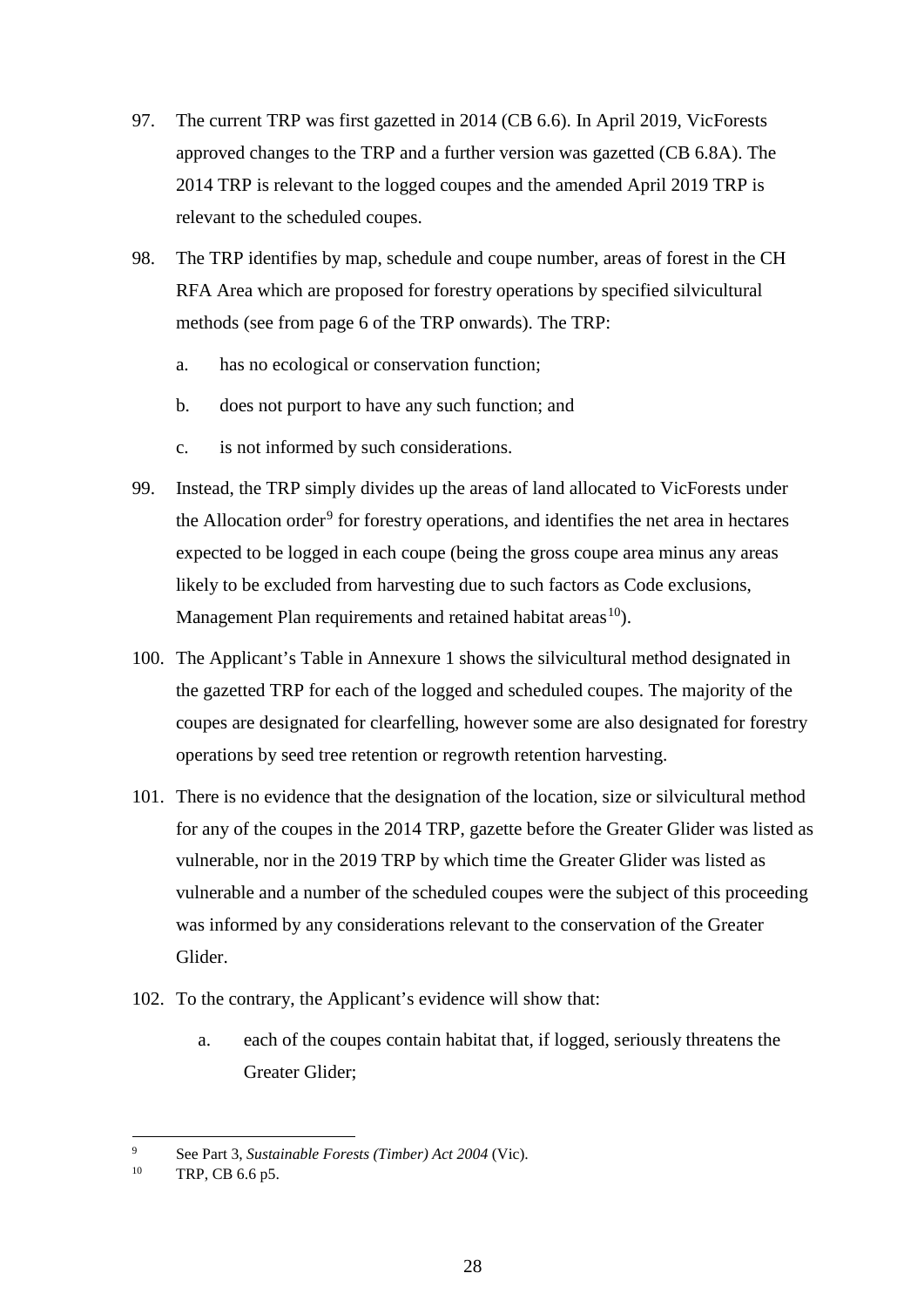- b. each of the silvicultural methods specified and gazetted pose a threat of serious or irreversible damage to the Greater Glider (see Smith (1) at Smith (1) CB 4.2.1 at PDF pp 32-35, 42-43, 48-49, 51-52); and
- c. the designated size, location and methods of silviculture in the coupes could not have been chosen with the conservation of the Greater Glider in mind.
- 103. The Applicant anticipates that VicForests will contend that the silvicultural methods specified in the TRP designate "the most intensive silvicultural system that may be used for the coupe" rather than the actual method. Such a reading is contrary to:
	- a. the text of the TRP. The silvicultural system is designated in a column headed "silviculture". "Silviculture system" is defined on page 5 as describing "the method that will be used to regenerate (and hence to harvest) the coupe"<sup>11</sup>;
	- b. the status of the TRP as a publication in the Victorian Government Gazette; and
	- c. what has occurred on the ground the methods used in the logged coupes closely reflect the methods identified on the TRP.
- 104. Concerning the scheduled coupes, it will be observed that VicForests updated TRP gazetted in April 2019 does not include the silviculture methods described any of the Systems 2-5 that are referred to in the March HRS draft document. The failure to list any of those proposed systems in the TRP is consistent with both the status of the draft document and the fact that proposed systems 2-5 might most generously to VicForests be described as at a stage of acute infancy.
- 105. The failure to carefully evaluate or properly assess options to conserve the presence of Greater Gliders and/or Greater Glider habitat in the Central Highlands at the broader level of the TRP has consequences for the evaluation and assessment that must be undertaken at a coupe by coupe level in order to give effect to the precautionary principle. Because, as the evidence shows, VicForests has not located particular coupes and designated their silvicultural methods with any degree of confidence as to where Greater Gliders and important Greater Glider habitat are

<span id="page-29-0"></span><sup>&</sup>lt;sup>11</sup> Although the definitions on page 5 do not correspond precisely with the headings in the table on page 6 onwards, it is clear from the correspondence of the defined terms on page 5 with the headings to the columns in the table on page 6 that the glossary is intended to provide assistance in interpreting those headings.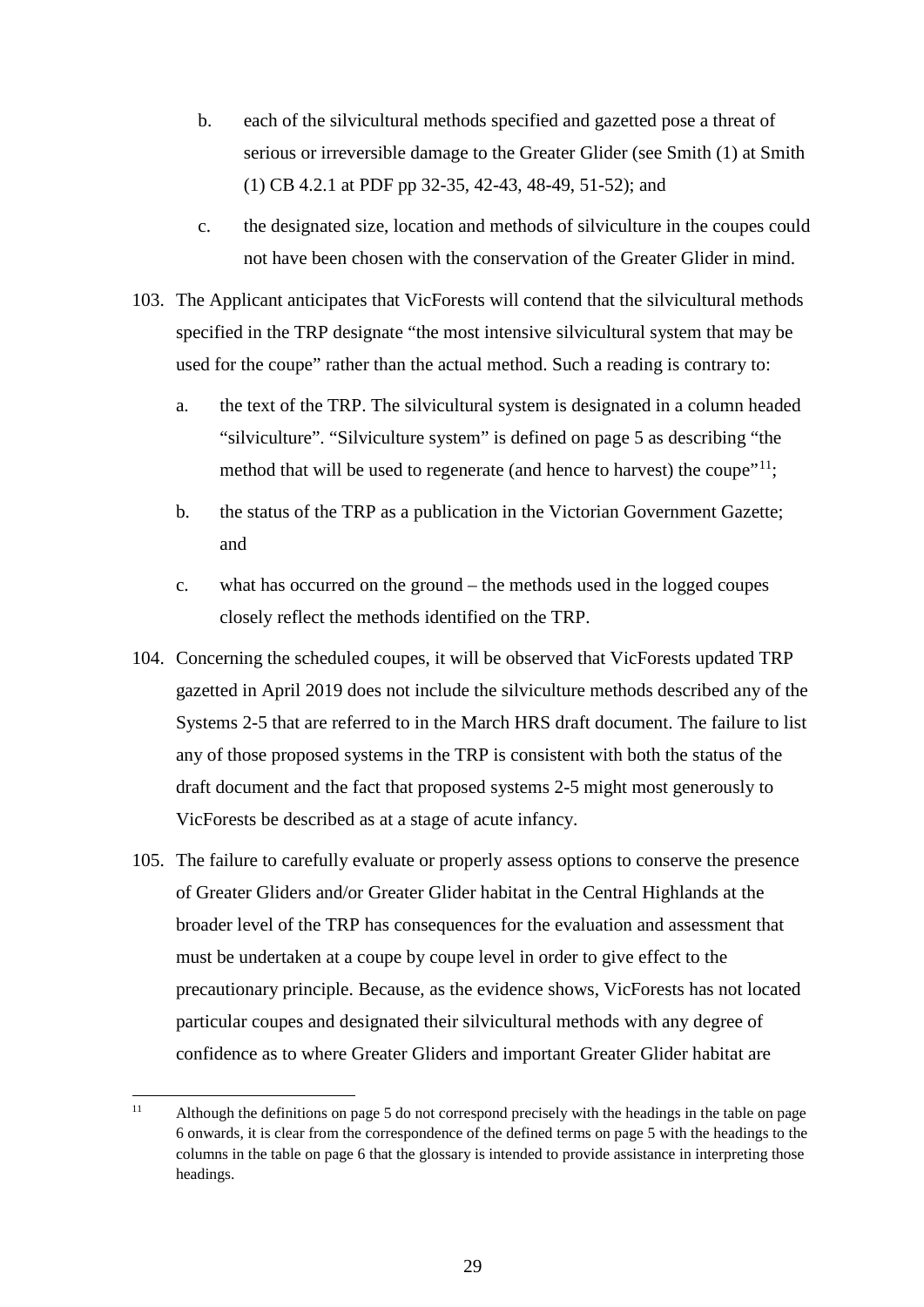found in the Central Highlands, it is incumbent on VicForests to act with a greater degree of caution at a coupe-by-coupe level.

106. However VicForests' management at a coupe-by-coupe level also fail to constitute careful evaluation or proper assessment of options to where practical prevent serious or irreversible damage to the Greater Glider.

#### 3. The Interim Greater Glider Conservation Strategy (CB 2.1.33)

- 107. The Interim Greater Glider Strategy created on 30 November 2017 is manifestly deficient. The interim strategy is described by VicForests as "demonstrating responsible stewardship and fidelity to the precautionary principle". Unfortunately, the interim strategy does not constitute careful evaluation or proper assessment of options to avoid serious or irreversible harm to the Greater Glider. That is so for reasons including:
	- a. As noted in the interim strategy, "little data is to hand with which to define Greater Glider habitat or habitat occupancy" (page 4 of 10);
	- b. The Greater Glider Distribution Model used in the Strategy to predict Glider habitat is wholly unreliable (Smith (1) CB 4.2.1 PDF pp 60-61);
	- c. The Strategy does nothing to prevent or ameliorate the impacts of short harvesting rotations that do not allow forest to reach a[n] old growth state (Smith (1) CB 4.2.1 PDF p 61).
- 108. The only ameliorative measure with any benefit in the Interim Greater Glider strategy is the use of low intensity single tree silviculture to be carried out in the Strathbogie ranges (page 5 of 10). The single tree silvicultural method is not designated as a method to be implemented is the CH RFA area. To seek to give effect to the precautionary principle in the CH RFA the interim strategy places reliance upon the 2014 Management Procedures (page 6 of 10), procedures devised before the Greater Glider was listed as vulnerable and it is not detailed enough to ensure that it will be implemented effectively. The strategy requires monitoring and adaptive feedback process to ensure that it is implemented effectively (Smith (1) 4.2.1 PDF p 62).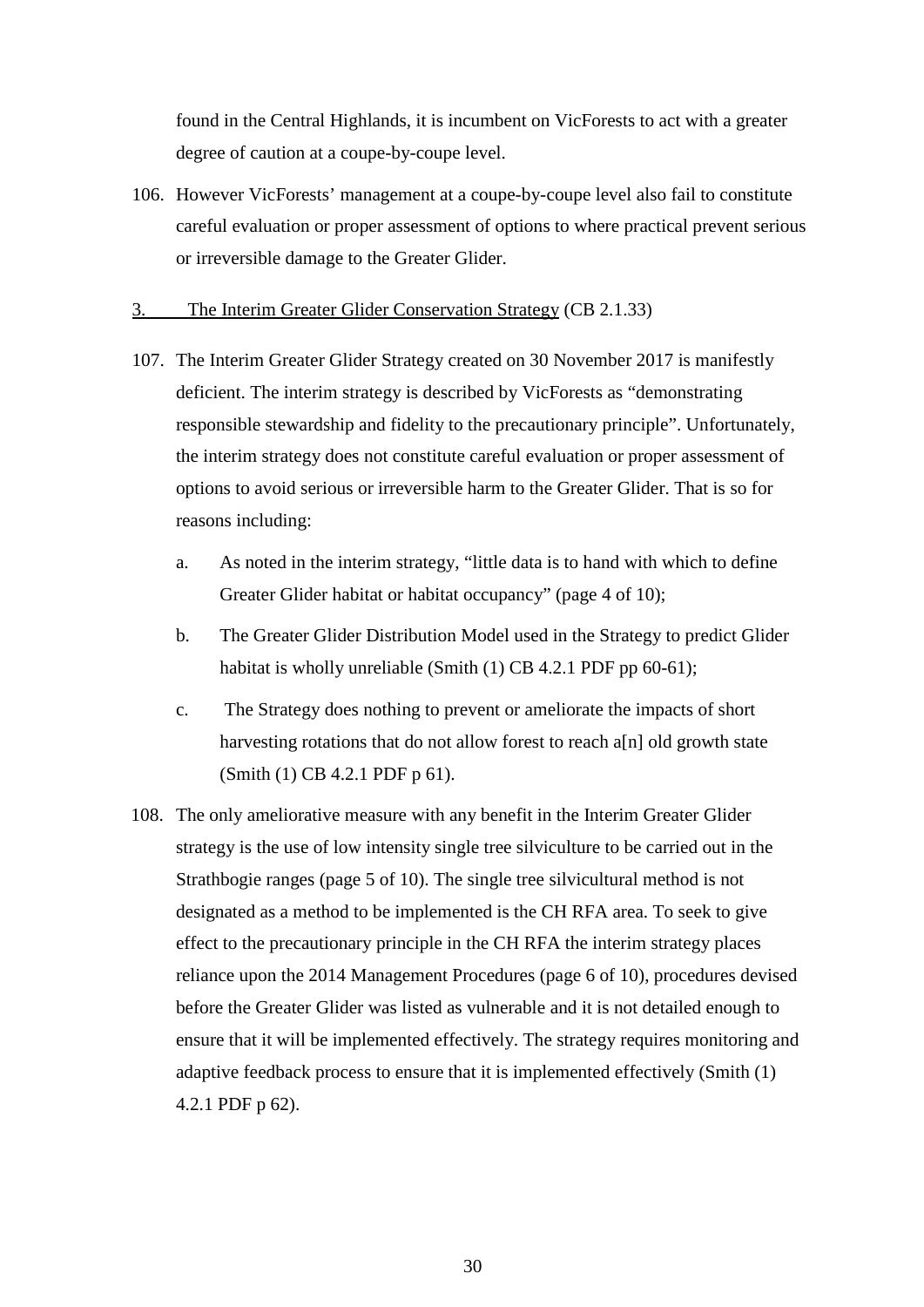- 109. Further, the proposed silvicultural methods are so ill defined that they can be implemented in essentially the same manner (with same adverse impacts) as current practices in Ash forests and are too ill-defined to be certain of preventing impacts in Mixed Species forest (Fourth Smith Report, CB 4.12, pp7). The proposed methods are not sufficiently precautionary to ensure that local or regional extinctions do not occur before harvesting methods are changed. The selection of harvesting methods does not account for actual occurrences or abundance of Greater Gliders on coupes as determined by pre-harvest surveys and it has no alternative silvicultural methods for effective mitigation of logging impacts on important Glider populations where they occur (Smith  $(4)$ , CB 4.12, p5).
- 4. VicForests March 2019 High Conservation Values Management System (draft) document
- 110. The evidence of Dr Smith (Smith 4, CB 4.12) establishes that even if it were the case that VicForests had adopted the HCV draft dated 8 March 2019, the draft document does not carefully evaluate or properly assess options to avoid serious or irreversible harm to the Greater Glider. In particular:
	- a. it offers no improvement over current systems in terms of obtaining adequate baseline information and has, little relevance to the assessment, mitigation and management of the impacts of forestry operations on Greater Glider outside the reserve system at the coupe level (Smith (4), CB 4.12, p5);
	- b. it relies on the same pre-logging assessment procedures shown to be unreliable (having missed 97% of Greater Glider populations in coupes subject of the proceeding);
	- c. there are no proposed pre and post-harvesting surveys and monitoring;
	- d. no thresholds are set to trigger changes to management if Greater Glider numbers decline or fail to recover after forestry operations;
	- e. there is little or no improvement to habitat tree retention (Smith (4), CB 4.12, pp7-8);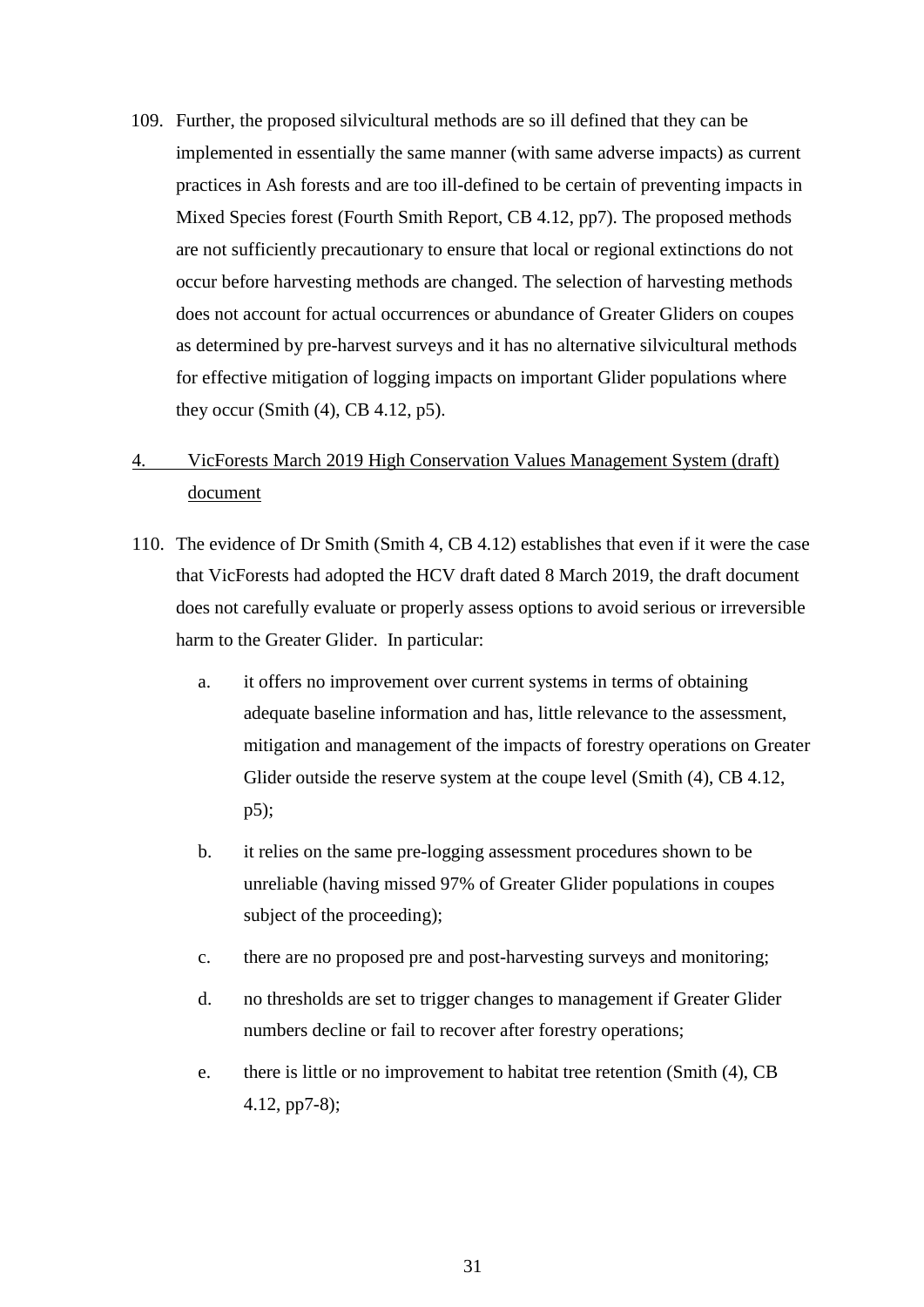f. there are no objectives identified with respect of Greater Glider conservation whatsoever, let alone objectives with sufficient specificity and certainty (such as, for example, maintaining populations of Greater Gliders on coupes) (Smith (4), CB 4.12, pp 11-12).

#### 5. VicForests March 2019 Harvesting and Regeneration Systems (draft) document

111. The evidence of Dr Smith (Smith (4), CB 4.12) establishes that even if it were the case that VicForests had adopted the HRS draft dated 8 March 2019 the draft does not carefully evaluate or properly assess options to avoid serious or irreversible harm to the Greater Glider. The draft document simply does not have, as its objective, either the application of the precautionary principle or the protection of listed species.

# 6. What might careful evaluation and proper assessment look like?

- 112. Careful evaluation of management options and assessment of risk weighted consequences of those options necessary in order that Vic Forest acts in accordance with clause 2.2.2.2 and the precautionary principle as defined would require VicForests:
	- a. to develop and specify timber harvesting prescriptions that specifically and effectively protect the Greater Glider;
	- b. to conduct effective surveys for the Greater Glider and its habitat in the coupes where forestry operations are to be conducted; and
	- c. upon detection, to apply those timber harvesting prescriptions and monitor Greater Glider populations by surveys after forestry operations to ensure populations are retained.
- 113. The evidence of Dr Smith indicates:
	- a. measures that could be put in place to reduce or avoid the impact of forestry operations on the Greater Glider (Smith (1) CB 4.2.1 PDF pp 31-32; and Smith (4));
	- b. measures that can be taken to provide for the recovery of the Greater Glider and provides practical examples of the prescriptions that may be implemented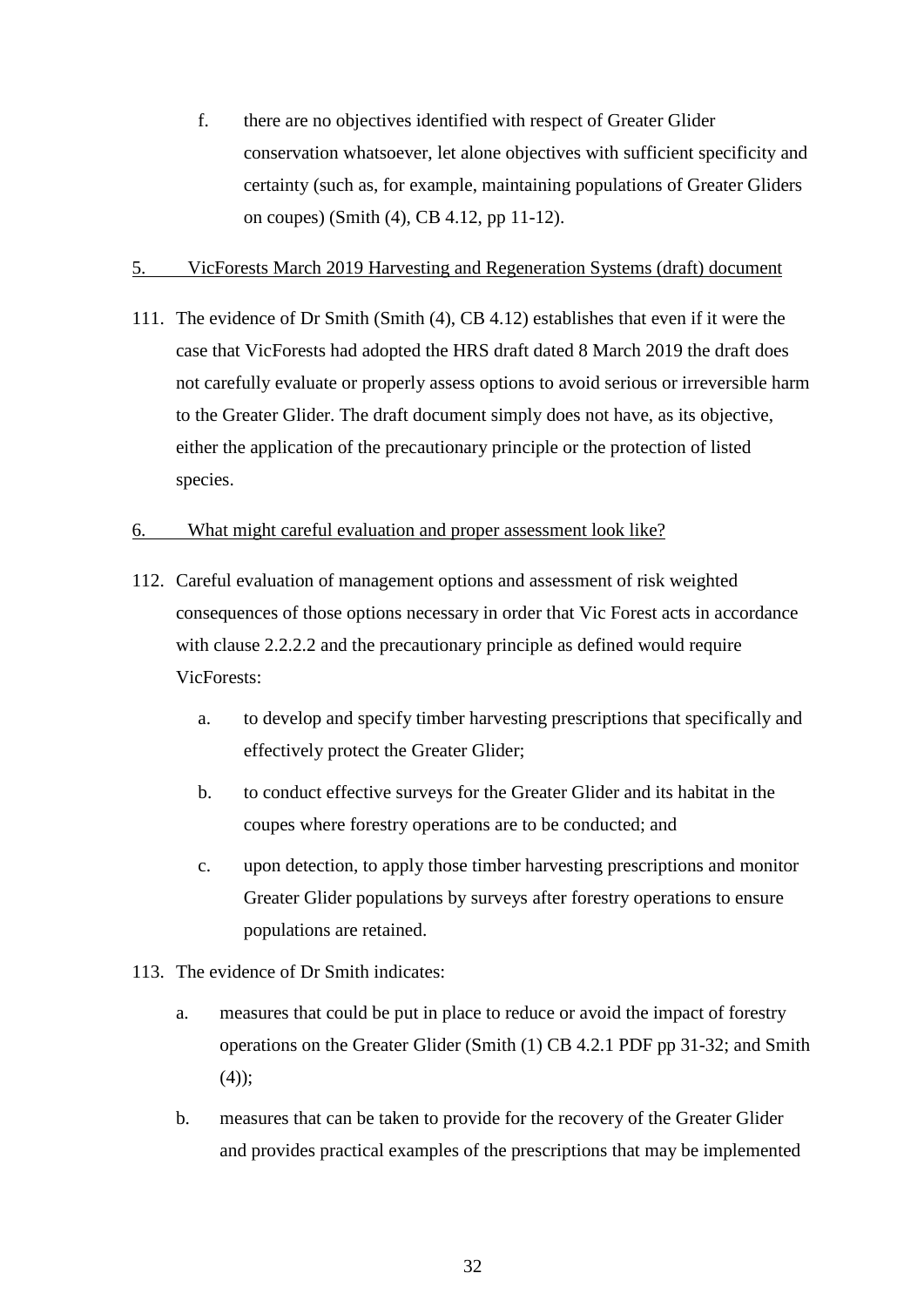(Smith (1) CB 4.2.1 PDF pp 43-45). For example, Dr Smith recommends that VicForests conducts pre-logging surveys in all timber production forests and protect habitat around known records by unlogged buffers of 100-200 metres in all Victorian Forests.

114. The measures described by Dr Smith are practicable.

#### 7. What is the evidence concerning the Greater Glider and the scheduled coupes

- 115. The evidence in the present case shows the following:
	- a. Greater Gliders have been detected in all coupes subject of precautionary principle allegations;
	- b. in relation to the logged coupes, VicForests proceeded with forestry operations at detection sites of the species;
	- c. In relation to scheduled coupes, it has no specific plan that will be effective to ameliorate the risk to the listed species;
	- d. there is no existing prescription for the Greater Glider;
	- e. there is no Recovery Plan, no Action Statement for the species despite the fact the Greater Glider was listed Federally in 2016 and at the State level in 2017. As a consequence, even the existing reserve system (one element only of what is required by the NFPS) has not been designed to provide for the species' habitat or conservation requirements in light of its population decline and threatened status;
	- f. VicForests has not developed or applied any prescription for the Greater Glider since its listing Federally or at the State level (including because neither the Interim Greater Glider Strategy nor any of the new systems prescribe or mandate any protection or system).
- 116. The Applicant will establish that the approach taken to forestry operations in the logged coupes has posed a serious threat to the Greater Glider. Further, that forestry operations have since continued in the same manner in other coupes in which the species is present over the course of this litigation. VicForests' operations in that manner and by other proposed methods in the scheduled coupes pose a serious threat to the listed species.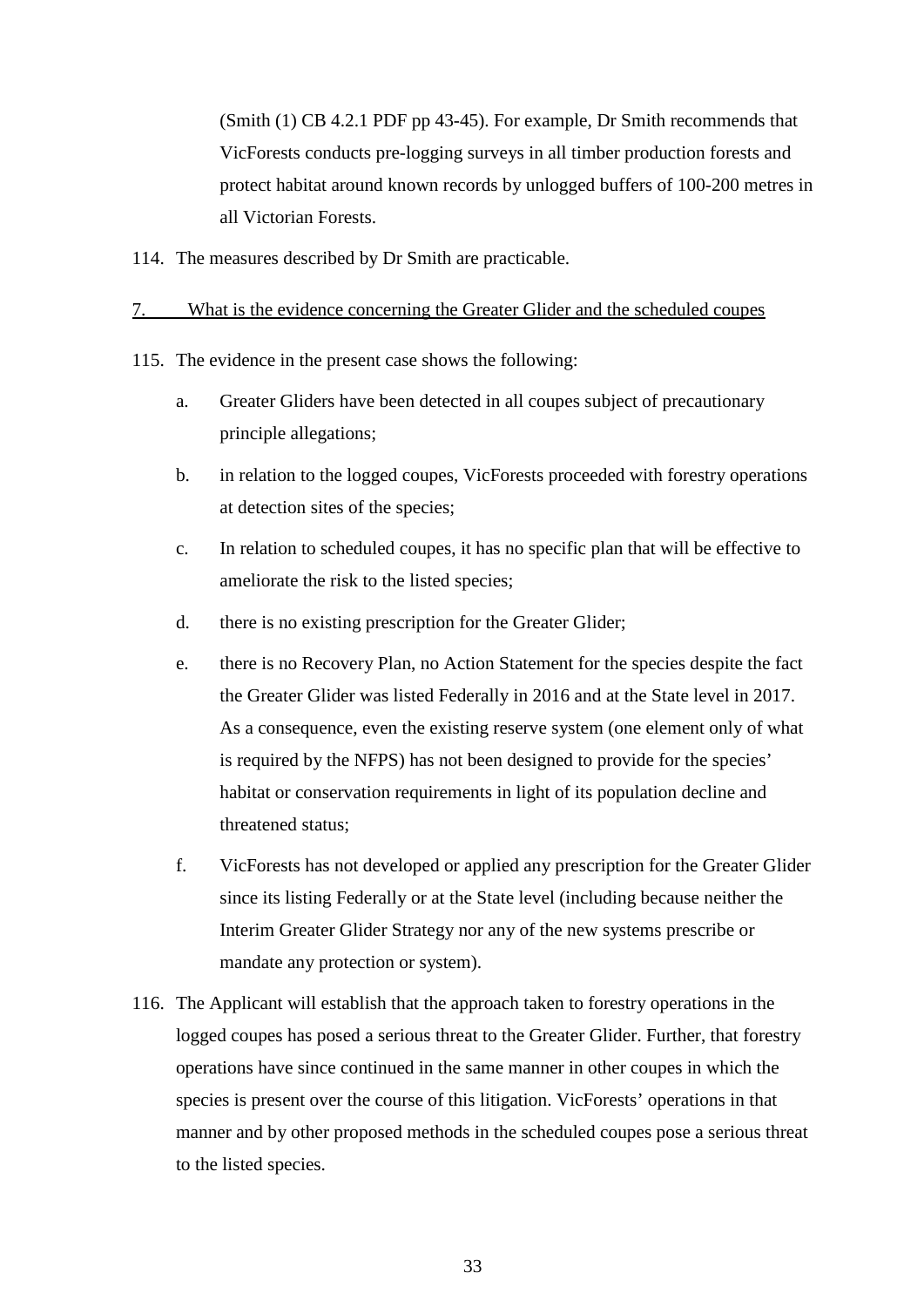117. Of critical importance to breach, there is no evidence to demonstrate that VicForests has undertaken the necessary evaluation and assessment to develop an appropriate prescription with respect to the Greater Glider in order to comply with the Code. Its past and current approach to forestry operations evinces this failure.

#### 8. Lack of full scientific certainty

- 118. If the Court is persuaded, contrary to the Applicants' primary case, that despite the express language in cl 2.2.2.2 the five step test identified in *Environment East Gippsland v VicForest*s (2010) 30 VR 1 at [212] is correct and that it is necessary that there be a lack of full scientific certainty concerning the Greater Glider before the precautionary principle has application, there can be no doubt that such a lack of full scientific certainty both exists and is established on the evidence.
- 119. The evidence both meets the test adopted in *Environment East Gippsland* and shows that the preconditions of threat of damage and scientific uncertainty (here as to the extent of that damage) are both met in the case of the Greater Glider:
	- a. The Applicant's evidence will show that VicForests' forestry operations pose a real threat of serious or irreversible damage to the Greater Glider. The damage is irreversible given the length of time it takes for habitat to re-establish, especially tree hollows;
	- b. There is uncertainty as to the extent of that threat given the lack of knowledge about the existence and locations of important populations of Greater Glider and habitat that is critical to the survival of the Greater Glider;
	- c. The threat is not negligible (noting that it is for VicForests to prove that the threat is negligible);
	- d. The threat is able to be addressed by adaptive management e.g. surveys and prescriptions (the evidence of Dr Smith states what action is necessary to provide for the recovery of the Greater Glider and provides practical examples of the prescriptions that may be implemented (Smith (1) CB 4.2.1 pp 43-45);
	- e. Surveys and prescriptions are proportionate to the threat that forestry operations pose to the Greater Glider.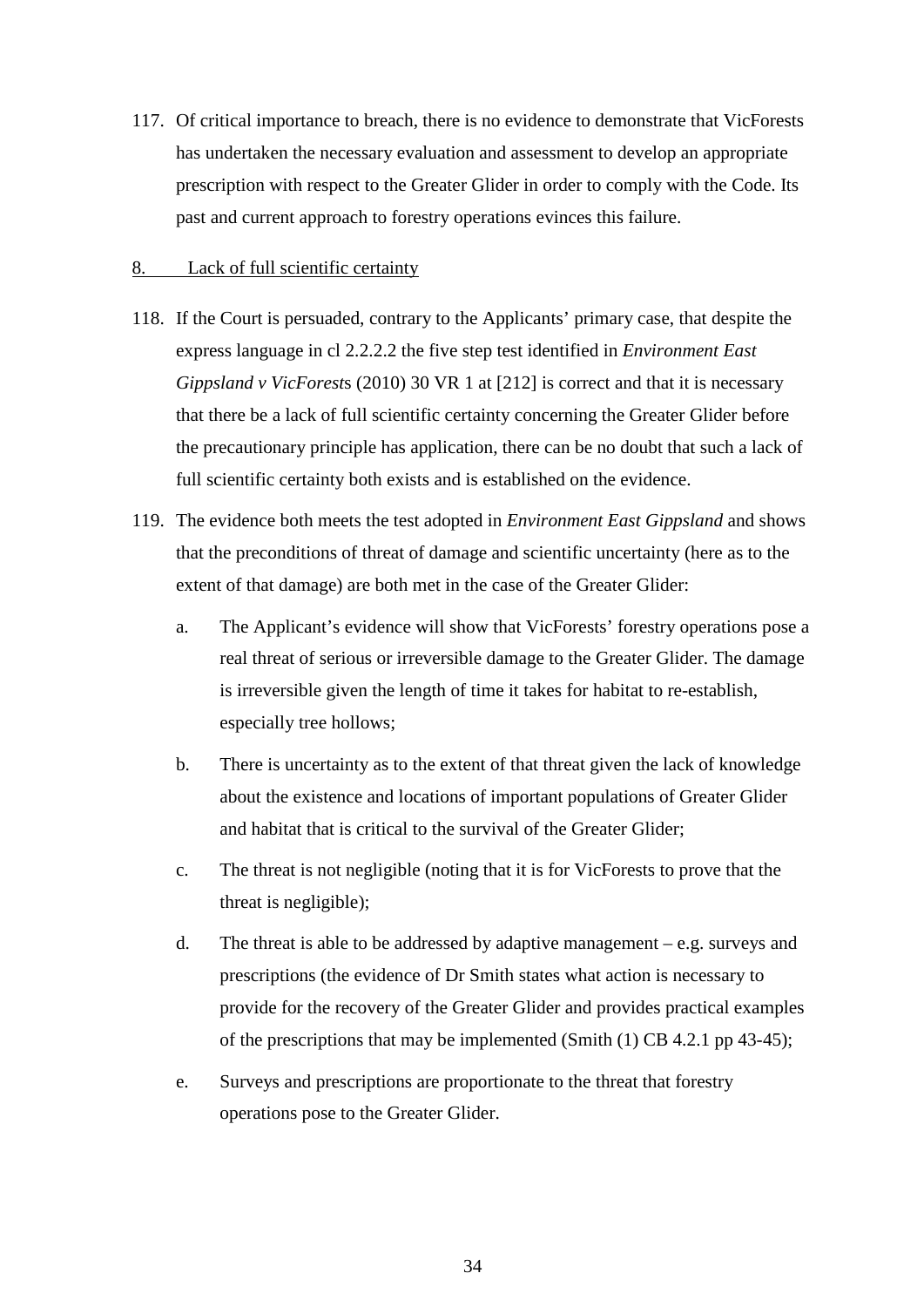- *iv. Breaches of cl 2.2.2.4*
- 120. Clause 2.2.2.4 of the Code provides that "During planning identify biodiversity values listed in the Management Standards and Procedures prior to roading, harvesting, tending and regeneration. Address risks to these values through management actions consistent with the Management Standards and Procedures such as appropriate location of coupe infrastructure, buffers, exclusion areas, modified harvest timing, modified silvicultural techniques or retention of specific structure attributes".

#### 1. Failure to Protect Mature Tree Geebungs

- 121. Tree Geebungs (*Persoonia arborea*) are a biodiversity value listed in the Management Standards (Management Standards, CB 6.10, p 94 requires "Protect mature individuals from disturbance where possible").
- 122. The Applicant will establish that in Noojee coupe Skerry's Reach, VicForests failed to identify mature Tree Geebung prior to commencing forestry operations and/or protect mature Tree Geebungs in the course of forestry operations (McKenzie (1), CB 2.3 [237]-[248]; First Mueck Report CB 4.4.1).

#### 2. Failure to identify Zone 1A habitat

- 123. Zone 1A Habitat is a biodiversity value listed in the Management Standards (Management Standards, CB 6.10, p77).
- 124. The Management Standards requires that where evidence of Zone 1A is found in the field, follow cl 2.1.1.3 using Table 4 in the Planning Standards (p 77).
- 125. Cl 2.1.1.3 of the Management Standards (p23) provides that "Where evidence of a value that requires protection via the establishment or amendment of an SPZ or SMZ is found in the field application must be made to the Secretary or delegate prior to commencement of the timber harvesting operation to create or amend an SPZ or SMZ in accordance with Appendix 5 the Planning Standards…".
- 126. Table 4 of the Planning Standards at p 39 provides "Establish a SPZ over areas of Zone 1A habitat where there are more than 10 hollow bearing trees per 3 ha in patches greater than 3ha. "Hollow-bearing tree" in the context of Zone 1A habitat is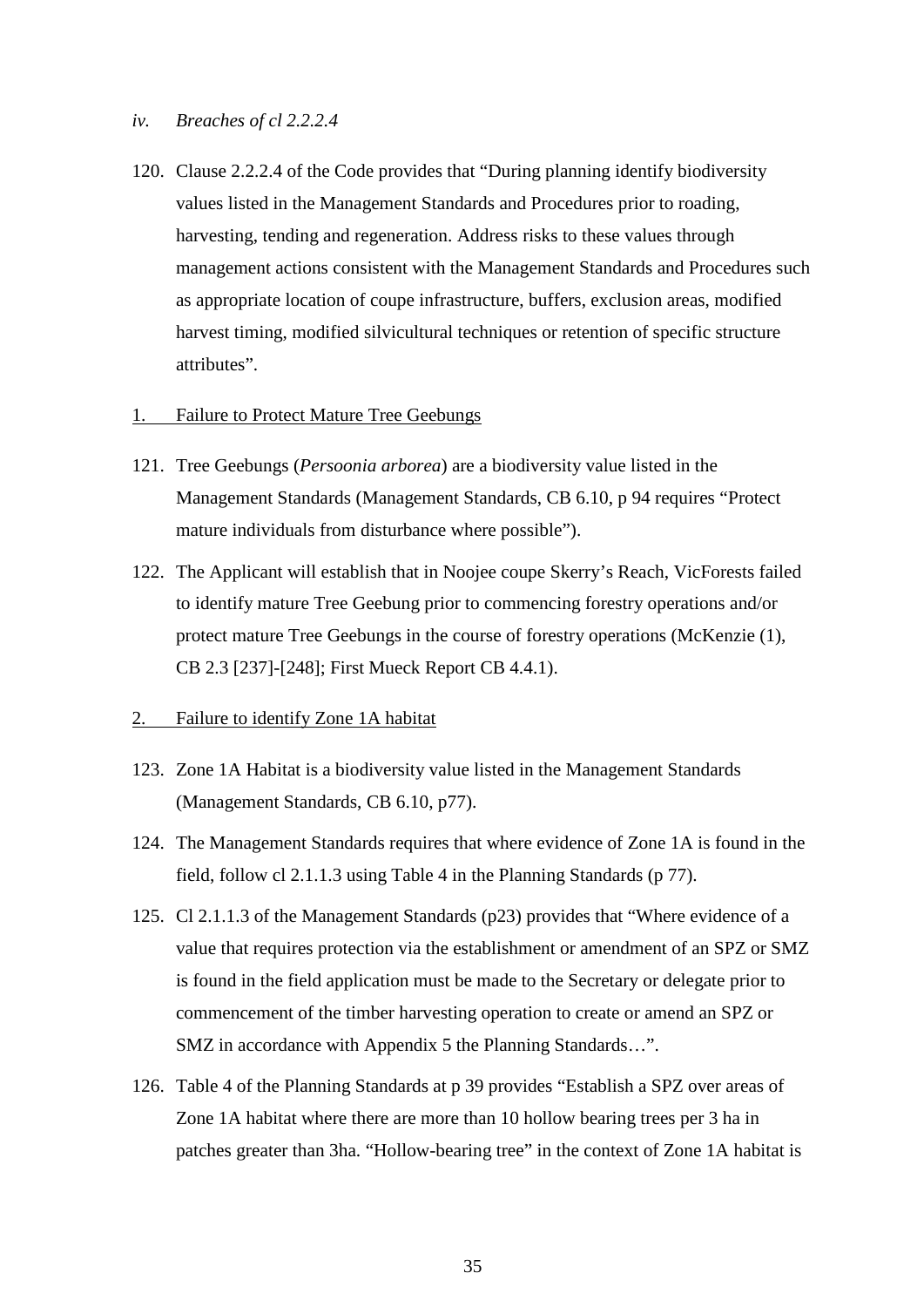defined on p 12 of the Management Standards as "living mature or senescent trees of Ash eucalypt species containing hollows".

- 127. It is admitted that several trees recorded by VicForests in or adjacent to Blue Vein coupe constitute "hollow bearing trees in the context of Zone 1A habitat" as defined on p 12 of the Management Standards, see Notice to Admit CB 1.9 at [1], Notice of Dispute CB 1.10 p3.
- 128. The Applicant will establish that one additional tree within Blue Vein coupe is a hollow bearing tree in the context of Zone 1A habitat, which is not admitted by VicForests (Reports of Dr Nicolle, CB 4.5.1; Lincoln (2), CB 2.10 at [1-7], ASL-6).
- 129. The Applicant will establish that in the Ada Tree Blue Vein coupe, VicForests failed to identify Zone 1A Habitat within the coupe and apply to the Secretary prior to commencement of forestry operations to create an SPZ over such Zone 1A (Expert reports of Mr Shepherd, CB 4.6.1, CB 4.6.4, CB 4.6.5; Lincoln (1), CB 2.7 at [60- 91], ASL-5; Jacobs (5), CB 2.8 at [3-29], DJ-83 - DJ-111).
- 3. Failure to identify Leadbeater's Possum Colony
- 130. Leadbeater's Possum colonies are a biodiversity value listed in the Management Standards (Management Standards, CB 6.10, p77).
- 131. The Applicant will establish that in the Starlings Gap coupe Hairy Hyde, VicForests failed to identify Leadbeater's Possum colony prior to commencing forestry operations in that coupe, in circumstances where VicForests had not conducted a survey for Leadbeater's Possum prior to commencing operations (Nisbet, CB 2.4 [19]-[34]; Notice to Admit, CB 1.9 at [8]-[9] and Notice of Dispute, CB 1.10, p3)
- *v. Breach of cl 2.5.1.1– Failure to screen harvesting operations using a minimum 20m buffer*
- 132. Part 2.5 of the Code deals with Timber Harvesting, and includes the following relevant mandatory action: cl 2.5.1.1 "Planning and management of timber harvesting operations must comply with relevant coupe management measures specified in the Management Standards and Procedures".
- 133. Cl 5.3.1.5 of the Management Standard and Procedures provides that contactors must "Screen timber harvesting operations (except selective harvesting operations) and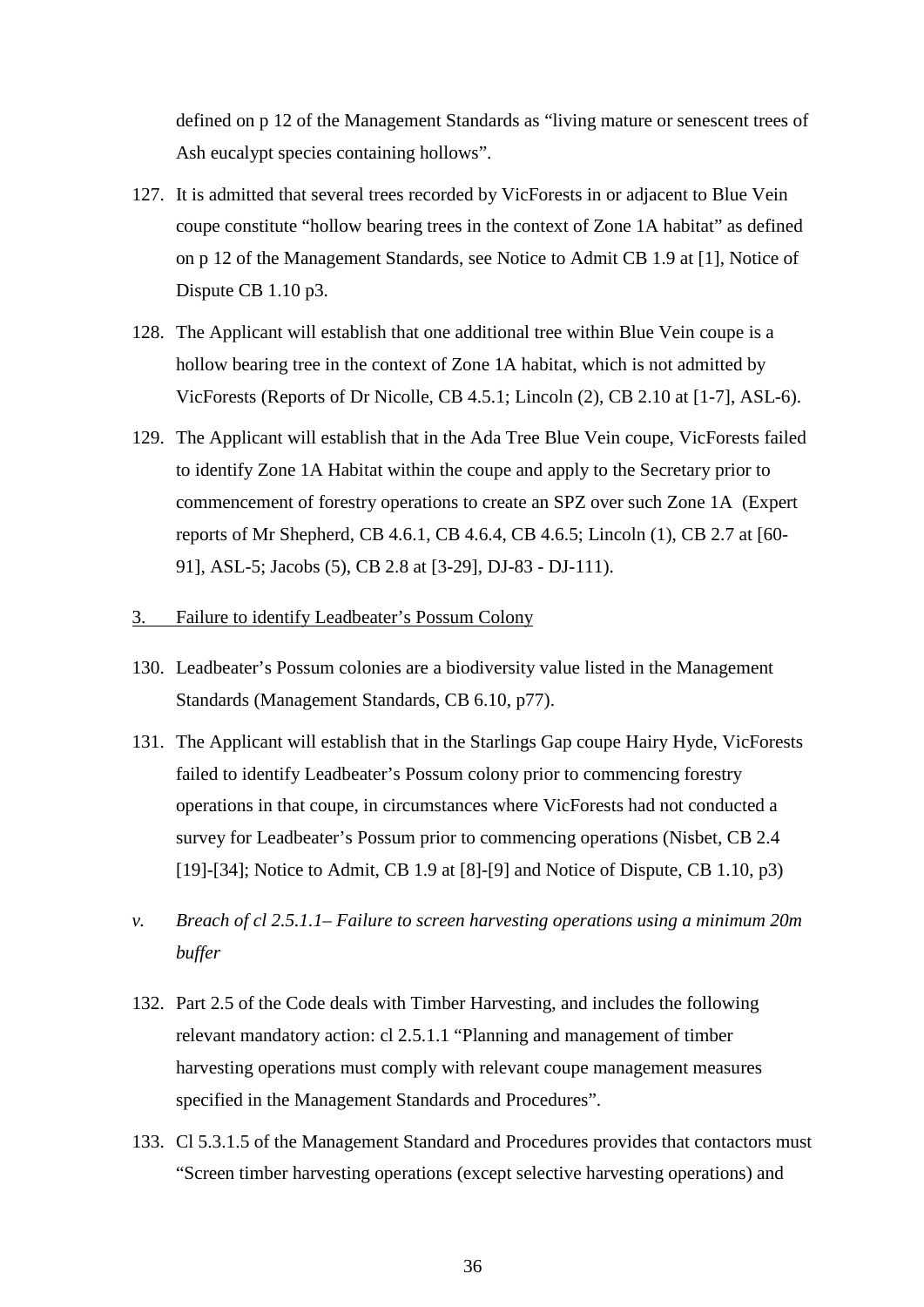new road alignments from view. Use a minimum 20 m vegetation buffer with particular emphasis on sensitive landscape features listed in table 9 in Appendix 5 the Planning Standards."

- 134. The Applicant will establish that in all logged coupes subject of the proceeding (except the Starlings Gap coupes Blue Vein and Hairy Hyde, Ada River coupe Tarzan, Baw Baw coupe Rowels, and the Cambarville logged coupes) VicForests did ensure that contractors screened harvesting operations from view using a minimum 20m buffer (Pleadings 113E); (Smith (1), CB 4.2.1, p48; Lincoln (3), CB 2.11 at [1]- [7], ASL7-ASL11).
- *vi. Breach of cl 2.2.2.1 - Gaps in the retained vegetation of greater than 150 metres*
- 135. Cl 2.2.2.1 of the Code provides that "Planning and Management of timber harvesting timber operations must comply with relevant biodiversity conservation measures specified within the Management Standards and Procedures".
- 136. Cl 4.1.4.4 of the Management Standard provides that, in CH FMAs, "No gap between retained vegetation is to be greater than 150m".
- 137. The Applicant will establish that in the Salvage Creek coupe De Valera, Starlings Gap coupe Ginger Cat, New Turkey Spur coupe Greendale, the Triangle coupe Professor Xavier and the Rubicon coupes, there are gaps between retained vegetation of greater than 150 metres (Pleadings 113F), (Mueck (2), CB 4.8.1; Ginger Cat Post-Harvest Map, CB 8.5A).

## **K. Consequence of loss of exemption – Application of s 18 to forestry operations**

- 138. The second limb of the Applicant's case involves the application of ss 475 and 18 of the EPBC Act to VicForests' forestry operations.
- 139. Upon the Court being satisfied that VicForests has breached and will breach the Code in its forestry operations or proposed forestry operations in any of the coupes, the consequence is that VicForests loses the benefit of s 38(1) of the EPBC Act in respect of that coupe. This is because VicForests is required to conduct forestry operations "in accordance with" the systems accredited by the CH RFA, which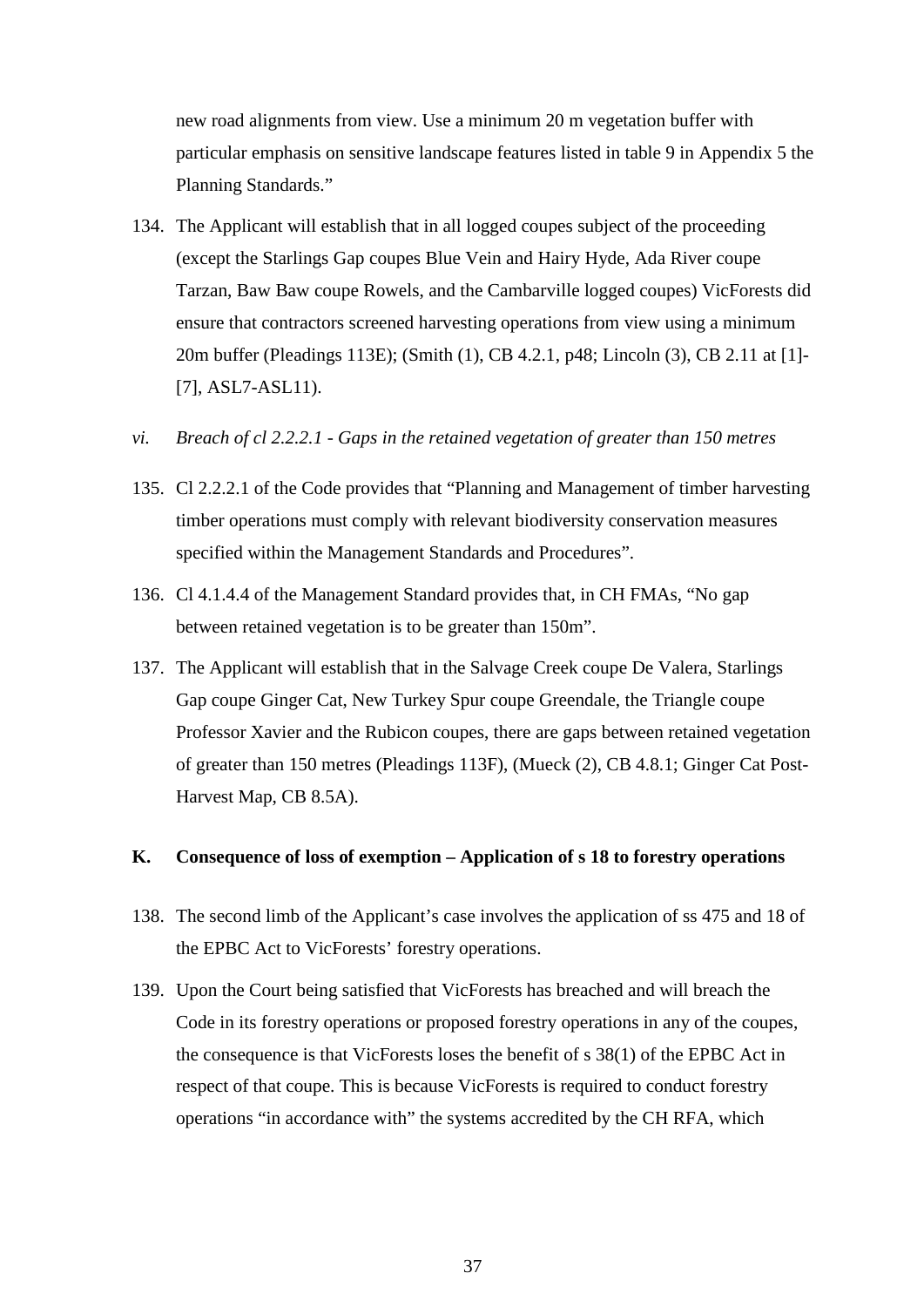include the Code, in order to have the benefit of the exemption under s 38 of the EPBC Act (see [149]-[150], s 38 Reasons).

- 140. The significance of the failure by VicForests to conduct forestry operations "in accordance with" the Code is that, the limited exemption from the EPBC Act having been lost:
	- a. section 18(4) of the EPBC Act has application to any action that has, will or is likely to have a significant impact on the Greater Glider; and
	- b. section 18(2) of the EPBC Act has application to any action that has, will or is likely to have a significant impact on the Leadbeater's Possum.
- 141. The exemption is lost regardless of the nature of the breach of the Code. That includes whether the breach of the Code relates to the Greater Glider or the Leadbeater's Possum – the text of s 38 does not admit of distinctions based on the nature of the breach. In the event of a breach of the Code, for whatever reason, for example, a breach concerning Tree Geebung, the forestry operations are no longer exempt.
- 142. In the case of the Greater Glider, once the RFA protection of forestry operations falls away for the particular coupe or cohort of coupes, the s 18 EPBC Act question must be answered in the affirmative concerning that coupe or cohort of coupes based on the expert evidence of significant impact:
	- a. Any of the relevant factors listed in the Commonwealth guidelines for vulnerable species (CB 4.2.2.14), if proved, is sufficient;
	- b. when considering the likelihood of significant impact context is relevant, including past history of fire and forestry operations and the impact of proposed forestry operations beyond the individual coupe;
	- c. to be "likely", it is not necessary for a significant impact to have a greater than 50% chance of happening, it is sufficient if a significant impact on the environment is a real or not remote chance or possibility.
- 143. The Applicant will establish through the evidence of Dr Smith and Professor Woinarski that the approach taken to forestry operations in the logged and scheduled coupes has had, will have, or is likely to have a significant impact on the Greater Glider and the Leadbeater's Possums.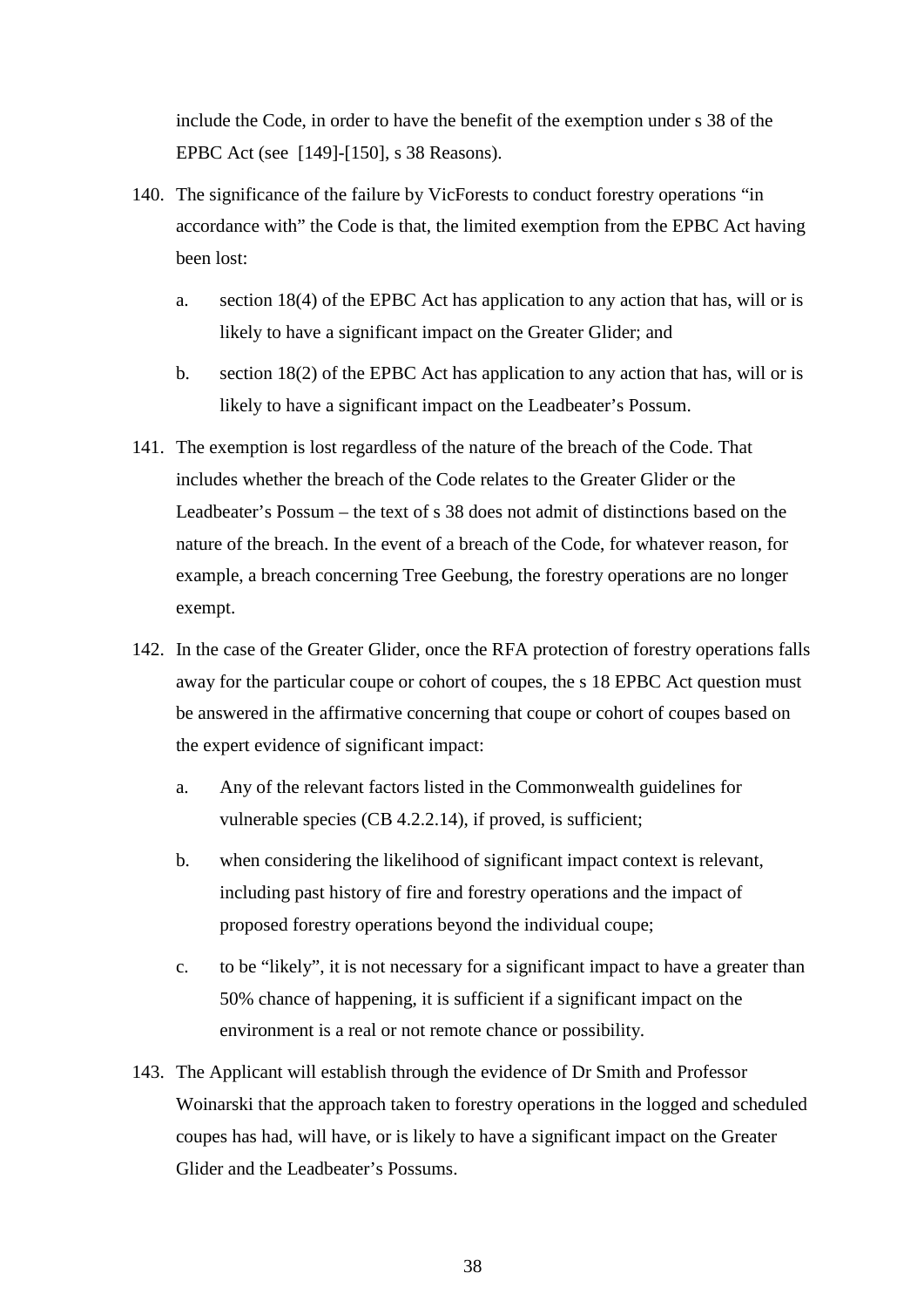- 144. In the case of the Leadbeater's Possum, because the exemption based on compliance with the Code has been lost for a particular coupe (for example, due to breach of the precautionary principle concerning the Greater Glider):
	- a. it will not necessarily be the case that compliance with the prescriptive measures adopted in Victoria for Leadbeater's Possum as noted in Schedule 2 of the Central Highlands RFA will be sufficient to ensure that action proposed will not have a "significant impact". For example, it will not be sufficient to merely say that a 200 metre buffer will be allowed around a Leadbeater's Possum habitat colony. That action will not automatically be deemed to prevent breach of s 18;
	- b. it will be a matter for broader expert consideration whether the proposed action will or is likely to have a significant impact on the listed species.
- 145. When evaluating the impact of proposed forestry operations, it will be material to consider the impact of such operations (where relevant based on forest type) on:
	- a. the Greater Glider; and
	- b. separately, the Leadbeater's Possum.
- *i. Conduct/proposed conduct*
- 146. Section 475 permits an applicant to obtain an injunction where a person has engaged in conduct or "proposes to engage in conduct" that would be a contravention of the EPBC Act.
- 147. In the case of the logged coupes, the conduct that has been engaged in is clear and certain.
- 148. It may be anticipated that VicForests will contend that the conduct in relation to the scheduled coupes is not sufficiently certain because it has not yet occurred. However the contention of uncertainty should be treated as undermining VicForests' case, rather than the Applicant's.
- 149. A provision that permits an applicant to challenge "proposed" conduct is necessarily one that is concerned with future action that has not yet occurred. There is always some uncertainty inherent in proposed future actions. The fact that a less intensive method *could* be used is not to the point. The question is what has been proposed – it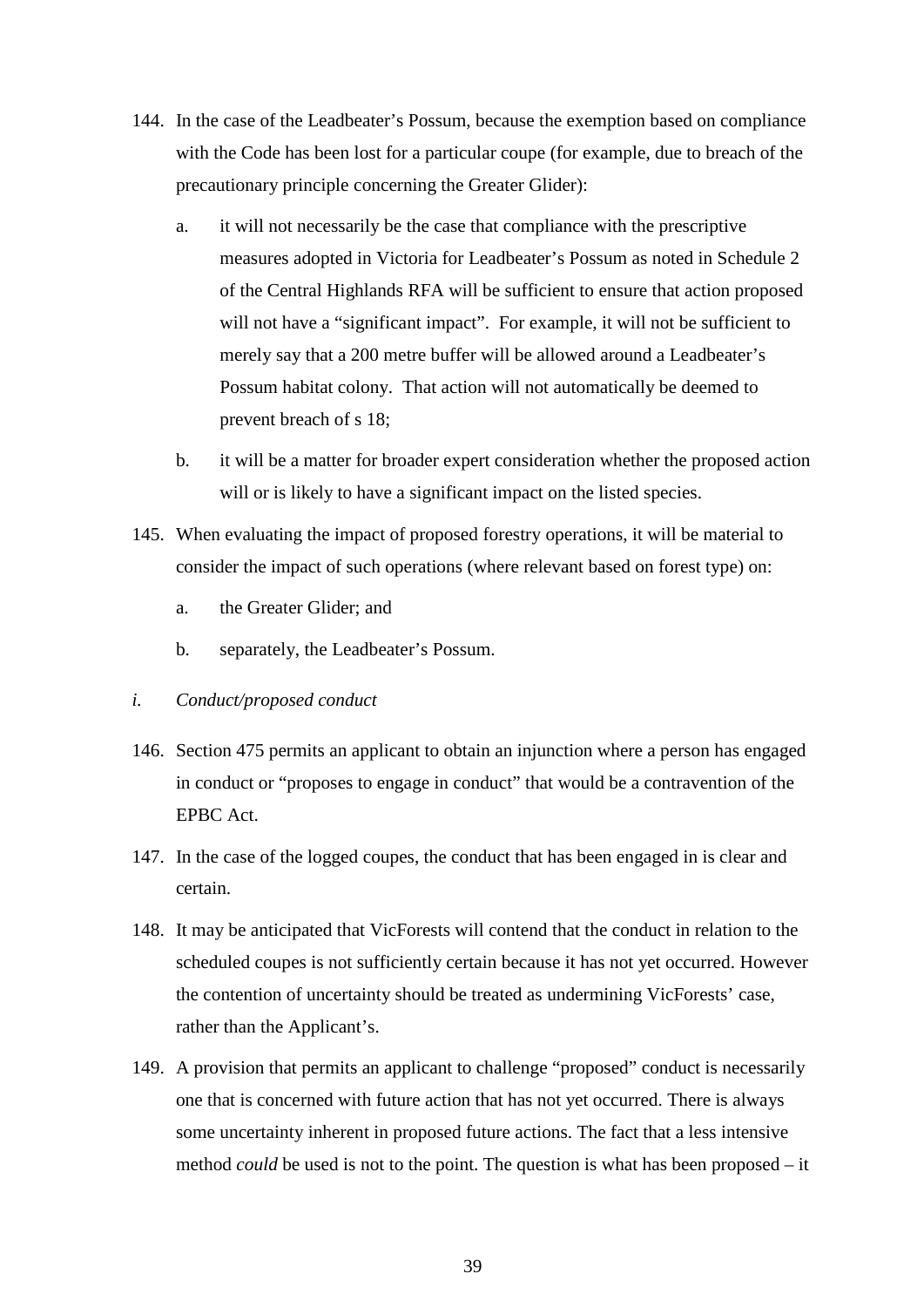is the proposal that gives rise to sufficient certainty and which both enables and requires the Court to injunct the relevant conduct.

- 150. For the reasons set out above, the Court should deal with the scheduled coupes on the basis that VicForests *proposes* to conduct forestry operations in the scheduled coupes in the manner identified in the TRP. Briefly repeated, the TRP itself states that the silvicultural methods identified in the TRP *will* be used in the scheduled coupes. In this context, the requirement that VicForests prepare and publish and act in accordance with the TRP under Part 5 of the *Sustainable Forests (Timber) Act 2004*  (Vic) (**SFT Act**) is relevant – it ensures that third parties are informed about the conduct of forestry operations in State forests, and allows for forestry operations to be open to both public scrutiny and that of the Courts and the regulator. The text of ss 37 and 38(1) of the SFT Act is apt, it requires VicForests to prepare a TRP which must include "a schedule of [coupes](http://www.austlii.edu.au/cgi-bin/viewdoc/au/legis/vic/consol_act/sfa2004289/s77a.html#coupe) *selected* for timber harvesting …[and] details of the location and approximate timing of timber harvesting in the *proposed* [coupes"](http://www.austlii.edu.au/cgi-bin/viewdoc/au/legis/vic/consol_act/sfa2004289/s77a.html#coupe) [emphasis added].
- 151. The TRP should be treated as VicForests' formal proposed conduct in relation to the scheduled coupes.
- 152. If contrary to that submission, the Court has regard to methods 2-5 in the 8 March 2019 draft documents, the answer, for s 18 purposes, remains the same.
- 153. The methods proposed by VicForests in the HCV draft and HRS draft document are in their infancy and, even assuming the methods to be satisfactory, which, as Dr Smith explains (Smith (4)), they are not, the draft documents are not even adopted by VicForests.
- 154. Unless and until VicForests is able to and does specify which system it proposes to use for which coupe, on the basis of at a minimum, adopted policy documents and is able to do so specifying individual methods across all scheduled coupes in the Central Highlands, the HCV draft document should not be treated as undermining what is in fact proposed in the TRP. The uncertainty that VicForests seeks so strenuously to establish and rely on (Further Amended Defence, CB 1.14 at [6.3(c)(iv)], [42(a) and each equivalent pleading at  $43(a)$ -70B(a) and  $73(a)$ -104(a)] and [113H(d)]; Second Paul, CB 3.4, at [444]; Fourth Paul, CB 3.6, at [116-118]) should be treated as undermining VicForests' own case.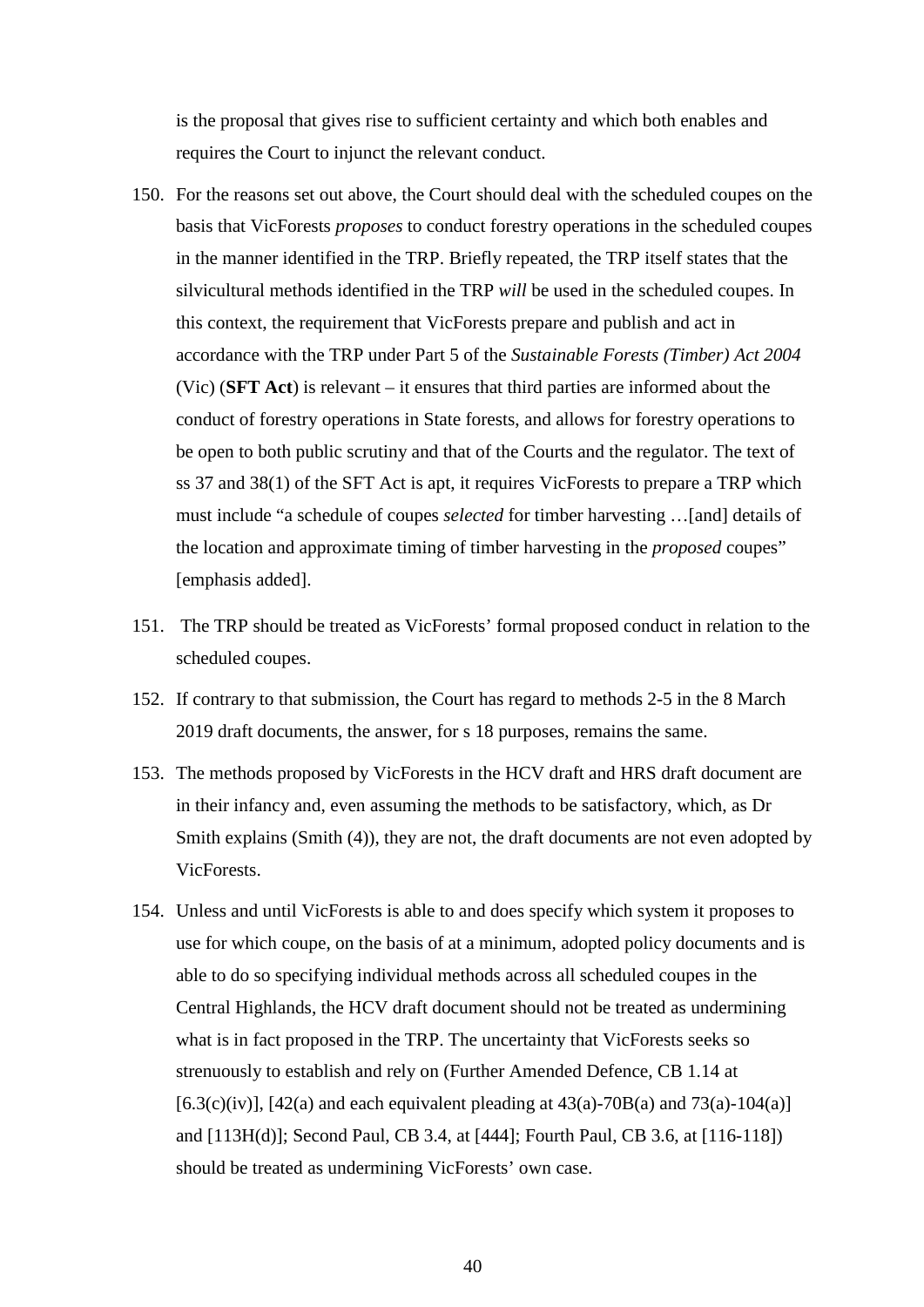- 155. VicForests' argument that the impact of its future conduct cannot be assessed unless and until its coupe planning is final (Further Amended Defence, CB 1.14 at [6.3(c)(iv)], [42(a) and each equivalent pleading at  $43(a)$ -70B(a) and  $73(a)$ -104(a)]] and [113H(d)]) has the consequence of shielding VicForests' conduct from the Court's scrutiny in perpetuity, until completed. On VicForests' own case, its planning is continuous and may always be altered (including after operations have commenced) on the basis of new information. Further, it is entirely at VicForests' discretion to determine when its coupe plans have 'finalised' (if ever). On the facts in this case, 5 coupes were the subject of final coupe plans when the application for interlocutory injunction was heard in May 2017 (Second Paul, CB 3.4, at [444]). VicForests case is now that even the impact of operations in those coupes cannot be assessed because the passage of time since May 2017 has rendered even that planning "stale" such that it may be subject to change (Second Paul, CB 3.4, at  $[444]$ ).
- 156. The purpose of the EPBC Act would not be served by permitting VicForests to evade scrutiny under the Act. The impact of VicForests' future conduct must be assessed on the basis of the totality of the evidence at the time of trial.
- 157. We thus turn to the conduct said to constitute the offences under the EPBC Act.
- *ii. Relevant "action"*
- 158. Section 18 of the EPBC Act operates on conduct identified as an "action". VicForests admits all of the pleaded actions with the exception that VicForests does not admit that the TRP is an action. The Applicant submits that the identification of and scheduling of coupes is clearly a "project" within the meaning of the word action in s 523 of the EPBC Act: *Brown v Forestry Tasmania (No 4)* (2006) 157 FCR 1 at [62].
- 159. The "action(s)" for the purposes of this case, are "regional forestry operations" (see s 38 Reasons [136]). Forestry operations are defined in the EPBC Act as having the same meaning as in the *Regional Forests Agreement Act 2002* (Cth). In the RFA Act "regional forestry operations" are relevantly defined as:

forestry operations (as defined by an RFA as in force on 1 September 2001 between the Commonwealth and Victoria) that are conducted in relation to land in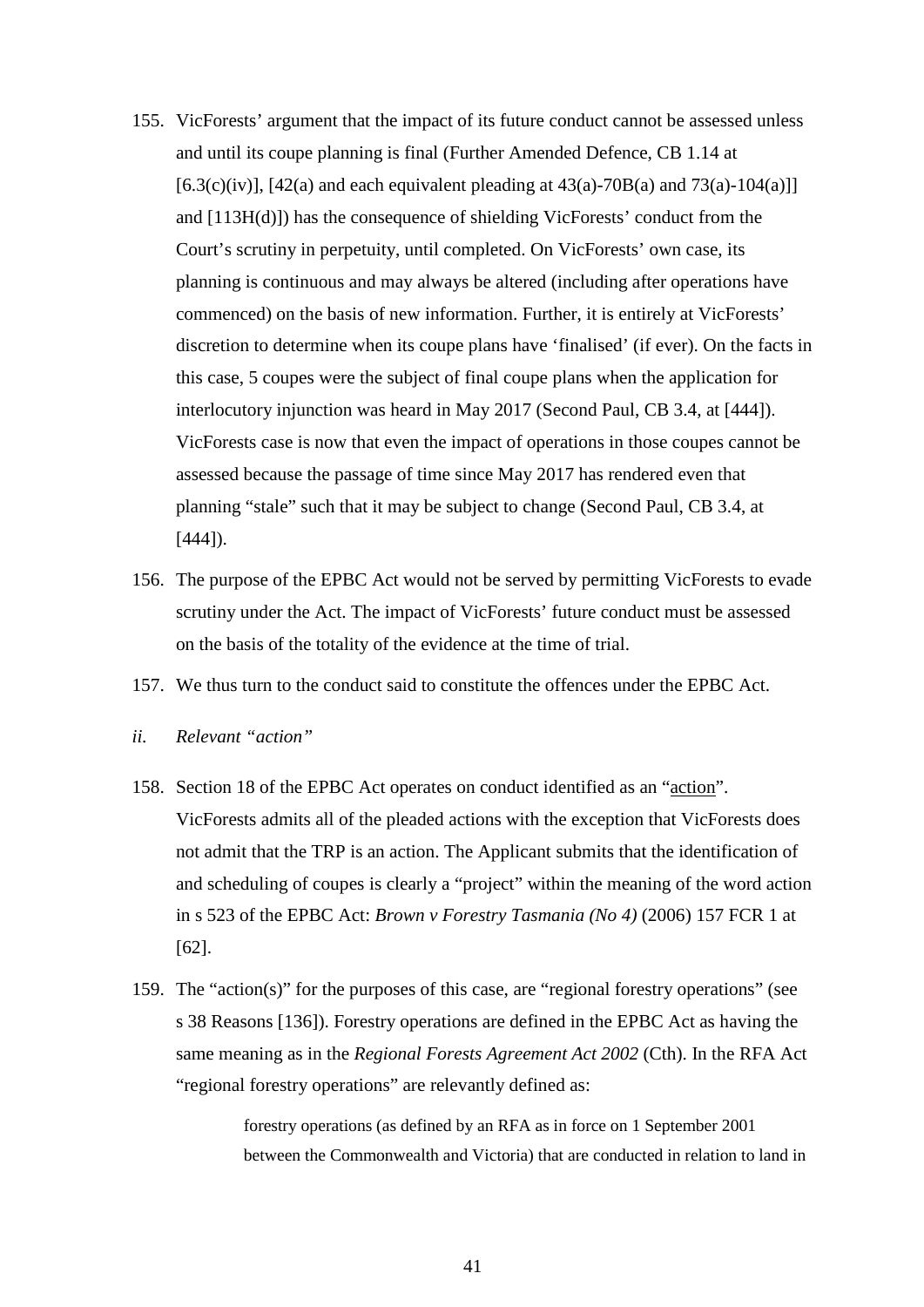a region covered by the RFA (being land where those operations are not prohibited by the RFA).

- 160. Under the CH RFA, forestry operations are defined as "(a) the planting of trees; or (b) the managing of trees before they are harvested; or (c) the harvesting of Forest Products; for commercial purposes and includes any related land clearing, land preparation and regeneration (including burning), and transport operations".
- 161. The Applicant asks the Court to look at the impact of forestry operations in each, some and all of the scheduled coupes.
- *iii. Coupe by coupe basis*
- 162. The evidence to be relied on at trial will establish significant impact on a coupe-bycoupe basis on its evidence. The evidence of the Applicant will show that each of the coupes in the proceeding contain either or both Greater Glider and Leadbeater's Possums, and important habitat that, if subject to forestry operations will have a significant impact on the listed species.
- *iv. Some or all coupes*
- 163. In the alternative, the Applicant will establish significant impact at trial by reference to forestry operations in some or all coupes.
- 164. To attempt to artificially limit the consideration of an impact to the bounds of one coupe would be to undermine the objects of the EPBC Act. As Marshall J observed in *Brown v Forestry Tasmania (No 4)* (2006) 157 FCR 1 at [63]:

It is artificial to seek to break down the forestry operations of Forestry Tasmania in Wielangta into a series of individual actions and thereby avoid scrutiny under the EPBC Act.

- 165. Forestry operations in multiple/a series coupes may be treated as a "series of activities" (see s 523), and therefore as one action, and the impact of that one action can be examined to determine whether or not it is significant.
- *v. Significant impact*
- 166. A significant impact is one which is important, notable, or of consequence, having regard to its context and intensity, and the sensitivity, value and quality of the environment being impacted: *Booth v Bodsworth* [2001] FCA 1453; 114 FCR 39 at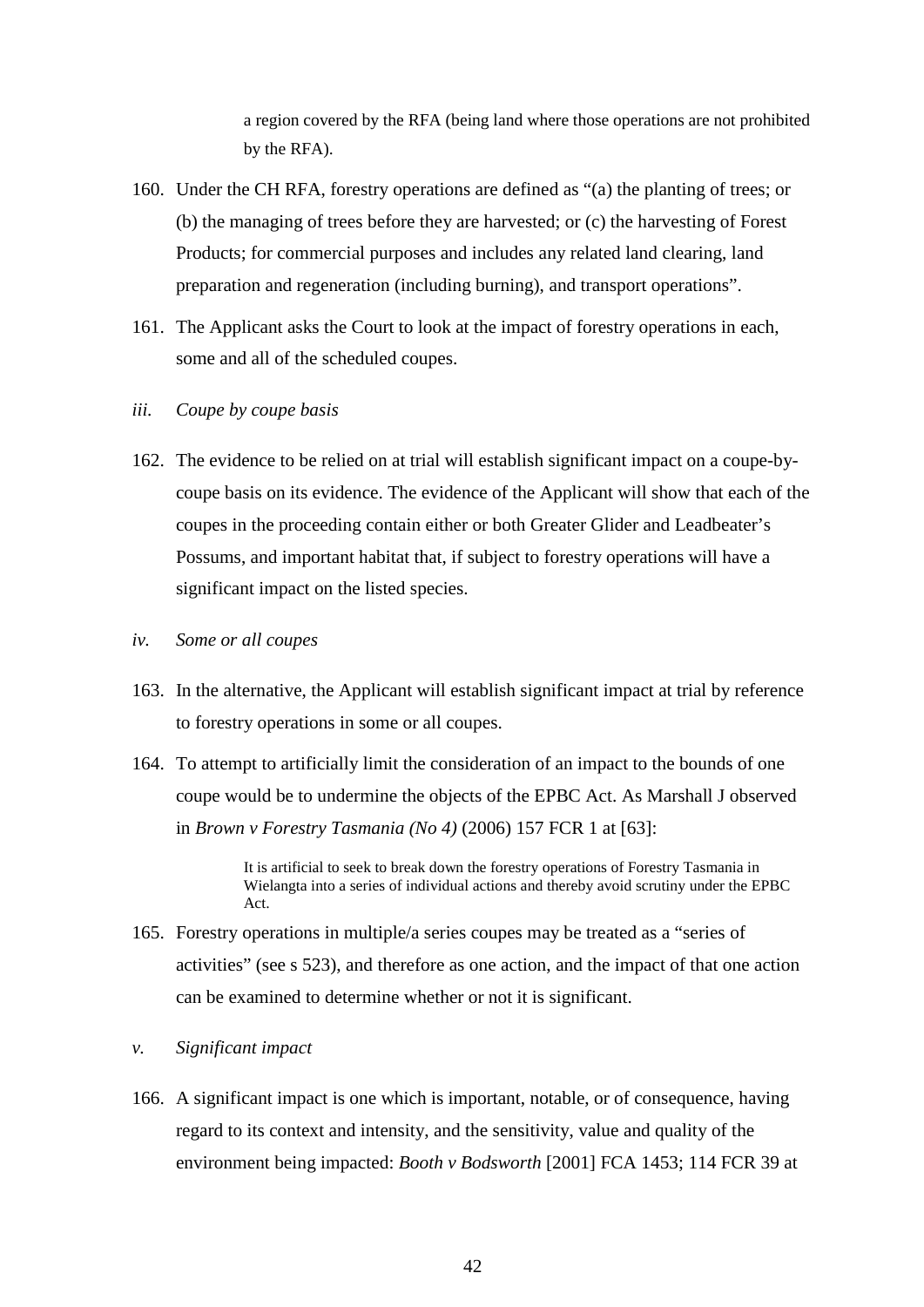[99]-[100]; *Tasmanian Aboriginal Centre Incorporated v Secretary, Department of Primary Industries, Parks, Water and Environment (No 2)* (2016) 337 ALR 96 at [240].

- 167. It is important to consider the "context" within which VicForests' past and proposed forestry operations subject of this proceeding are occurring, and to which regard must be had. The relevant context includes:
	- a. the presence of the species in the coupes, often multiple records;
	- b. the forest type, structure and habitat value for the species in the coupes;
	- c. the conservation status of both species, population trends and threats identified as reasons for the species' population trends and listing;
	- d. the absence of any protective prescription for the Greater Glider in the CH RFA Area;
	- e. the current Reserve System (including SPZs), and the evidence as to its effectiveness for Leadbeater's Possum and Greater Glider;
	- f. the current prescriptions for the Leadbeater's Possum, and the evidence as to their effectiveness for the species;
	- g. the extent and intensity of logging history in the CH RFA Area and surrounding the subject coupes in particular;
	- h. the extent and severity of the 2009 fires;
	- i. existing Code prescriptions, including habitat tree, stream, slope, Modelled Old Growth Forest, and the evidence as to their effectiveness for the species;
	- j. abundance and trends of hollow-bearing trees in the CH RFA Area;
	- k. available information as to forest age classes in the CH RFA Area;
	- l. characteristics, ecology and distribution of the species and its habitat;
	- m. available information, and scientific uncertainty, relating to habitat critical to the survival of both species
	- n. available information, and scientific uncertainty, relating to important populations of Greater Glider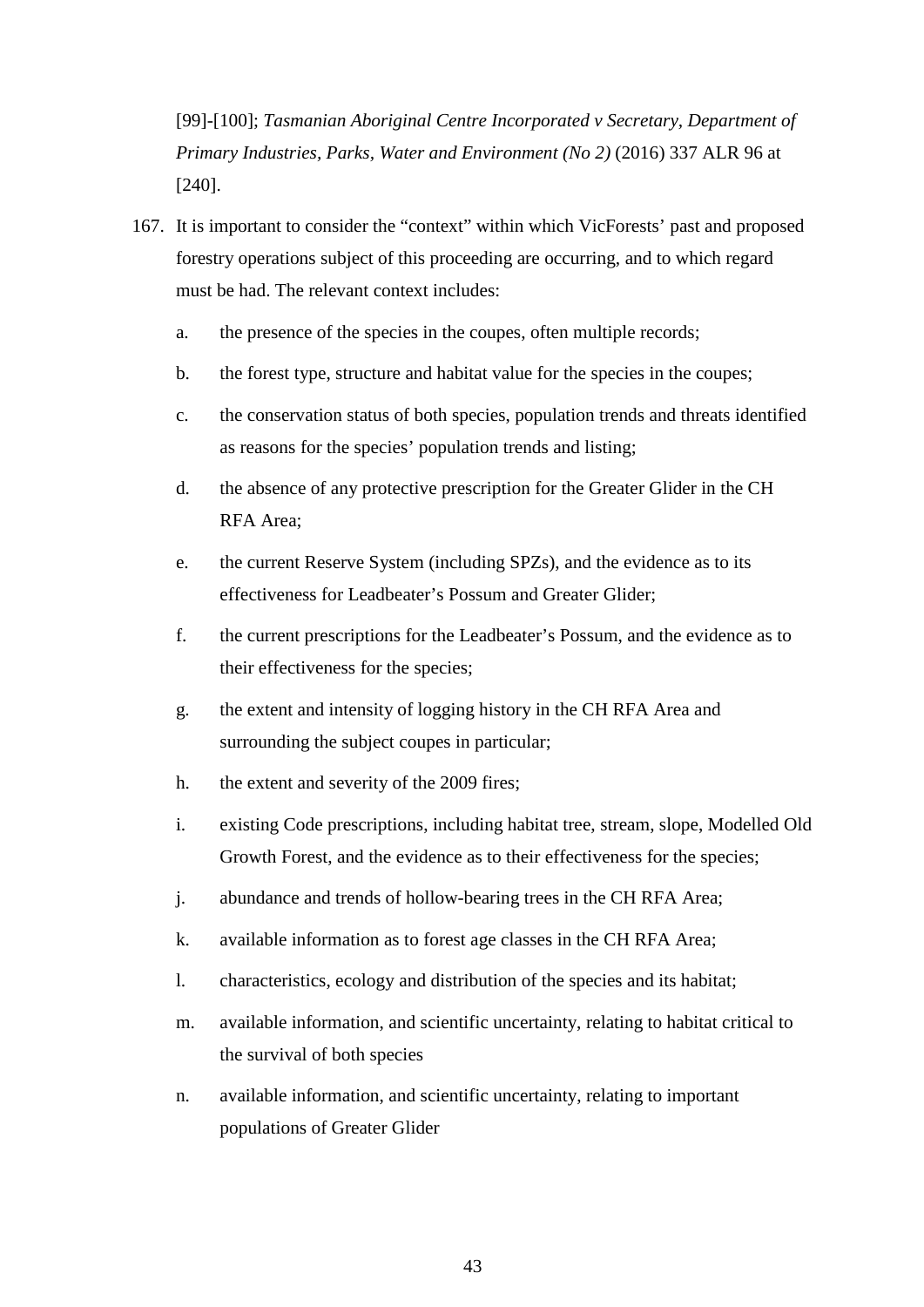- o. the information contained in Agreed Maps, Coupe plans and postreconnaissance maps.
- 168. The Significant Impact Guidelines (the **Guidelines**) published by the Department of the Environment (CB 4.2.2.14). The impacts listed in the Guidelines which the Applicant's evidence shows arise in coupes subject of these proceedings are:
	- a. For Leadbeater's Possum (in the critically endangered category):
		- i. lead to a long-term decrease in the size of the population of Leadbeater's Possum;
		- ii. adversely affect habitat critical to the survival of Leadbeater's Possum;
		- iii. modify, destroy, remove, or decrease the availability or quality of habitat to the extent that Leadbeater's Possum is likely to decline;
		- iv. interfere with the recovery of the Leadbeater's Possum;
	- b. For Greater Glider (in the vulnerable category):
		- i. lead to a long-term decrease in the size of an important population of Greater Glider, reduce the area of occupancy of an important population, fragment an important population of Greater Glider into two or more populations, or disrupt the breeding cycle of an important population;
		- ii. adversely affect habitat critical to the survival of the Greater Glider;
		- iii. modify, destroy, remove, isolate, or decrease the availability or quality of habitat to the extent that the Greater Glider is likely to decline;
		- iv. interfere substantially with the recovery of the Greater Glider.
- 169. In relation to habitat critical to the survival of a species, the Guidelines provide:

'Habitat critical to the survival of a species or ecological community' refers to areas that are necessary:

for activities such as foraging, breeding, roosting, or dispersal for the long-term maintenance of the species or ecological community … to maintain genetic diversity and long term evolutionary development, or for the reintroduction of populations or recovery of the species ...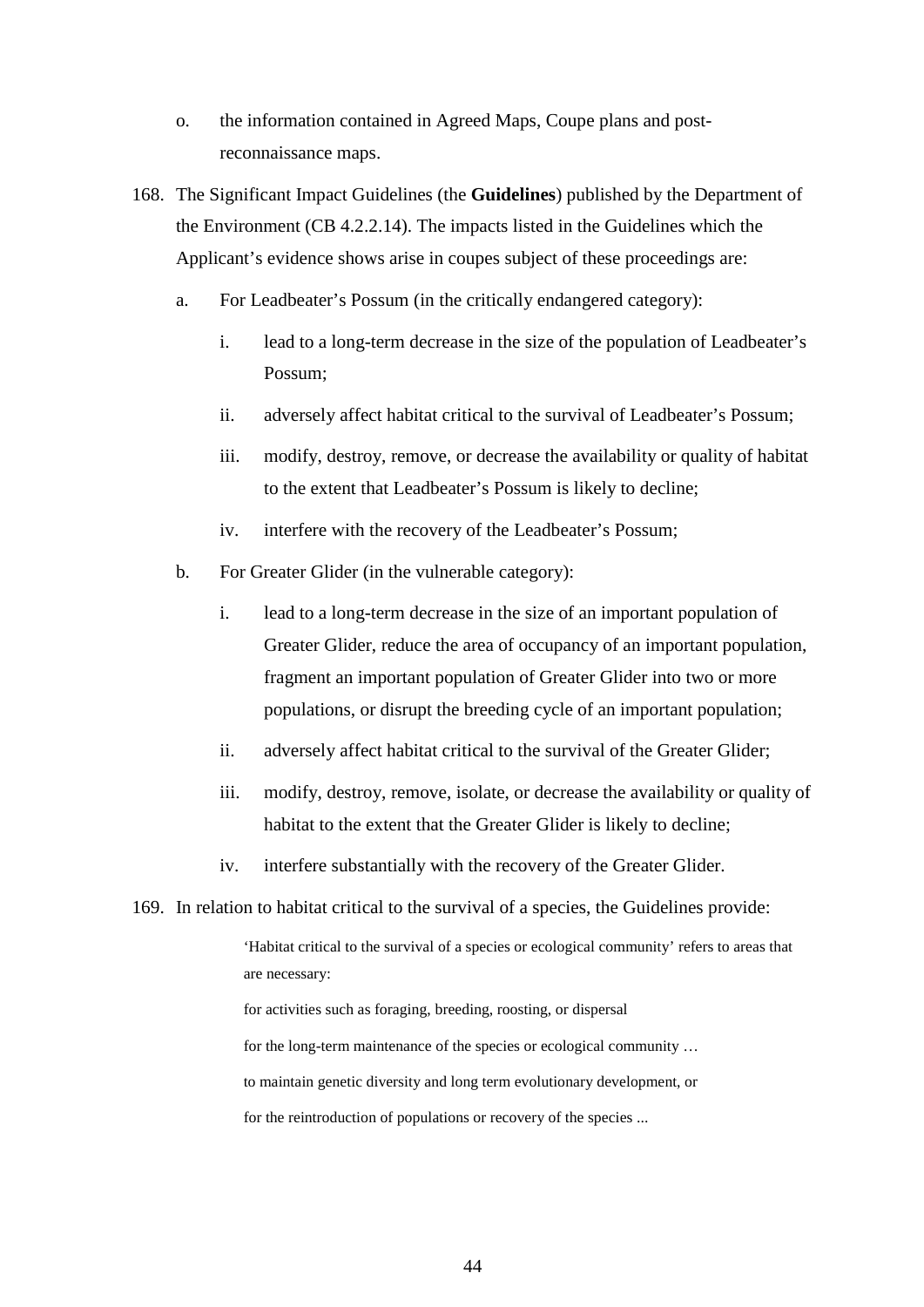Such habitat may be, but is not limited to: habitat identified in a recovery plan for the species or ecological community as habitat critical for that species or ecological community; and/or habitat listed on the Register of Critical Habitat maintained by the minister under the EPBC Act.

#### 170. In relation to important population of a species, the Guidelines provide:

An 'important population' is a population that is necessary for a species' long-term survival and recovery. This may include populations identified as such in recovery plans, and/or that are:

key source populations either for breeding or dispersal

populations that are necessary for maintaining genetic diversity, and/or

populations that are near the limit of the species range.

- 171. The Applicant's expert evidence shows that forestry operations in each, some and all of the logged and scheduled coupes has, will, or is likely to have a significant impact on the Greater Glider and/or the Leadbeater's Possum. The table that is Annexure 1 identifies the species for which significant impact will be established for each coupe, consistently with the Applicant's pleading and the expert evidence at trial.
- 172. The Applicant does not, however, press that forestry operations have had, are having or are likely to have a significant impact on Leadbeater's Possum in Ada River logged coupe 9.26 (Tarzan), Baw Baw logged coupe 9.32 (Rowels), Hermitage Creek scheduled coupes 10.14-10.16 (Drum Circle, San Diego, Flute) and Torbreck River scheduled coupes 10.18-10.20 (Skupani, Splinter and Bhebhe). Accordingly, the Applicant does not press paragraphs [27], [29], [53]-[55], and [56]-[58] of the Second Further Amended Statement of Claim. Significant impact in respect of Greater Glider is pressed for each of those coupes.

#### **L. Relief**

- 173. In circumstances where VicForests:
	- a. has taken action in the logged coupes that has had, will or are likely to have a significant impact on the Greater Glider and the Leadbeater's Possum, contrary to ss 18(4) and 18(2) of the EPBC Act; and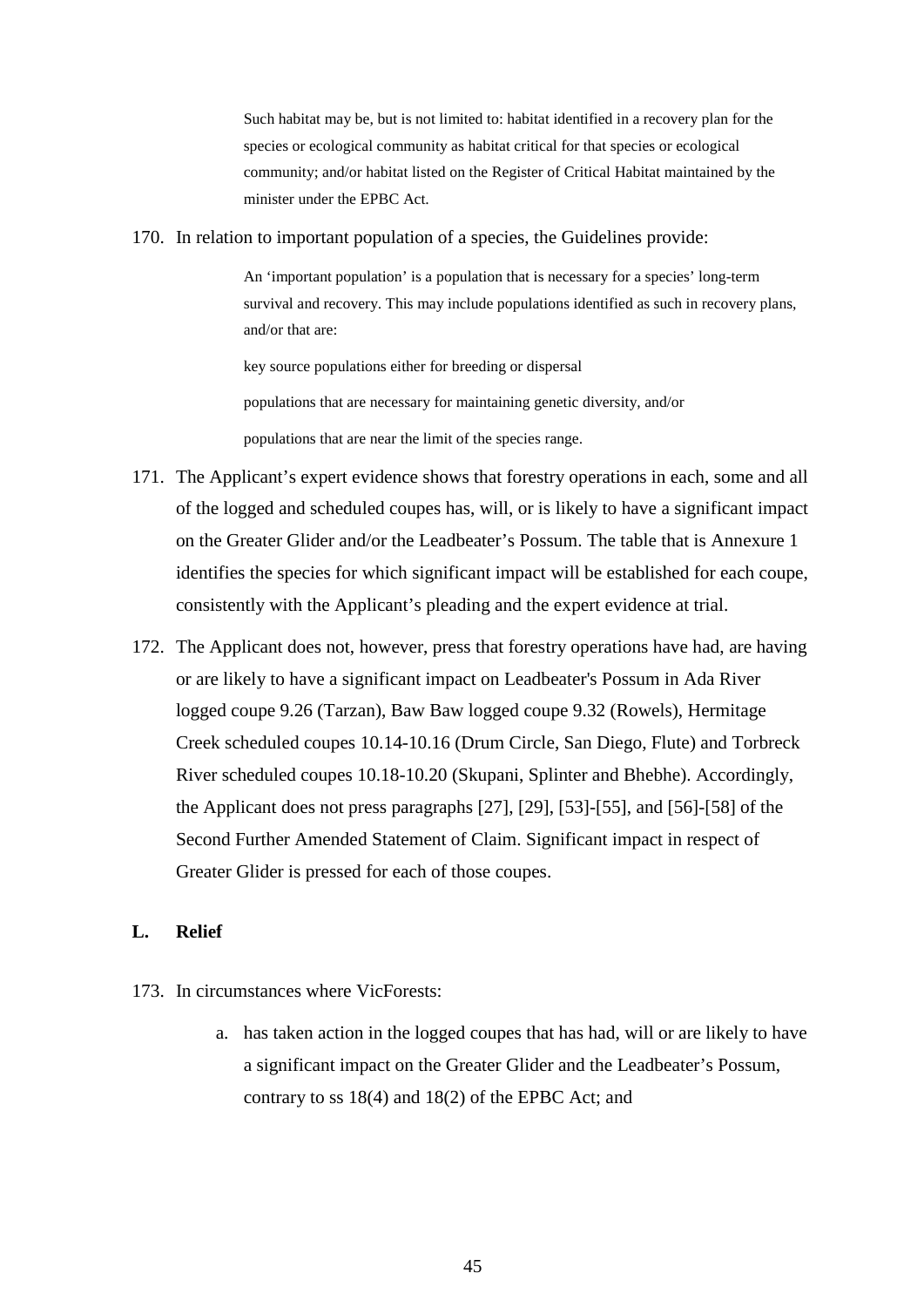b. has proposed to take action in the scheduled coupes that is likely to have a significant impact on the Greater Glider and the Leadbeater's Possum, contrary to ss 18(4) and 18(2) of the EPBC Act;

the Court may grant an injunction restraining the person from engaging in the conduct under s 475 of the EPBC Act. The Applicant seeks that relief in [120] of the 2FASOC.

- 174. In addition, the Applicant will seek leave before the trial to amend the pleadings to seek a declaration of right pursuant to s 21 of the *Federal Court of Australia Act 1976* (Cth) that:
	- a. VicForests has breached s 18(2) by reason of its forestry operations in the logged Leadbeater's Coupes; and
	- b. VicForests has breached s 18(4) by reason of its forestry operations in the logged Glider Coupes.
- 175. There is a substantial public interest in the Court indicating its disapproval of VicForests' unlawful conduct (see *ACCC v EDirect Pty Ltd* [2008] FCA 65 at [21]).

# **Date: 13 May 2019**

#### **JIM DELANY**

**JULIA WATSON**

# **TANYA SKVORTSOVA**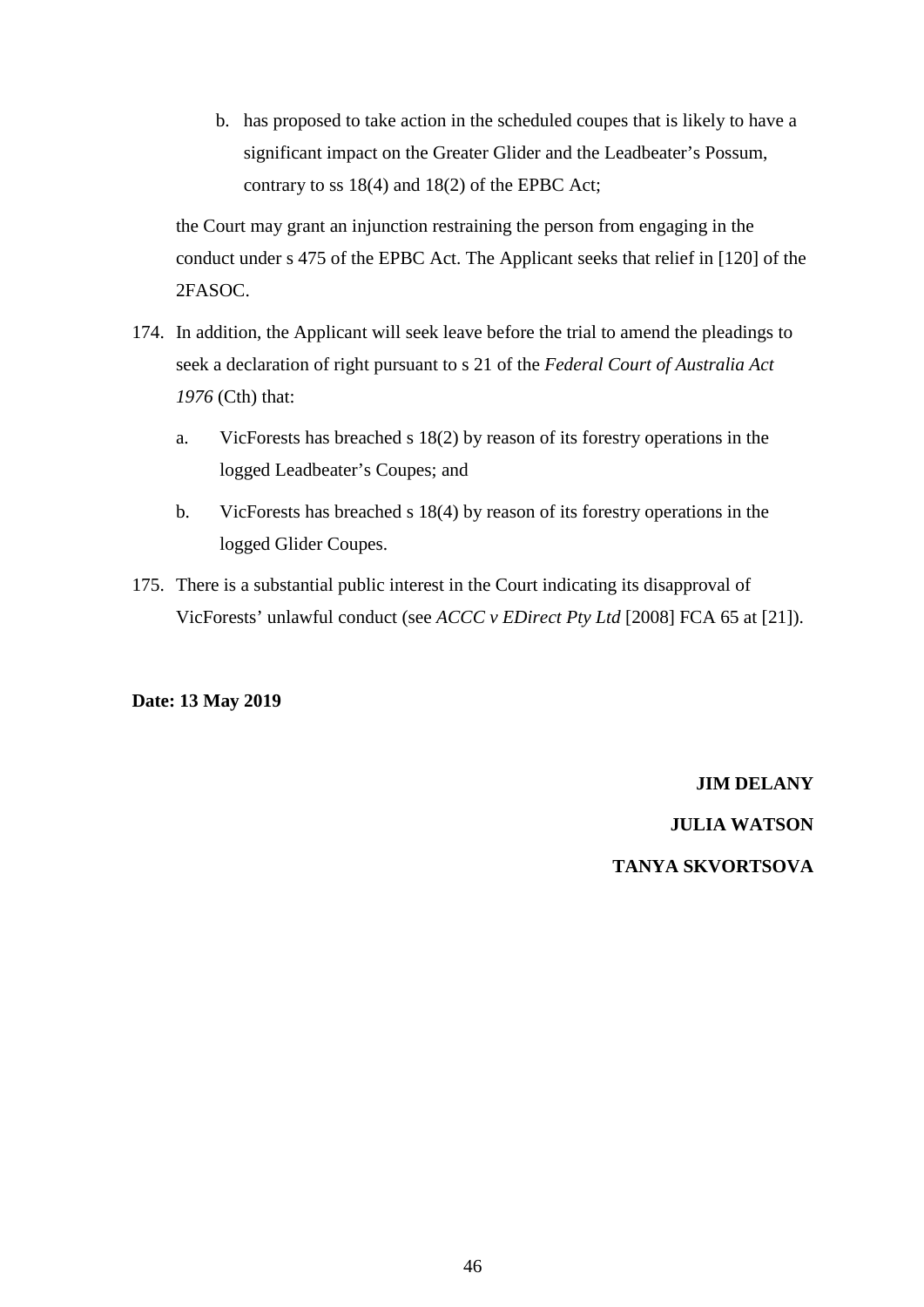| Coupe group<br>location | Coupe name,<br>number and | <b>Silviculture</b><br>system (TRP) | Logged/<br>scheduled | <b>LbP</b> detections<br>in or within | <b>Reference for</b><br>LbPi and GG <sup>ii</sup> | Pleaded threat/<br>impact | <b>Code breach</b> |
|-------------------------|---------------------------|-------------------------------------|----------------------|---------------------------------------|---------------------------------------------------|---------------------------|--------------------|
|                         | 2FASOC                    |                                     |                      | 200m of coupe /                       | detections                                        |                           |                    |
|                         | paragraph                 |                                     |                      | <b>GG</b> detections                  |                                                   |                           |                    |
|                         |                           |                                     |                      | in or bordering                       |                                                   |                           |                    |
|                         |                           |                                     |                      | coupe                                 |                                                   |                           |                    |
| A. Acheron              | Mont Blanc<br>1.          | <b>STR</b>                          | Logged               | LbP:0                                 | Agreed Map CB                                     | Threat: GG                | Cl 2.2.2.2         |
|                         | 309-507-                  |                                     |                      |                                       | 7.4C                                              | SI: GG                    | (Precautionary     |
|                         | 0001                      |                                     |                      | GG:                                   |                                                   |                           | principle $[PP]$ ) |
|                         | 9.13                      |                                     |                      | $10$ (Lay                             | Third VDR CB                                      |                           | $Cl$ 2.3.1.1,      |
|                         |                           |                                     |                      | witnesses $(LW)$ )                    | 4.1.1, p21                                        |                           | 2.5.1.1 (20m)      |
|                         |                           |                                     |                      | 9 (Smith)                             |                                                   |                           | visual screen)     |
|                         | 2.<br>Kenya               | <b>CFE</b>                          | Logged               | LbP:0                                 | Agreed Map CB                                     | Threat: GG                | $Cl$ 2.2.2.2 (PP)  |
|                         | 309-507-                  |                                     |                      |                                       | 7.4C                                              | SI: GG                    | $Cl$ 2.3.1.1,      |
|                         | 0003                      |                                     |                      | GG:                                   |                                                   |                           | 2.5.1.1(20m)       |
|                         | 9.14                      |                                     |                      | $4$ (LW)                              | Third VDR CB                                      |                           | visual screen)     |
|                         |                           |                                     |                      | $3$ (Smith)                           | 4.1.1, p21                                        |                           |                    |
|                         | The Eiger<br>3.           | <b>CFE</b>                          | Logged               | LbP:0                                 | Agreed Map CB                                     | Threat: GG                | $Cl$ 2.2.2.2 (PP)  |
|                         | 309-507-                  |                                     |                      |                                       | 7.4C                                              | SI: GG                    | $Cl$ 2.3.1.1,      |
|                         | 0004                      |                                     |                      | GG:                                   |                                                   |                           | 2.5.1.1(20m)       |
|                         | 9.15                      |                                     |                      | 4 (LW/Smith)                          | Third VDR CB                                      |                           | visual screen)     |
|                         |                           |                                     |                      |                                       | 4.1.1, p21                                        |                           |                    |
|                         | White House<br>4.         | <b>CFE</b>                          | Scheduled            | LbP:0                                 | Agreed Map CB                                     | Threat: GG                | $Cl 2.2.2.2$ (PP)  |
|                         | 309-507-<br>0007          |                                     |                      | $GG:5$ (LW)                           | 7.4C                                              | SI: GG                    |                    |
|                         | 10.17                     |                                     |                      | 4 (Smith)                             | Third VDR CB                                      |                           |                    |
|                         |                           |                                     |                      |                                       | 4.1.1, p21                                        |                           |                    |
| B. Ada River            | Tarzan<br>5.              | <b>CFE</b>                          | Logged               | LbP: 1 within                         | Agreed Map CB                                     | Threat: GG                | $Cl$ 2.2.2.2 (PP)  |
|                         | 348-517-                  |                                     |                      | 200m                                  | 7.5C                                              | SI: LbP (not              |                    |
|                         | 0005                      |                                     |                      |                                       |                                                   | pressed) & GG             |                    |
|                         | 9.26                      |                                     |                      | GG:                                   |                                                   |                           |                    |
|                         |                           |                                     |                      | $0$ (LW)                              |                                                   |                           |                    |
|                         |                           |                                     |                      | 1 (Smith)                             |                                                   |                           |                    |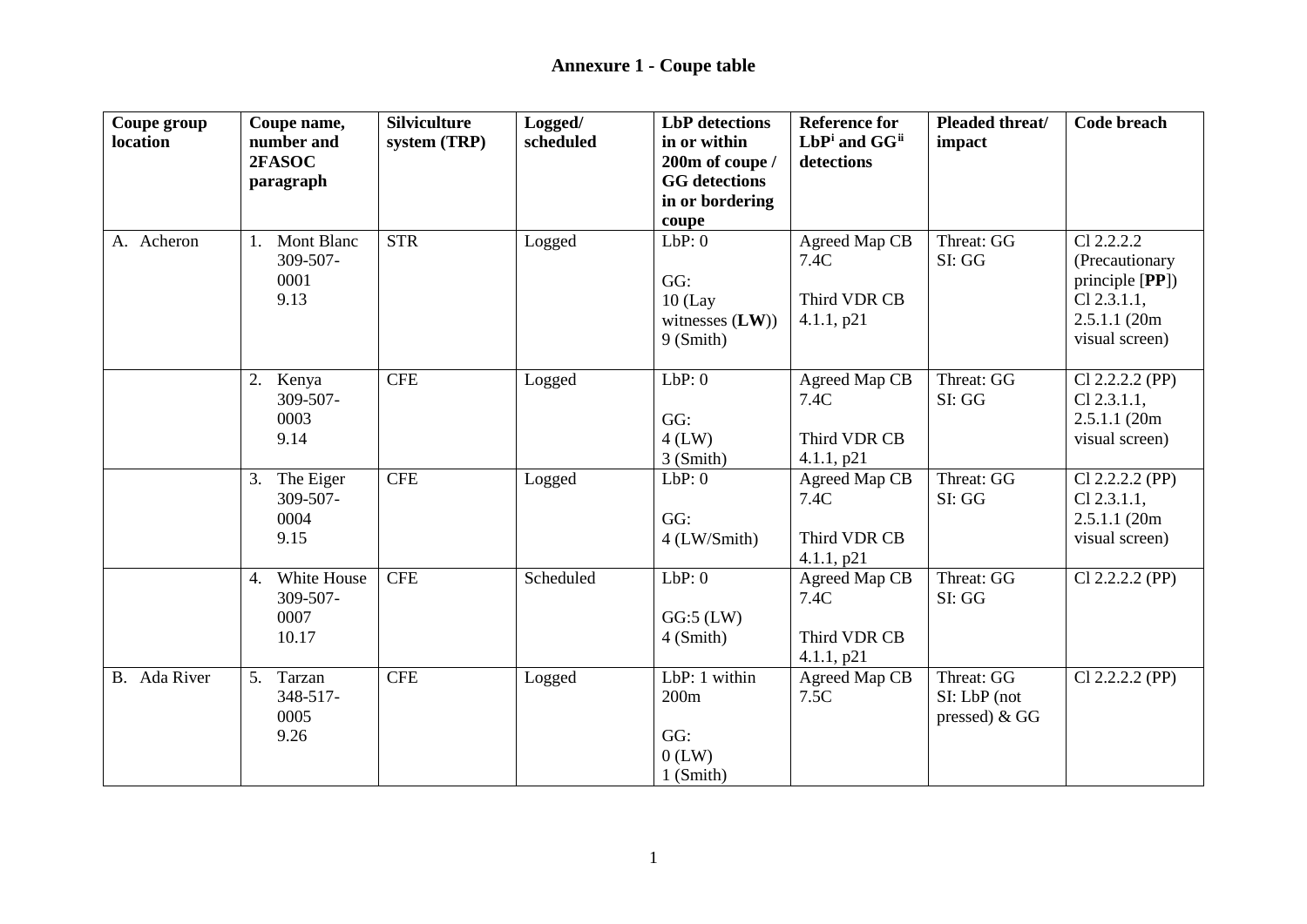| Coupe group<br>location | Coupe name,<br>number and<br>2FASOC<br>paragraph | <b>Silviculture</b><br>system (TRP) | Logged/<br>scheduled | <b>LbP</b> detections<br>in or within<br>200m of coupe /<br><b>GG</b> detections<br>in or bordering | <b>Reference for</b><br>LbPi and GGii<br>detections | Pleaded threat/<br>impact  | Code breach                                                                                           |
|-------------------------|--------------------------------------------------|-------------------------------------|----------------------|-----------------------------------------------------------------------------------------------------|-----------------------------------------------------|----------------------------|-------------------------------------------------------------------------------------------------------|
|                         |                                                  |                                     |                      | coupe                                                                                               |                                                     |                            |                                                                                                       |
|                         | Johnny<br>6.<br>348-518-<br>0004<br>10.30        | <b>CFE</b>                          | Scheduled            | LbP: $1$ in coupe<br>& 1 within 200m<br>GG: 3<br>(LW/Smith)                                         | Agreed Map CB<br>7.5C<br>Third VDR CB<br>4.1.1, p22 | Threat: GG<br>SI: LbP & GG | $Cl$ 2.2.2.2 (PP)                                                                                     |
|                         | Turducken<br>7.<br>348-519-<br>0008<br>10.31     | <b>CFE</b>                          | Scheduled            | LbP: 1 in coupe<br>GG: 3<br>(LW/Smith)                                                              | Agreed Map CB<br>7.5C<br>Third VDR CB<br>4.1.1, p22 | Threat: GG<br>SI: LbP & GG | $Cl$ 2.2.2.2 (PP)                                                                                     |
| C. Ada Tree             | Ginger Cat<br>8.<br>344-509-<br>0009<br>9.17     | <b>CFE</b>                          | Logged               | LbP: $3$ within<br>200m<br>GG:<br>$0$ (LW)<br>1 (Smith)                                             | Agreed Map CB<br>7.6C                               | Threat: GG<br>SI: LbP & GG | $Cl$ 2.2.2.2 (PP)<br>Cl 2.2.2.1 (150m)<br>$gap)$ &<br>$Cl$ 2.3.1.1,<br>2.5.1.1(20m)<br>visual screen) |
|                         | 9. Blue Vein<br>348-506-<br>0003<br>9.18         | <b>CFE</b>                          | Logged               | LbP: $2$ in coupe<br>& 6 within 200m<br>GG: 1<br>(LW/Smith)                                         | Agreed Map CB<br>7.6C<br>Third VDR CB<br>4.1.1, p23 | Threat: GG<br>SI: LbP & GG | $Cl 2.2.2.2$ (PP)<br>Cl 2.2.2.4<br>(identify $\&$<br>protect Zone 1A)                                 |
|                         | 10. Blue Cat<br>344-509-<br>0007<br>10.22        | <b>CFE</b>                          | Scheduled            | LbP: 4 in coupe<br>& 5 within 200m<br>GG:<br>$0$ (LW)<br>1 (Smith)                                  | Agreed Map CB<br>7.6C                               | Threat: GG<br>SI: LbP & GG | $Cl$ 2.2.2.2 (PP)                                                                                     |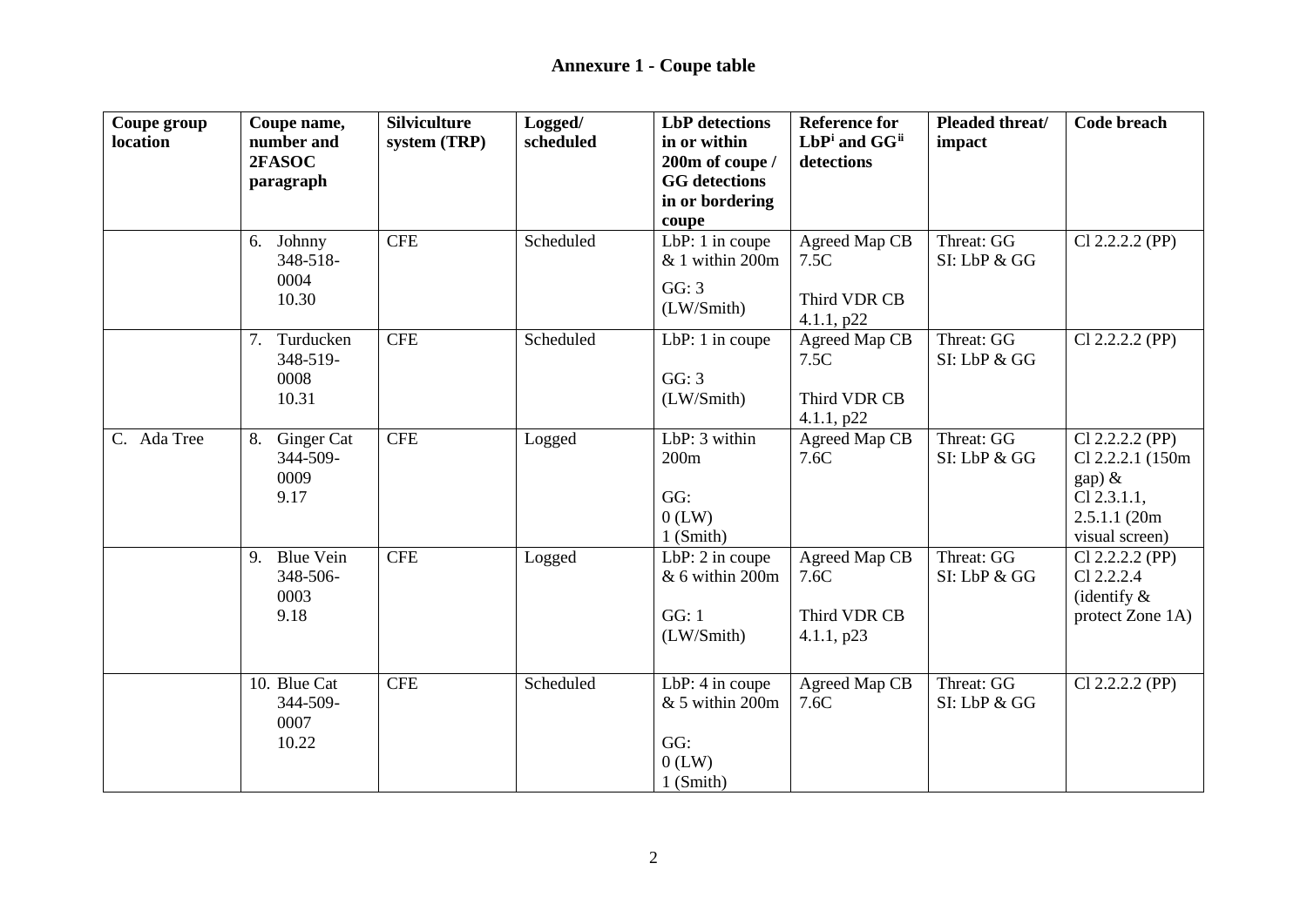| Coupe group<br>location | Coupe name,<br>number and<br>2FASOC                    | <b>Silviculture</b><br>system (TRP) | Logged/<br>scheduled | <b>LbP</b> detections<br>in or within<br>200m of coupe /                  | <b>Reference for</b><br>LbPi and GG <sup>ii</sup><br>detections | Pleaded threat/<br>impact                   | <b>Code breach</b>                                                   |
|-------------------------|--------------------------------------------------------|-------------------------------------|----------------------|---------------------------------------------------------------------------|-----------------------------------------------------------------|---------------------------------------------|----------------------------------------------------------------------|
|                         | paragraph                                              |                                     |                      | <b>GG</b> detections<br>in or bordering<br>coupe                          |                                                                 |                                             |                                                                      |
| D. Baw Baw              | 11. Rowels<br>483-505-<br>0002<br>9.32                 | <b>STR</b>                          | Logged               | LbP:0<br>GG:<br>$0$ (LW)<br>$1$ (Smith)                                   | Agreed Map CB<br>7.7C                                           | Threat: GG<br>SI: LbP (not<br>pressed) & GG | $Cl$ 2.2.2.2 (PP)                                                    |
|                         | 12. Diving Spur<br>483-505-<br>0018<br>10.34           | <b>CFE</b>                          | Scheduled            | LbP: 1in coupe<br>GG:<br>$3$ (LW)<br>2 (Smith)                            | Agreed Map CB<br>7.7C<br>Third VDR CB<br>4.1.1, p24             | Threat: GG<br>SI: LbP & GG                  | $Cl$ 2.2.2.2 (PP)                                                    |
| E. Beech Creek          | 13. Waves<br>$300 - 524 -$<br>0002<br>10.12            | <b>CFE</b>                          | Scheduled            | LbP: 3 in coupe<br>and 2 within<br>200m<br>GG:<br>$1$ (LW)<br>$0$ (Smith) | Agreed Map CB<br>7.8C<br>Third VDR CB<br>4.1.1, p25             | Threat: GG<br>SI: LbP & GG                  | $Cl$ 2.2.2.2 (PP)                                                    |
|                         | 14. Surfing<br>300-539-<br>0001<br>10.13               | <b>CFE</b>                          | Scheduled            | LbP: 2 in coupe<br>and 2 within<br>200m<br>GG: 3<br>(LW/Smith)            | Agreed Map CB<br>7.8C;<br>Third VDR CB<br>4.1.1, p25            | Threat: GG<br>SI: LbP & GG                  | $Cl$ 2.2.2.2 (PP)                                                    |
| F. Big River            | 15. Camberwell<br>Junction<br>290-527-<br>0004<br>9.41 | <b>CFE</b>                          | Logged               | LbP:0<br>GG: 2<br>(LW/Smith)                                              | Third VDR CB<br>4.1.1, p26                                      | Threat: GG<br>SI: GG                        | $Cl 2.2.2.2$ (PP)<br>$Cl$ 2.3.1.1,<br>2.5.1.1(20m)<br>visual screen) |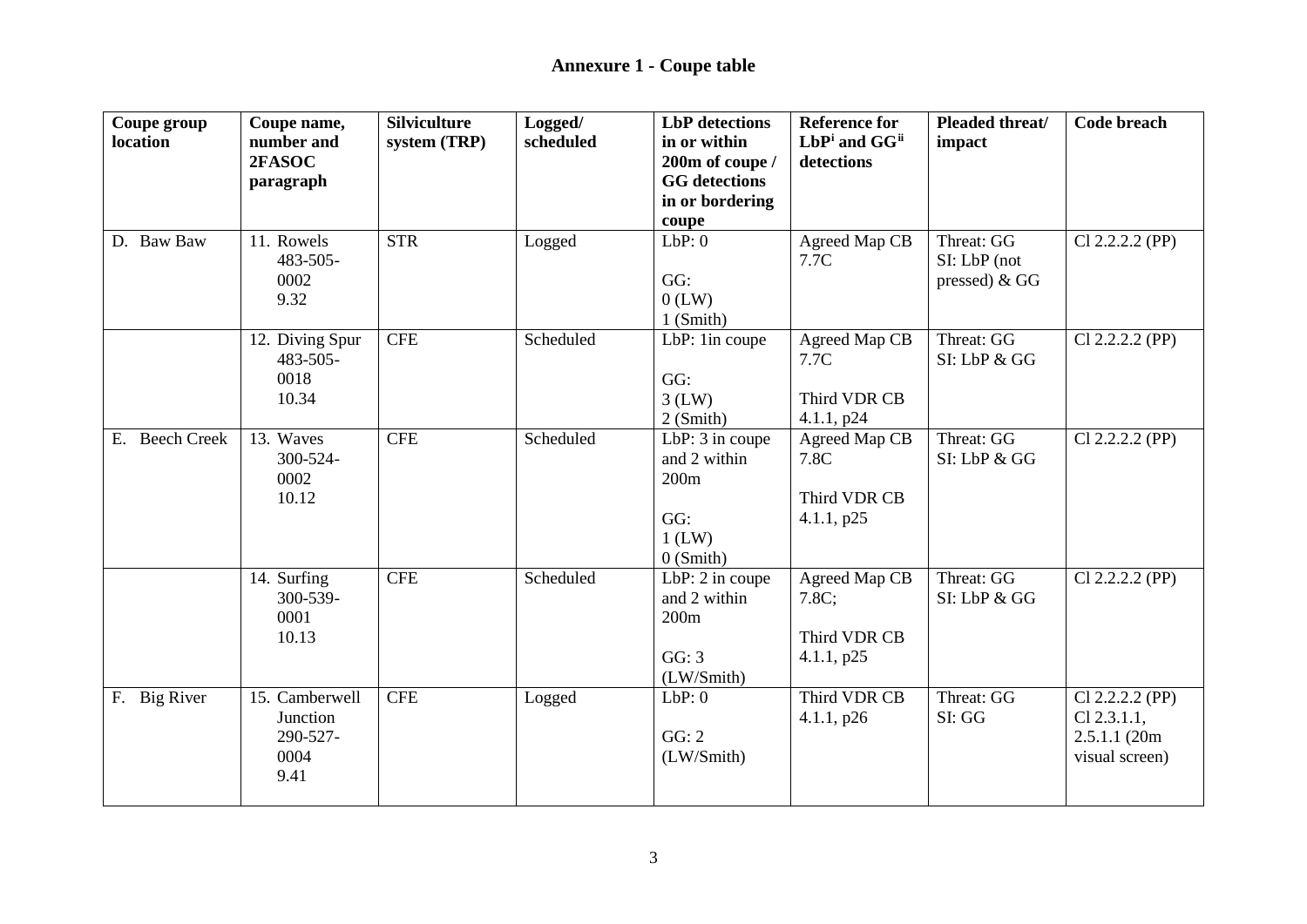| Coupe group<br>location  | Coupe name,<br>number and<br>2FASOC<br>paragraph | <b>Silviculture</b><br>system (TRP) | Logged/<br>scheduled | <b>LbP</b> detections<br>in or within<br>200m of coupe /<br><b>GG</b> detections<br>in or bordering | <b>Reference for</b><br>LbPi and GGii<br>detections  | Pleaded threat/<br>impact  | <b>Code breach</b>                                                  |
|--------------------------|--------------------------------------------------|-------------------------------------|----------------------|-----------------------------------------------------------------------------------------------------|------------------------------------------------------|----------------------------|---------------------------------------------------------------------|
|                          |                                                  |                                     |                      | coupe                                                                                               |                                                      |                            |                                                                     |
|                          | 16. Vice Captain<br>290-527-<br>0004<br>10.38    | CFE                                 | Scheduled            | LbP:0<br>GG: 4<br>(LW/Smith)                                                                        | Third VDR CB<br>4.1.1, p26                           | Threat: GG<br>SI: GG       | $Cl 2.2.2.2$ (PP)                                                   |
| G. Cambarville           | 17. Bromance<br>$312 - 510$<br>0007<br>9.33      | <b>CFE</b>                          | Logged               | LbP: 1 in coupe<br>GG: 5<br>(LW/Smith)                                                              | Agreed Map CB<br>7.10C<br>Third VDR CB<br>4.1.1, p27 | Threat: GG<br>SI: GG       | $Cl$ 2.2.2.2 (PP)                                                   |
|                          | 18. Lovers Lane<br>$312 - 510$<br>0009<br>9.34   | CFE                                 | Logged               | LbP:0<br>GG: 3<br>(LW/Smith)                                                                        | Third VDR CB<br>4.1.1, p27                           | Threat: GG<br>SI: GG       | $Cl$ 2.2.2.2 (PP)                                                   |
| H. Coles Creek           | 19. Home &<br>Away<br>297-538-<br>0004<br>10.8   | CFE                                 | Scheduled            | LbP: 1 in coupe<br>and 2 within<br>200m<br>GG:<br>$3$ (LW)<br>2 (Smith)                             | Agreed Map CB<br>7.11C<br>Third VDR CB<br>4.1.1, p28 | Threat: GG<br>SI: LbP & GG | $Cl$ 2.2.2.2 (PP)                                                   |
| Hermitage<br>Ι.<br>Creek | 20. Guitar Solo<br>$307 - 505 -$<br>0011<br>9.12 | <b>STR</b>                          | Logged               | LbP: 3 in coupe<br>GG:<br>$7$ (LW)<br>6 (Smith)                                                     | Agreed Map CB<br>7.12C<br>Third VDR CB<br>4.1.1, p29 | Threat: GG<br>SI: LbP & GG | Cl 2.2.2.2 (PP)<br>$Cl$ 2.3.1.1,<br>2.5.1.1 (20m)<br>visual screen) |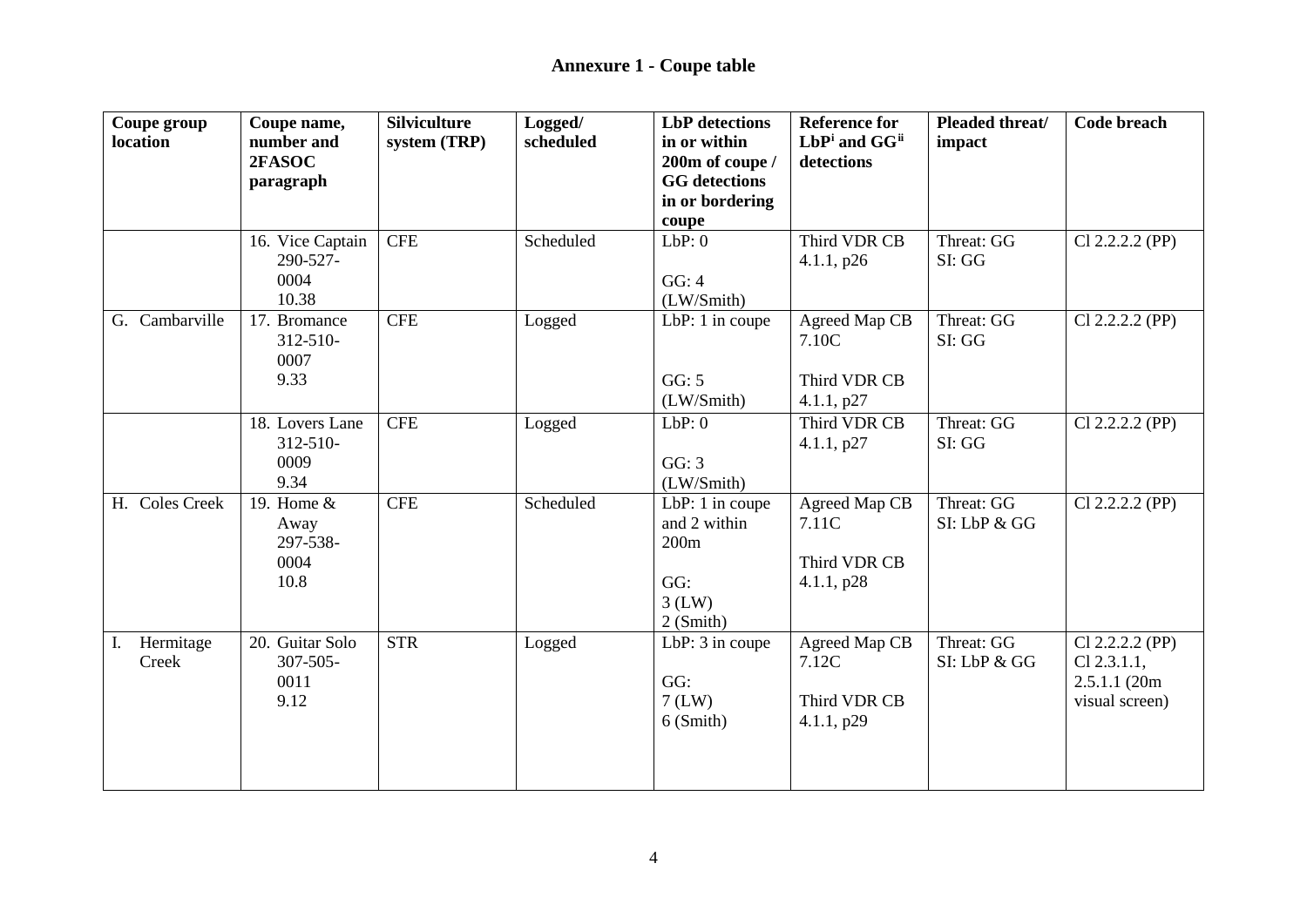| Coupe group<br>location  | Coupe name,<br>number and<br>2FASOC<br>paragraph  | <b>Silviculture</b><br>system (TRP) | Logged/<br>scheduled | <b>LbP</b> detections<br>in or within<br>200m of coupe /<br><b>GG</b> detections | <b>Reference for</b><br>LbPi and GGii<br>detections  | Pleaded threat/<br>impact                    | <b>Code breach</b>                                                   |
|--------------------------|---------------------------------------------------|-------------------------------------|----------------------|----------------------------------------------------------------------------------|------------------------------------------------------|----------------------------------------------|----------------------------------------------------------------------|
|                          |                                                   |                                     |                      | in or bordering<br>coupe                                                         |                                                      |                                              |                                                                      |
|                          | 21. Drum Circle<br>$307 - 505 -$<br>0001<br>10.14 | <b>CFE</b>                          | Scheduled            | LbP:0<br>GG: 4<br>(LW/Smith)                                                     | Agreed Map CB<br>7.12C<br>Third VDR CB<br>4.1.1, p29 | Threat: GG<br>SI: LbP (not<br>pressed) $&GG$ | $Cl 2.2.2.2$ (PP)                                                    |
|                          | 22. Flute<br>$307 - 505 -$<br>0009<br>10.15       | <b>STR</b>                          | Scheduled            | LbP:0<br>GG:<br>$8$ (LW)<br>7 (Smith)                                            | Agreed Map CB<br>7.12C<br>Third VDR CB<br>4.1.1, p29 | Threat: GG<br>SI: LbP (not<br>pressed) $&GG$ | $Cl 2.2.2.2$ (PP)                                                    |
|                          | 23. San Diego<br>$307 - 505 -$<br>0010<br>10.16   | <b>STR</b>                          | Scheduled            | LbP:0<br>GG:<br>$8$ (LW)<br>$5$ (Smith)                                          | Agreed Map CB<br>7.12C<br>Third VDR CB<br>4.1.1, p29 | Threat: GG<br>SI: LbP (not<br>pressed) $&GG$ | $Cl 2.2.2.2$ (PP)                                                    |
| Loch and<br>J.<br>Noojee | 24. Estate<br>$462 - 507 -$<br>0008<br>9.30       | <b>STR</b>                          | Logged               | LbP:0<br>GG: 8<br>(LW/Smith)                                                     | Agreed Map CB<br>7.13C<br>Third VDR CB<br>4.1.1, p3  | Threat: GG<br>SI: GG                         | $Cl 2.2.2.2$ (PP)<br>$Cl$ 2.3.1.1,<br>2.5.1.1(20m)<br>visual screen) |
|                          | 25. Brugha<br>462-506-<br>0019<br>10.32B          | <b>CFE</b>                          | Scheduled            | LbP:0<br>$GG: 3(LW)$ no<br>data in Smith                                         | Agreed Map CB<br>7.13C<br>Third VDR CB<br>4.1.1, p30 | Threat: GG<br>SI: GG                         | $Cl 2.2.2.2$ (PP)                                                    |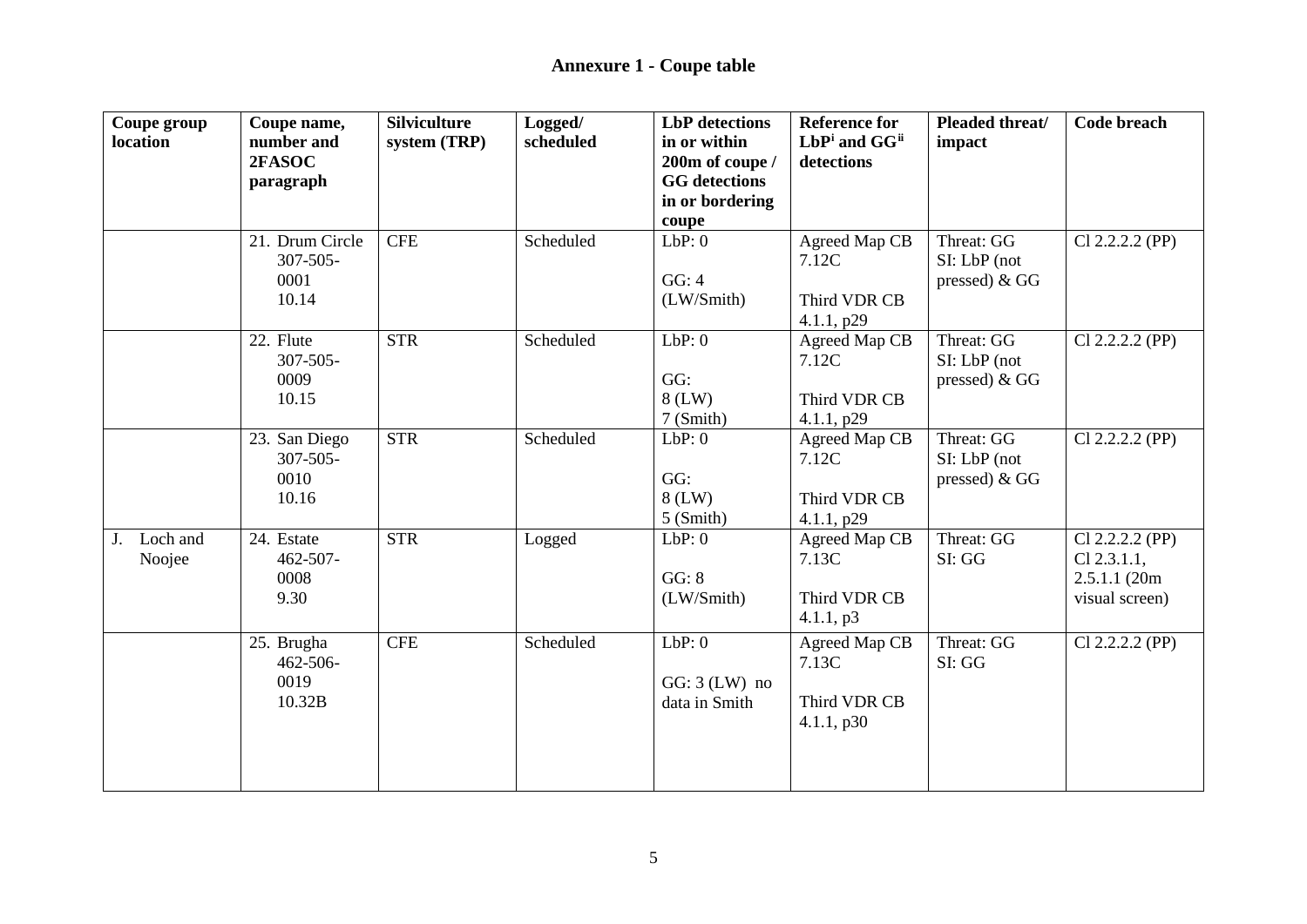| Coupe group    | Coupe name,                | <b>Silviculture</b> | Logged/   | <b>LbP</b> detections | <b>Reference for</b>   | Pleaded threat/ | <b>Code breach</b>  |
|----------------|----------------------------|---------------------|-----------|-----------------------|------------------------|-----------------|---------------------|
| location       | number and                 | system (TRP)        | scheduled | in or within          | LbPi and GGii          | impact          |                     |
|                | 2FASOC                     |                     |           | 200m of coupe /       | detections             |                 |                     |
|                | paragraph                  |                     |           | <b>GG</b> detections  |                        |                 |                     |
|                |                            |                     |           | in or bordering       |                        |                 |                     |
|                |                            | <b>STR</b>          | Scheduled | coupe<br>LbP:0        |                        | Threat: GG      |                     |
|                | 26. Jakop<br>$462 - 507 -$ |                     |           |                       | Agreed Map CB<br>7.13C | SI: GG          | Cl 2.2.2.2 (PP)     |
|                | 0009                       |                     |           |                       |                        |                 |                     |
|                | 10.33                      |                     |           | GG:                   | Third VDR CB           |                 |                     |
|                |                            |                     |           | $11$ (LW)             | 4.1.1, p30             |                 |                     |
|                |                            |                     |           | $10$ (Smith)          |                        |                 |                     |
| K. Matlock and | 27. Professor              | <b>CFE</b>          | Logged    | LbP: 4 in coupe       | Agreed Map CB          | SI: LbP         | $Cl$ 2.3.1.1,       |
| the Triangle   | Xavier                     |                     |           | and 2 within          | 7.14C                  |                 | 2.5.1.1(20m)        |
|                | 317-508-                   |                     |           | 200m                  |                        |                 | visual screen) $\&$ |
|                | 0008                       |                     |           |                       |                        |                 | Cl 2.2.2.1 (150m)   |
|                | 9.16                       |                     |           | GG: 0                 |                        |                 | gap)                |
|                | 28. Swing High             | <b>CFE</b>          | Logged    | LbP: 3 within         | Agreed Map CB          | Threat: GG      | $Cl$ 2.2.2.2 (PP)   |
|                | 317-508-                   |                     |           | 200m                  | 7.14C                  | SI: LbP & GG    |                     |
|                | 0010                       |                     |           |                       |                        |                 |                     |
|                | 9.35                       |                     |           | GG:                   | Third VDR CB           |                 |                     |
|                |                            |                     |           | $6$ (LW)              | 4.1.1, p31             |                 |                     |
|                |                            |                     |           | $5$ (Smith)           |                        |                 |                     |
|                |                            |                     |           |                       |                        |                 |                     |
| L. Mount Bride | 29. Louisiana              | <b>CFE</b>          | Scheduled | LbP: 1 within         | Agreed Map CB          | Threat: GG      | $Cl$ 2.2.2.2 (PP)   |
|                | 345-526-                   |                     |           | 200m                  | 7.15C                  | SI: LbP & GG    |                     |
|                | 0003                       |                     |           |                       |                        |                 |                     |
|                | 10.27                      |                     |           | GG: 1                 | Third VDR CB           |                 |                     |
|                |                            |                     |           | (LW/Smith)            | 4.1.1, p32             |                 |                     |
|                | 30. Bourbon                | <b>CFE</b>          | Scheduled | LbP: 1 within         | Agreed Map CB          | Threat: GG      | $Cl$ 2.2.2.2 (PP)   |
|                | <b>Street</b>              |                     |           | 200m                  | 7.15C                  | SI: LbP & GG    |                     |
|                | 345-526-                   |                     |           |                       |                        |                 |                     |
|                | 0004                       |                     |           | GG: 1                 | Third VDR CB           |                 |                     |
|                | 10.28                      |                     |           | (LW/Smith)            | 4.1.1, p32             |                 |                     |
|                |                            |                     |           |                       |                        |                 |                     |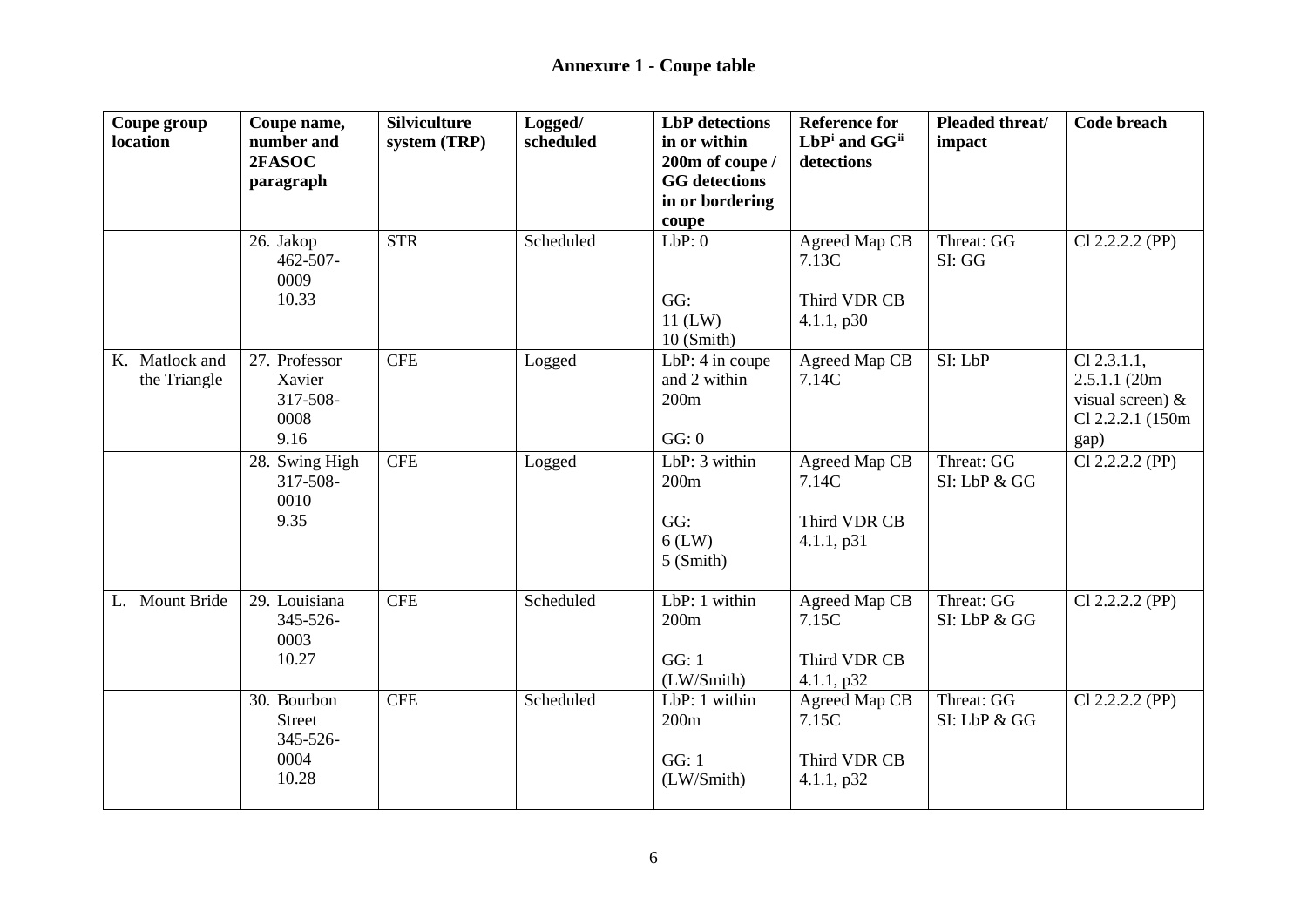| Coupe group<br>location | Coupe name,<br>number and<br>2FASOC<br>paragraph | <b>Silviculture</b><br>system (TRP) | Logged/<br>scheduled | <b>LbP</b> detections<br>in or within<br>200m of coupe /<br><b>GG</b> detections<br>in or bordering<br>coupe | <b>Reference for</b><br>LbPi and GGii<br>detections  | Pleaded threat/<br>impact | <b>Code breach</b>                                                            |
|-------------------------|--------------------------------------------------|-------------------------------------|----------------------|--------------------------------------------------------------------------------------------------------------|------------------------------------------------------|---------------------------|-------------------------------------------------------------------------------|
| M. Mount<br>Despair     | 31. Glenview<br>298-516-<br>0001<br>9.5          | <b>STR</b>                          | Logged               | LbP:0<br>GG:<br>$10$ (LW)<br>7 (Smith)                                                                       | Agreed Map CB<br>7.16C<br>Third VDR CB<br>4.1.1, p33 | Threat: GG<br>SI: GG      | $Cl$ 2.2.2.2 (PP)<br>$Cl$ 2.3.1.1,<br>2.5.1.1 (20m)<br>visual screen)         |
|                         | 32. Flicka<br>298-519-<br>0003<br>9.6            | <b>CFE</b>                          | Logged               | LbP:0<br>GG:<br>$3$ (LW)<br>2 (Smith)                                                                        | Agreed Map CB<br>7.16C<br>Third VDR CB<br>4.1.1, p33 | Threat: GG<br>SI: GG      | $Cl$ 2.2.2.2 (PP)<br>$Cl$ 2.3.1.1,<br>2.5.1.1 (20m)<br>visual screen)         |
|                         | 33. Chest<br>298-502-<br>0003<br>10.9            | <b>CFE</b>                          | Scheduled            | LbP:0<br>GG:<br>$17$ (LW)<br>$12$ (Smith)                                                                    | Third VDR CB<br>4.1.1, p33                           | Threat: GG<br>SI: GG      | $Cl$ 2.2.2.2 (PP)                                                             |
|                         | 34. Bridle<br>298-510-<br>0003<br>10.10          | <b>STR</b>                          | Scheduled            | LbP:0<br>GG:<br>$23$ (LW)<br>$12$ (Smith)                                                                    | Third VDR CB<br>4.1.1, p33                           | Threat: GG<br>SI: GG      | $Cl$ 2.2.2.2 (PP)                                                             |
| N. New Turkey<br>Spur   | 35. Greendale<br>348-515-<br>0004<br>9.25        | <b>CFE</b>                          | Logged               | LbP: 1 within<br>200m<br>GG: 0                                                                               | Agreed Map CB<br>7.17C                               | SI: LbP                   | $Cl$ 2.3.1.1,<br>2.5.1.1 (20m)<br>visual screen) Cl<br>2.2.2.1 (150m)<br>gap) |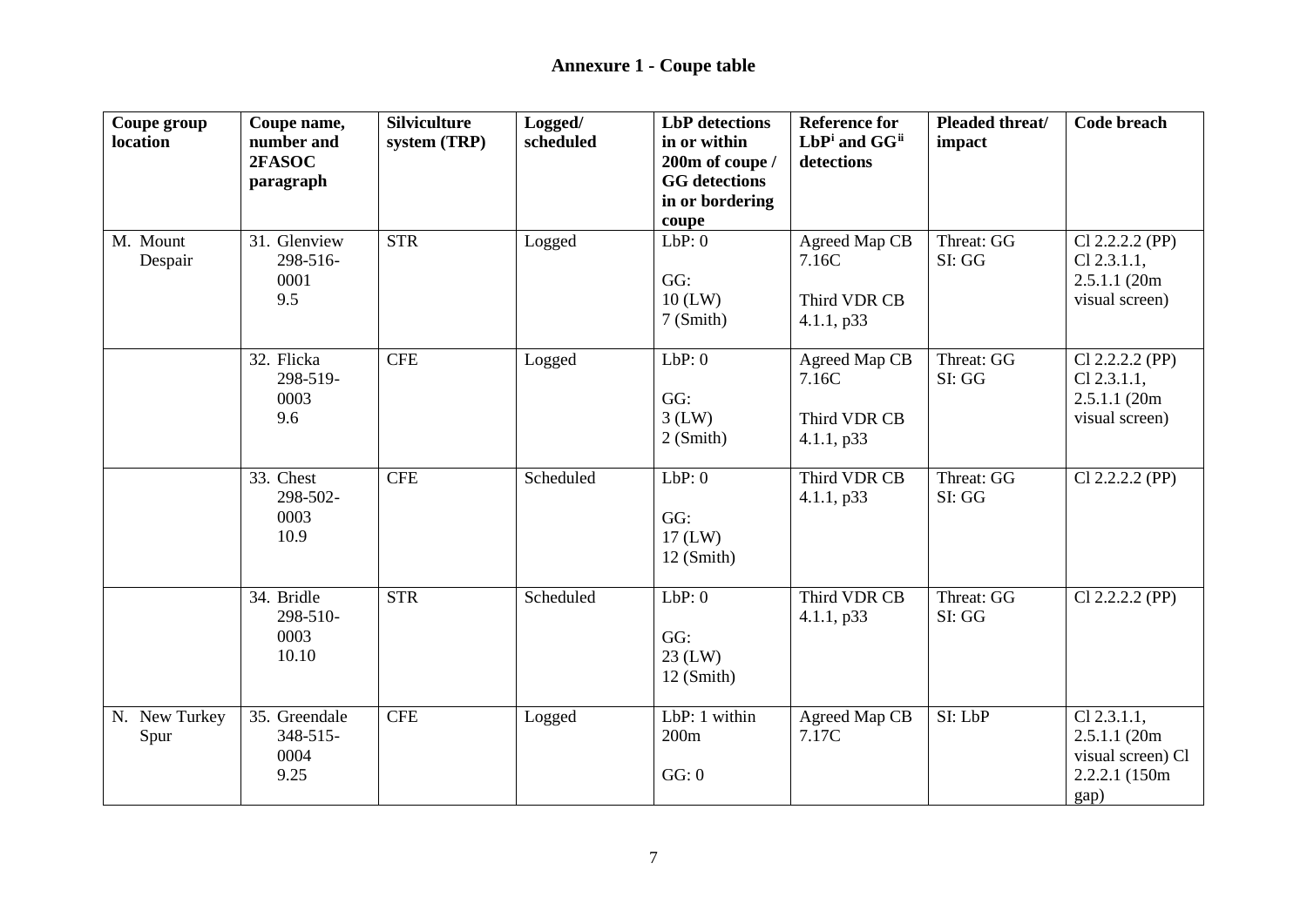| Coupe group<br>location | Coupe name,<br>number and<br>2FASOC<br>paragraph | <b>Silviculture</b><br>system (TRP) | Logged/<br>scheduled | <b>LbP</b> detections<br>in or within<br>200m of coupe /<br><b>GG</b> detections | <b>Reference for</b><br>LbPi and GGii<br>detections  | Pleaded threat/<br>impact  | <b>Code breach</b> |
|-------------------------|--------------------------------------------------|-------------------------------------|----------------------|----------------------------------------------------------------------------------|------------------------------------------------------|----------------------------|--------------------|
|                         |                                                  |                                     |                      | in or bordering                                                                  |                                                      |                            |                    |
|                         | 36. Gallipoli<br>348-504-<br>0005<br>10.29       | CFE                                 | Scheduled            | coupe<br>LbP: $1$ within<br>$200 \text{ m}$<br>GG:<br>$3$ (LW)<br>5 (Smith)      | Agreed Map CB<br>7.17C<br>Third VDR CB<br>4.1.1, p34 | Threat: GG<br>SI: LbP & GG | Cl 2.2.2.2 (PP)    |
| O. Nolans Gully         | 37. Goliath<br>297-505-<br>0001<br>10.1          | <b>CFE</b>                          | Scheduled            | LbP:0<br>GG:<br>$6$ (LW)<br>7 (Smith)                                            | Agreed Map CB<br>7.18C<br>Third VDR CB<br>4.1.1, p35 | Threat: GG<br>SI: LbP & GG | $Cl$ 2.2.2.2 (PP)  |
|                         | 38. Shrek<br>297-509-<br>0001<br>10.2            | <b>CFE</b>                          | Scheduled            | LbP: 1 within<br>200m<br>GG:<br>$7$ (LW)<br>$5$ (Smith)                          | Agreed Map CB<br>7.18C<br>Third VDR CB<br>4.1.1, p35 | Threat: GG<br>SI: LbP & GG | $Cl$ 2.2.2.2 (PP)  |
|                         | 39. Infant<br>297-509-<br>0002<br>10.3           | <b>CFE</b>                          | Scheduled            | LbP: 1 within<br>200m<br>GG:<br>$3$ (LW)<br>$1$ (Smith)                          | Agreed Map CB<br>7.18C<br>Third VDR CB<br>4.1.1, p35 | Threat: GG<br>SI: LbP & GG | $Cl$ 2.2.2.2 (PP)  |
|                         | 40. Junior<br>297-511-<br>0002<br>10.4           | <b>CFE</b>                          | Scheduled            | LbP:0<br>GG: 2<br>(LW/Smith)                                                     | Third VDR CB<br>4.1.1, p35                           | Threat: GG<br>SI: LbP & GG | $Cl$ 2.2.2.2 (PP)  |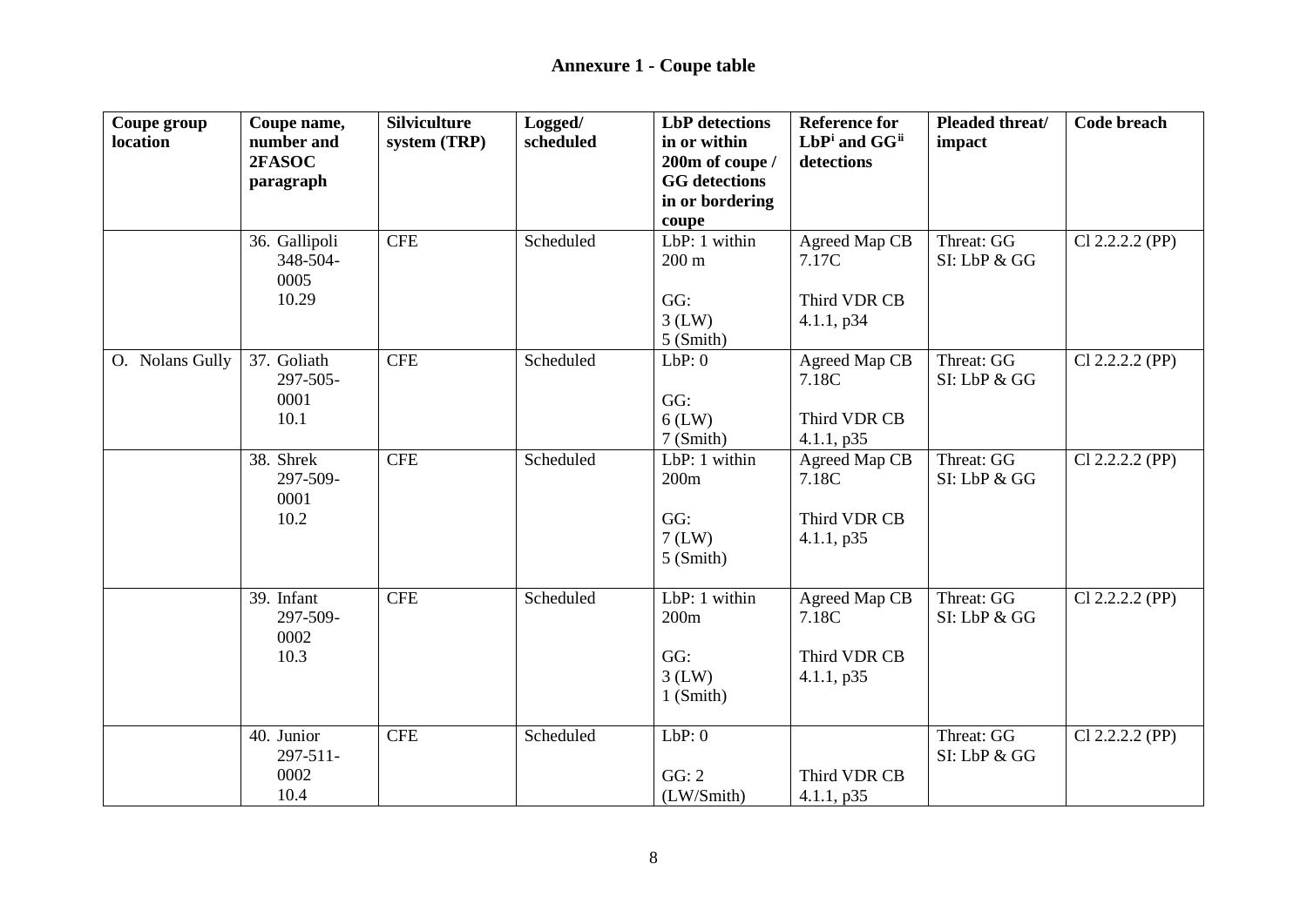| Coupe group<br>location | Coupe name,<br>number and<br>2FASOC                    | <b>Silviculture</b><br>system (TRP) | Logged/<br>scheduled | <b>LbP</b> detections<br>in or within<br>200m of coupe /<br><b>GG</b> detections | <b>Reference for</b><br>LbPi and GGii<br>detections  | Pleaded threat/<br>impact  | Code breach                                                                                                                              |
|-------------------------|--------------------------------------------------------|-------------------------------------|----------------------|----------------------------------------------------------------------------------|------------------------------------------------------|----------------------------|------------------------------------------------------------------------------------------------------------------------------------------|
|                         | paragraph                                              |                                     |                      | in or bordering<br>coupe                                                         |                                                      |                            |                                                                                                                                          |
| P. Noojee               | 41. Skerry's<br>Reach<br>$462 - 504 -$<br>0004<br>9.36 | <b>CFE</b>                          | Logged               | $LbP: 2$ within<br>200m<br>GG: 6<br>(LW/Smith)                                   | Agreed Map CB<br>7.19C<br>Third VDR CB<br>4.1.1, p36 | Threat: GG<br>SI: LbP & GG | $Cl$ 2.2.2.2 (PP)<br>Cl 2.2.2.4 (fail to<br>identify $\&$<br>protect Tree<br>Geebung)<br>$Cl$ 2.3.1.1,<br>2.5.1.1(20m)<br>visual screen) |
|                         | 42. Epiphanie<br>$462 - 504 -$<br>0009<br>10.32        | <b>STR</b>                          | Scheduled            | LbP:0<br>GG:<br>$6$ (LW)<br>8 (Smith                                             | Agreed Map CB<br>7.19C<br>Third VDR CB<br>4.1.1, p36 | Threat: GG<br>SI: GG       | $Cl$ 2.2.2.2 (PP)                                                                                                                        |
|                         | 43. Loch Stock<br>462-504-<br>0008<br>10.32A           | <b>CFE</b>                          | Scheduled            | LbP:0<br>GG:<br>$12$ (LW)<br>8 (Smith                                            | Agreed Map CB<br>7.19C<br>Third VDR CB<br>4.1.1, p36 | Threat: GG<br>SI: LbP & GG | $Cl$ 2.2.2.2 (PP)                                                                                                                        |
| Q. Rubicon              | 44. Golden<br>Snitch<br>288-516-<br>0007<br>9.37       | <b>CFE</b>                          | Logged               | LbP: 2 within<br>200m<br>GG: 0                                                   | <b>Agreed Map CB</b><br>7.20C                        | SI: LbP                    | $Cl$ 2.3.1.1,<br>2.5.1.1(20m)<br>visual screen)<br>Cl 2.2.2.1 (150m)<br>gap)                                                             |
|                         | 45. Hogsmeade<br>288-516-<br>0006<br>9.38              | <b>CFE</b>                          | Logged               | LbP: 2 within<br>coupe $& 4$ within<br>200m<br>GG: 0                             | Agreed Map CB<br>7.20C                               | SI: LbP                    | $Cl$ 2.3.1.1,<br>2.5.1.1(20m)<br>visual screen)<br>Cl 2.2.2.1 (150m)<br>gap)                                                             |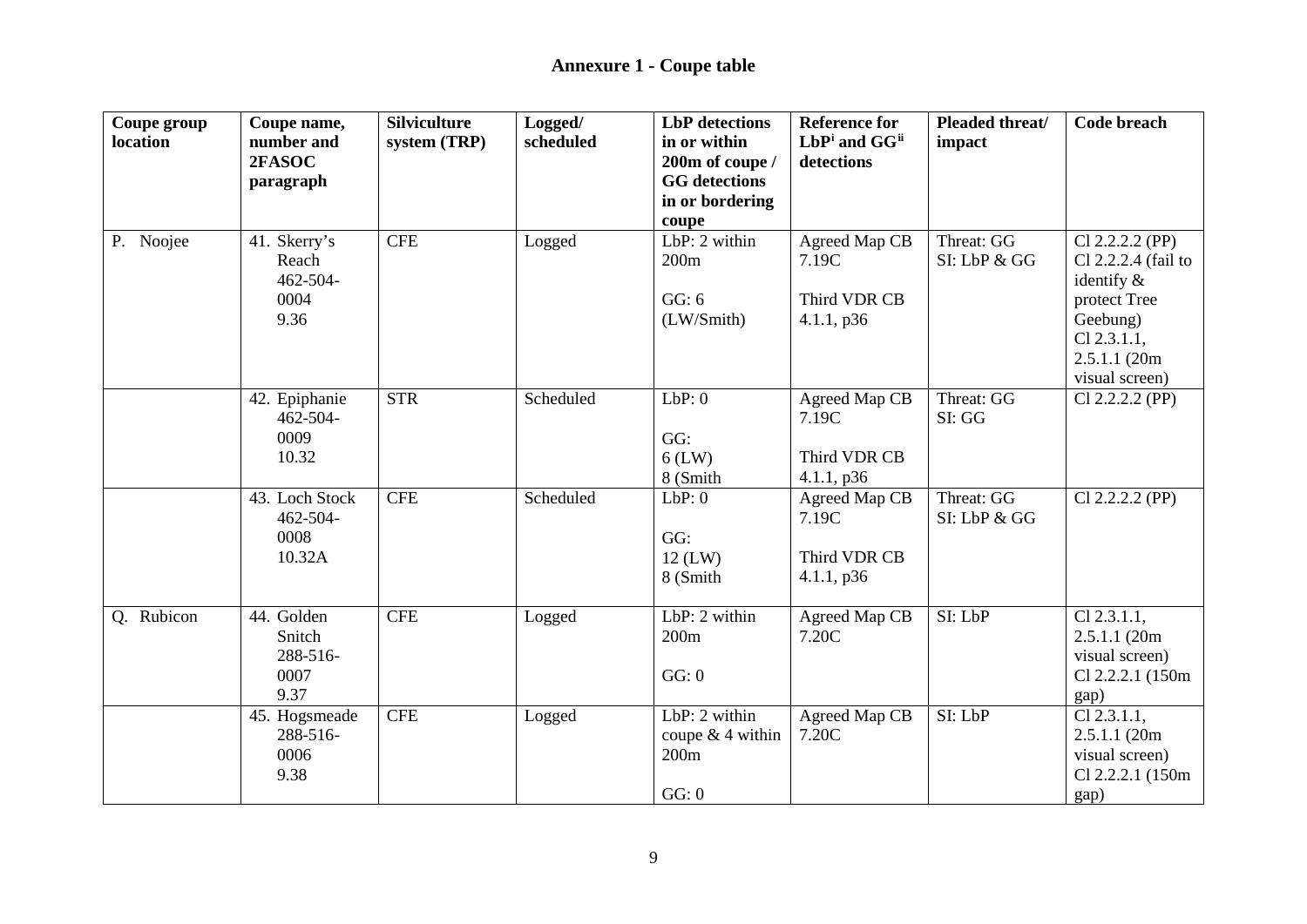| Coupe group           | Coupe name,      | <b>Silviculture</b> | Logged/   | <b>LbP</b> detections                | <b>Reference for</b> | Pleaded threat/ | <b>Code breach</b> |
|-----------------------|------------------|---------------------|-----------|--------------------------------------|----------------------|-----------------|--------------------|
| location              | number and       | system (TRP)        | scheduled | in or within                         | LbPi and GGii        | impact          |                    |
|                       | 2FASOC           |                     |           | 200m of coupe /                      | detections           |                 |                    |
|                       | paragraph        |                     |           | <b>GG</b> detections                 |                      |                 |                    |
|                       |                  |                     |           | in or bordering                      |                      |                 |                    |
|                       | 46. Rocketman    | <b>CFE</b>          | Logged    | coupe<br>LbP: $5$ within a           | Agreed Map CB        | SI: LbP         | $Cl$ 2.3.1.1,      |
|                       | $287 - 511 -$    |                     |           | kilometre                            | 7.20C                |                 | 2.5.1.1(20m)       |
|                       | 0009             |                     |           |                                      |                      |                 | visual screen)     |
|                       | 9.39             |                     |           | GG:0                                 |                      |                 | Cl 2.2.2.1 (150m)  |
|                       |                  |                     |           |                                      |                      |                 | gap)               |
|                       | 47. Houston      | <b>CFE</b>          | Logged    | $\overline{\text{LbP}}$ : 5 within a | Agreed Map CB        | SI: LbP         | $Cl$ 2.3.1.1,      |
|                       | $287 - 511 -$    |                     |           | kilometre                            | 7.20C                |                 | 2.5.1.1(20m)       |
|                       | 0006             |                     |           |                                      |                      |                 | visual screen)     |
|                       | 9.40             |                     |           | GG:0                                 |                      |                 | Cl 2.2.2.1 (150m)  |
|                       |                  |                     |           |                                      |                      |                 | gap)               |
| R. Salvage            | 48. De Valera    | <b>CFE</b>          | Logged    | LbP: 4 within                        | Agreed Map CB        | SI: LbP         | $Cl$ 2.3.1.1,      |
| Creek                 | 463-504-         |                     |           | 200m                                 | 7.21C                |                 | 2.5.1.1(20m)       |
|                       | 0009             |                     |           |                                      |                      |                 | visual screen)     |
|                       | 9.31             |                     |           | GG: 0                                |                      |                 | Cl 2.2.2.1 (150m)  |
|                       |                  |                     |           |                                      |                      |                 | gap)               |
| Snobbs<br>$S_{\cdot}$ | 49. Dry Spell    | <b>CFE</b>          | Scheduled | LbP:0                                | Third VDR CB         | Threat: GG      | Cl 2.2.2.2 (PP)    |
| Creek                 | 288-505-<br>0001 |                     |           | GG:                                  | 4.1.1, p38           | SI: GG          |                    |
|                       | 10.39            |                     |           | $7$ (LW)                             |                      |                 |                    |
|                       |                  |                     |           | $6$ (Smith)                          |                      |                 |                    |
|                       | 50. Dry Creek    | Road alignment -    | Scheduled | LbP:0                                | Third VDR CB         | Threat: GG      | $Cl$ 2.2.2.2 (PP)  |
|                       | Hill             | improvement         |           |                                      | 4.1.1, p38           | SI: GG          |                    |
|                       | 288-506-         |                     |           | GG:                                  |                      |                 |                    |
|                       | 0001             |                     |           | 24 (LW)                              |                      |                 |                    |
|                       | 10.40            |                     |           | 15 (Smith                            |                      |                 |                    |
| South<br>T.           | 51. Backdoor     | <b>CFE</b>          | Scheduled | No LbP                               | Third VDR CB         | Threat: GG      | $Cl$ 2.2.2.2 (PP)  |
| Noojee                | $462 - 512$      |                     |           | GG:                                  | 4.1.1, p37           | SI: GG          |                    |
|                       | 0002             |                     |           | $13$ (LW)                            |                      |                 |                    |
|                       | 10.35            |                     |           | 7 (Smith)                            |                      |                 |                    |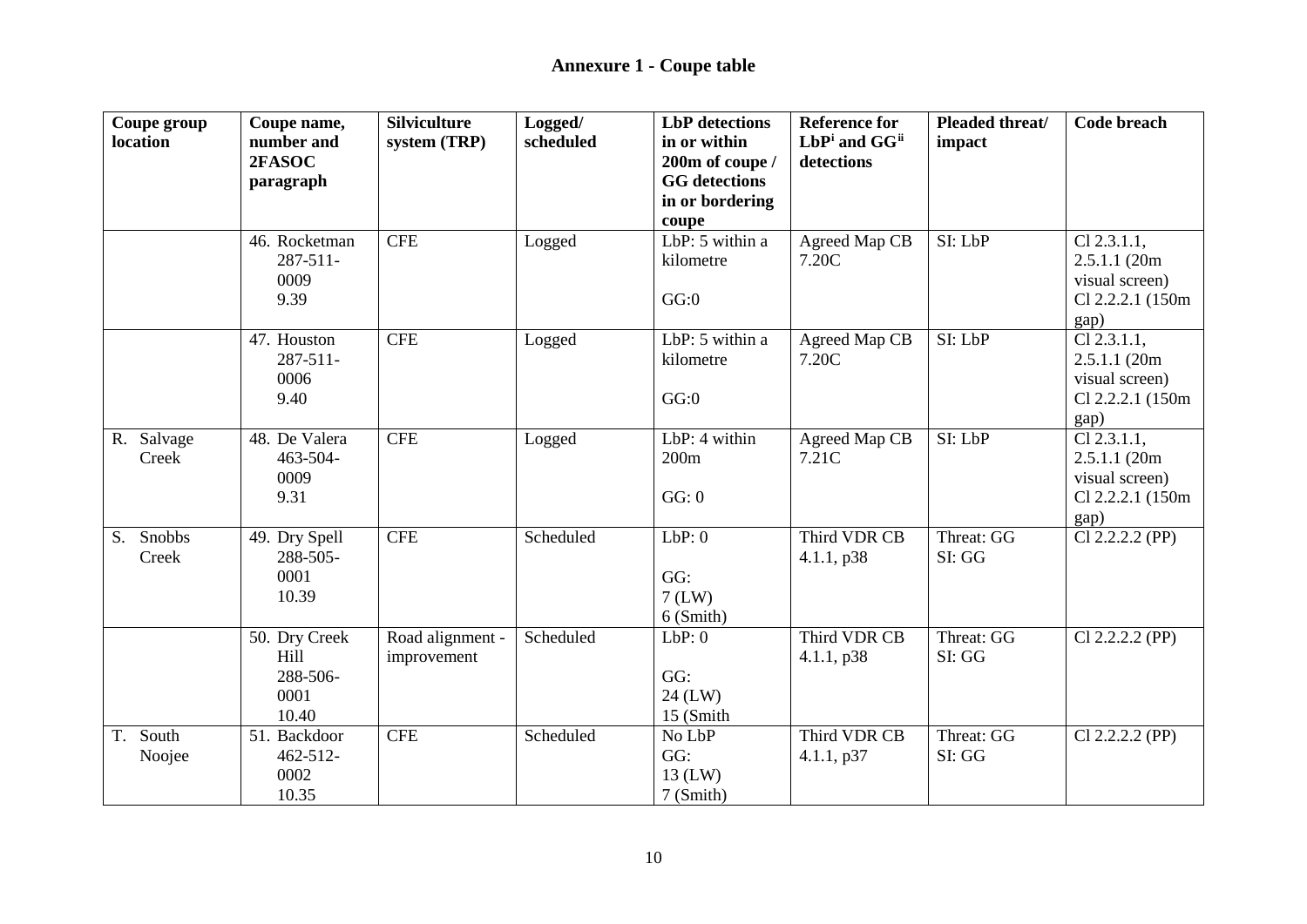| Coupe group<br>location | Coupe name,<br>number and<br>2FASOC<br>paragraph  | <b>Silviculture</b><br>system (TRP) | Logged/<br>scheduled | <b>LbP</b> detections<br>in or within<br>200m of coupe /<br><b>GG</b> detections | <b>Reference for</b><br>LbPi and GG <sup>ii</sup><br>detections | Pleaded threat/<br>impact  | Code breach                                     |
|-------------------------|---------------------------------------------------|-------------------------------------|----------------------|----------------------------------------------------------------------------------|-----------------------------------------------------------------|----------------------------|-------------------------------------------------|
|                         |                                                   |                                     |                      | in or bordering<br>coupe                                                         |                                                                 |                            |                                                 |
|                         | 52. Lodge<br>$463 - 501 -$<br>0005<br>10.36       | <b>CFE</b>                          | Scheduled            | LbP:0<br>GG: 2<br>(LW/Smith)                                                     | Third VDR CB<br>4.1.1, p37                                      | Threat: GG<br>SI: GG       | $Cl$ 2.2.2.2 (PP)                               |
| U. Starlings<br>Gap     | 53. Bullseye<br>$345 - 503 -$<br>0005<br>9.19     | <b>RRH</b>                          | Logged               | LbP: 4 within<br>200m<br>GG: 0                                                   | Agreed Map CB<br>7.24C                                          | SI: LbP                    | $Cl$ 2.3.1.1,<br>2.5.1.1(20m)<br>visual screen) |
|                         | 54. Opposite<br>Fitzies<br>45-506-0004<br>9.21    | <b>CFE</b>                          | Logged               | LbP: $2$ in coupe<br>& 2 within 200m<br>GG: 0                                    | Agreed Map CB<br>7.24C                                          | SI: LbP                    | $Cl$ 2.3.1.1,<br>2.5.1.1(20m)<br>visual screen) |
|                         | 55. Smyth Creek<br>345-504-<br>0003<br>10.23      | <b>STR</b>                          | Scheduled            | LbP: $1$ in coupe<br>& 1 within 200m<br>GG:<br>$4$ (LW)<br>6 (Smith)             | Agreed Map CB<br>7.24C<br>Third VDR CB<br>4.1.1, p39            | Threat: GG<br>SI: LbP & GG | $Cl$ 2.2.2.2 (PP)                               |
|                         | 56. Starlings<br>Gap<br>345-504-<br>0005<br>10.24 | <b>CFE</b>                          | Scheduled            | LbP: 4 in coupe<br>$& 5$ within 200m<br>GG:<br>$2$ (LW)<br>$1$ (Smith)           | Agreed Map CB<br>7.24C<br>Third VDR CB<br>4.1.1, p39            | Threat: GG<br>SI: LbP & GG | Cl 2.2.2.2 (PP)                                 |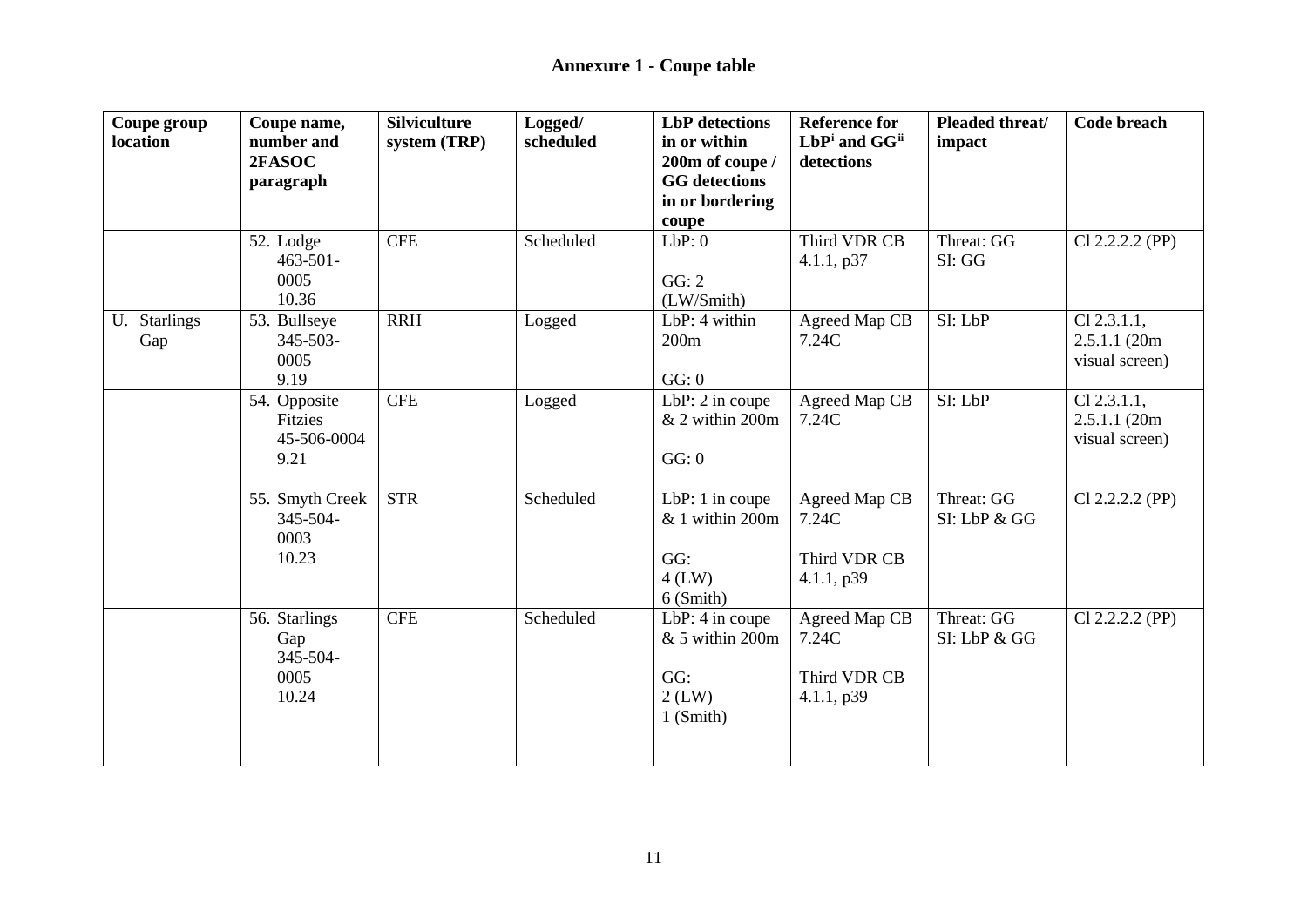| Coupe group<br>location | Coupe name,<br>number and | <b>Silviculture</b><br>system (TRP) | Logged/<br>scheduled | <b>LbP</b> detections<br>in or within | <b>Reference for</b><br>LbPi and GG <sup>ii</sup> | Pleaded threat/<br>impact | <b>Code breach</b>  |
|-------------------------|---------------------------|-------------------------------------|----------------------|---------------------------------------|---------------------------------------------------|---------------------------|---------------------|
|                         | 2FASOC                    |                                     |                      | 200m of coupe /                       | detections                                        |                           |                     |
|                         | paragraph                 |                                     |                      | <b>GG</b> detections                  |                                                   |                           |                     |
|                         |                           |                                     |                      | in or bordering                       |                                                   |                           |                     |
|                         |                           |                                     |                      | coupe                                 |                                                   |                           |                     |
|                         | 57. Hairy Hyde            | <b>CFE</b>                          | Scheduled            | LbP: 1 in coupe                       | Agreed Map CB                                     | Threat: GG                | Cl 2.2.2.2 (PP)     |
|                         | $345 - 505 -$             |                                     |                      | & 3 within 200m                       | 7.24C                                             | SI: LbP & GG              | Cl 2.2.2.4 (fail to |
|                         | 0006                      |                                     |                      |                                       |                                                   |                           | identify $\&$       |
|                         | 10.25 & 9.20              |                                     |                      | GG: 5                                 | Third VDR CB                                      |                           | protect LbP in      |
|                         | 58. Blacksands            | <b>STR</b>                          | Scheduled            | (LW/Smith)<br>$LbP: 2$ within         | 4.1.1, p39                                        | Threat: GG                | coupe)              |
|                         | Road                      |                                     |                      | 200m                                  | Agreed Map CB<br>7.24C                            | SI: LbP & GG              | $Cl$ 2.2.2.2 (PP)   |
|                         | $345 - 505 -$             |                                     |                      |                                       |                                                   |                           |                     |
|                         | 0009                      |                                     |                      | GG: 3                                 | Third VDR CB                                      |                           |                     |
|                         | 10.26                     |                                     |                      | (LW/Smith)                            | 4.1.1, p39                                        |                           |                     |
| V. Sylvia Creek         | 59. Gun Barrel            | <b>CFE</b>                          | Scheduled            | LbP: 2 within                         | Agreed Map CB                                     | Threat: GG                | Cl 2.2.2.2 (PP)     |
| and Kalatha             | 297-526-                  |                                     |                      | 200m                                  | 7.25C                                             | SI: LbP & GG              |                     |
| Creek                   | 0001                      |                                     |                      |                                       |                                                   |                           |                     |
|                         | 10.5                      |                                     |                      | GG: 0                                 |                                                   |                           |                     |
|                         | 60. Imperium              | <b>CFE</b>                          | Scheduled            | LbP: 2 in coupe                       | Agreed Map CB                                     | Threat: GG                | $Cl$ 2.2.2.2 (PP)   |
|                         | 297-530-                  |                                     |                      | & 1 within 200m                       | 7.25C                                             | SI: LbP & GG              |                     |
|                         | 0001                      |                                     |                      |                                       |                                                   |                           |                     |
|                         | 10.6                      |                                     |                      | GG:                                   | Third VDR CB                                      |                           |                     |
|                         |                           |                                     |                      | $3$ (LW)                              | 4.1.1, p40                                        |                           |                     |
|                         |                           |                                     |                      | 5 (Smith)                             |                                                   |                           |                     |
|                         | 61. Utopia                | <b>CFE</b>                          | Scheduled            | LbP: 1 within                         | Agreed Map CB                                     | Threat: GG                | Cl 2.2.2.2 (PP)     |
|                         | 297-530-                  |                                     |                      | 200m                                  | 7.25C                                             | SI: LbP & GG              |                     |
|                         | 0002                      |                                     |                      |                                       |                                                   |                           |                     |
|                         | 10.7                      |                                     |                      | GG: 2                                 | Third VDR CB                                      |                           |                     |
|                         |                           |                                     |                      | (LW/Smith)                            | 4.1.1, p40                                        |                           |                     |
|                         |                           |                                     |                      |                                       |                                                   |                           |                     |
|                         |                           |                                     |                      |                                       |                                                   |                           |                     |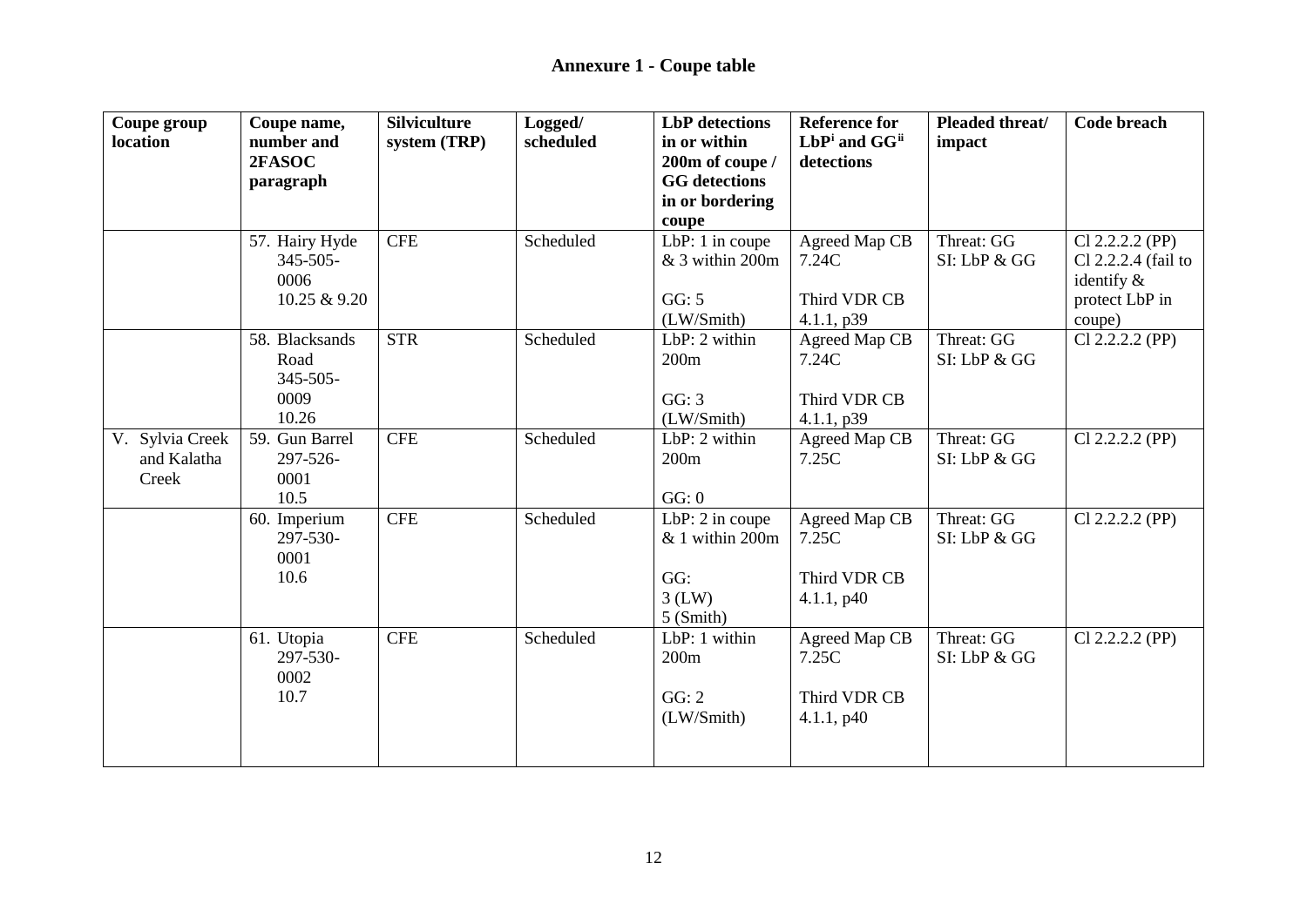| Coupe group<br>location | Coupe name,<br>number and | <b>Silviculture</b><br>system (TRP) | Logged/<br>scheduled | <b>LbP</b> detections<br>in or within | <b>Reference for</b><br>LbPi and GGii | Pleaded threat/<br>impact | <b>Code breach</b> |
|-------------------------|---------------------------|-------------------------------------|----------------------|---------------------------------------|---------------------------------------|---------------------------|--------------------|
|                         | 2FASOC                    |                                     |                      | 200m of coupe /                       | detections                            |                           |                    |
|                         | paragraph                 |                                     |                      | <b>GG</b> detections                  |                                       |                           |                    |
|                         |                           |                                     |                      | in or bordering                       |                                       |                           |                    |
|                         |                           |                                     |                      | coupe                                 |                                       |                           |                    |
|                         | 62. South Col             | <b>CFE</b>                          | Scheduled            | LbP: 1 in coupe                       | Agreed Map CB                         | Threat: GG                | Cl 2.2.2.2 (PP)    |
|                         | 298-509-                  |                                     |                      | & 5 within 200m                       | 7.25C                                 | SI: LbP & GG              |                    |
|                         | 0001                      |                                     |                      |                                       |                                       |                           |                    |
|                         | 10.11                     |                                     |                      | GG:                                   | Third VDR CB                          |                           |                    |
|                         |                           |                                     |                      | $1$ (LW)                              | 4.1.1, p40                            |                           |                    |
|                         |                           |                                     |                      | $2$ (Smith)                           |                                       |                           |                    |
| W. Torbreck             | 63. Bhebe                 | <b>CFE</b>                          | Scheduled            | LbP: 1 within                         | Agreed Map CB                         | Threat: GG                | $Cl$ 2.2.2.2 (PP)  |
| (North $&$              | $312 - 503 -$             |                                     |                      | 200m                                  | 7.26C                                 | $SI: LbP$ (not            |                    |
| South)                  | 0002                      |                                     |                      |                                       |                                       | pressed) $&GG$            |                    |
|                         | 10.20                     |                                     |                      | GG:                                   | Third VDR CB                          |                           |                    |
|                         |                           |                                     |                      | $3$ (LW)                              | 4.1.1, p42                            |                           |                    |
|                         |                           | <b>STR</b>                          | Scheduled            | $5$ (Smith)<br>LbP:0                  |                                       | Threat: GG                |                    |
|                         | 64. Farm Spur<br>Gum      |                                     |                      |                                       | Agreed Map CB<br>7.26C                | SI: GG                    | $Cl$ 2.2.2.2 (PP)  |
|                         | $312 - 002 -$             |                                     |                      | GG:                                   |                                       |                           |                    |
|                         | 0006                      |                                     |                      | 16(LW)                                | Third VDR CB                          |                           |                    |
|                         | 10.21A                    |                                     |                      | 11 (Smith)                            | 4.1.1, p42                            |                           |                    |
|                         | 65. Skupani               | <b>CFE</b>                          | Scheduled            | LbP:0                                 | Agreed Map CB                         | Threat: GG                | $Cl$ 2.2.2.2 (PP)  |
|                         | 312-007-                  |                                     |                      |                                       | 7.27C                                 | SI: LbP (not              |                    |
|                         | 0014                      |                                     |                      | GG:                                   |                                       | pressed) $&GG$            |                    |
|                         | 10.18                     |                                     |                      | $7$ (LW)                              | Third VDR CB                          |                           |                    |
|                         |                           |                                     |                      | 6 (Smith)                             | 4.1.1, p43                            |                           |                    |
|                         | 66. Splinter              | <b>CFE</b>                          | Scheduled            | LbP:0                                 | Agreed Map CB                         | Threat: GG                | $Cl$ 2.2.2.2 (PP)  |
|                         | 312-508-                  |                                     |                      |                                       | 7.27C                                 | $SI: LbP$ (not            |                    |
|                         | 0002                      |                                     |                      | GG: 9                                 |                                       | pressed) $&GG$            |                    |
|                         | 10.19                     |                                     |                      | (LW/Smith)                            | Third VDR CB                          |                           |                    |
|                         |                           |                                     |                      |                                       | 4.1.1, p43                            |                           |                    |